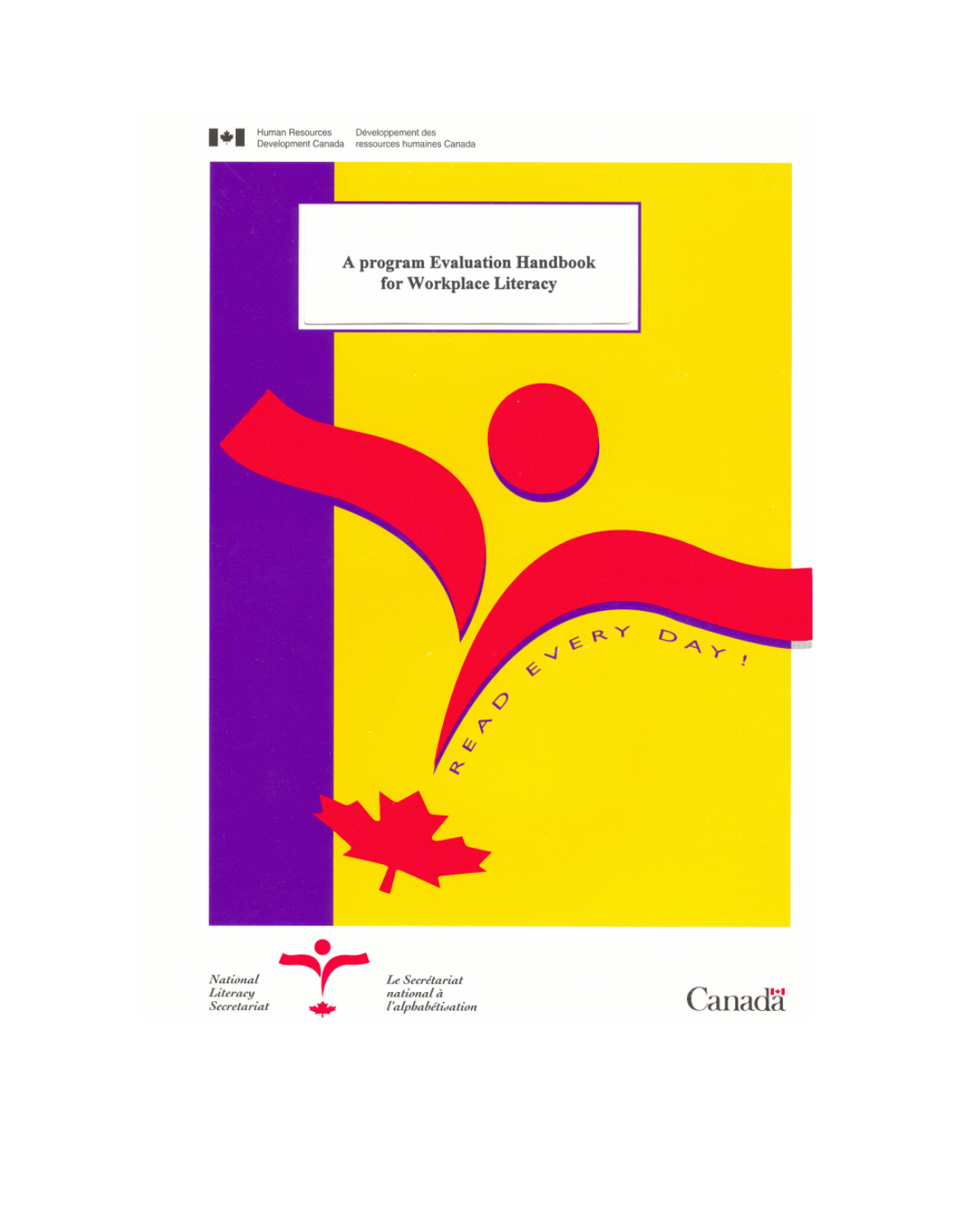## **A program Evaluation Handbook for Workplace Literacy**

Kathryn Chang Barker

Published by the National Literacy Secretariat Ottawa, Ontario K1A 0M5

october 1991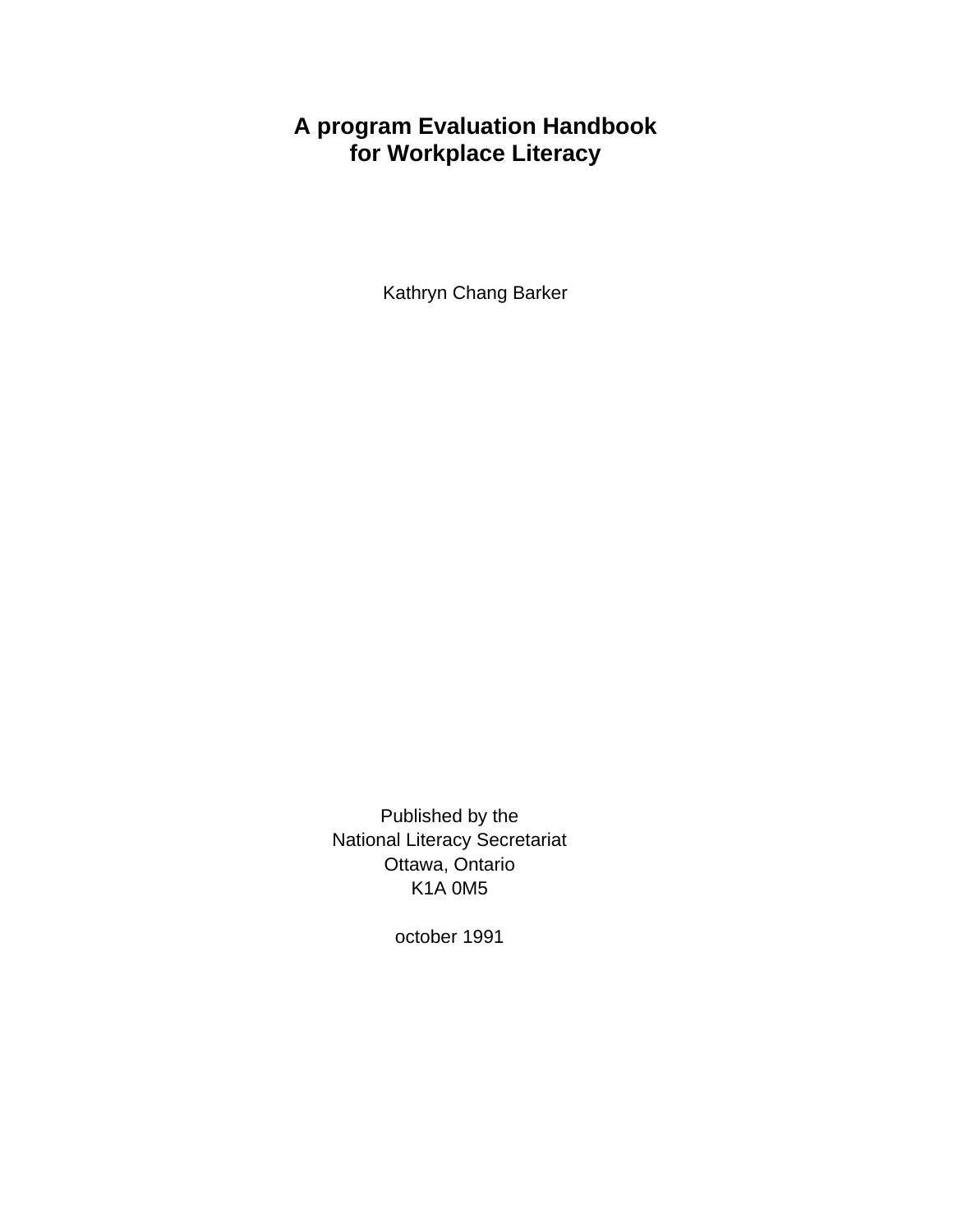Kathryn Chang Barker is a consultant on literacy.

The opinions expressed in this publication are those of the author and do not necessarily represent the views or policies of the National literacy Secretariat.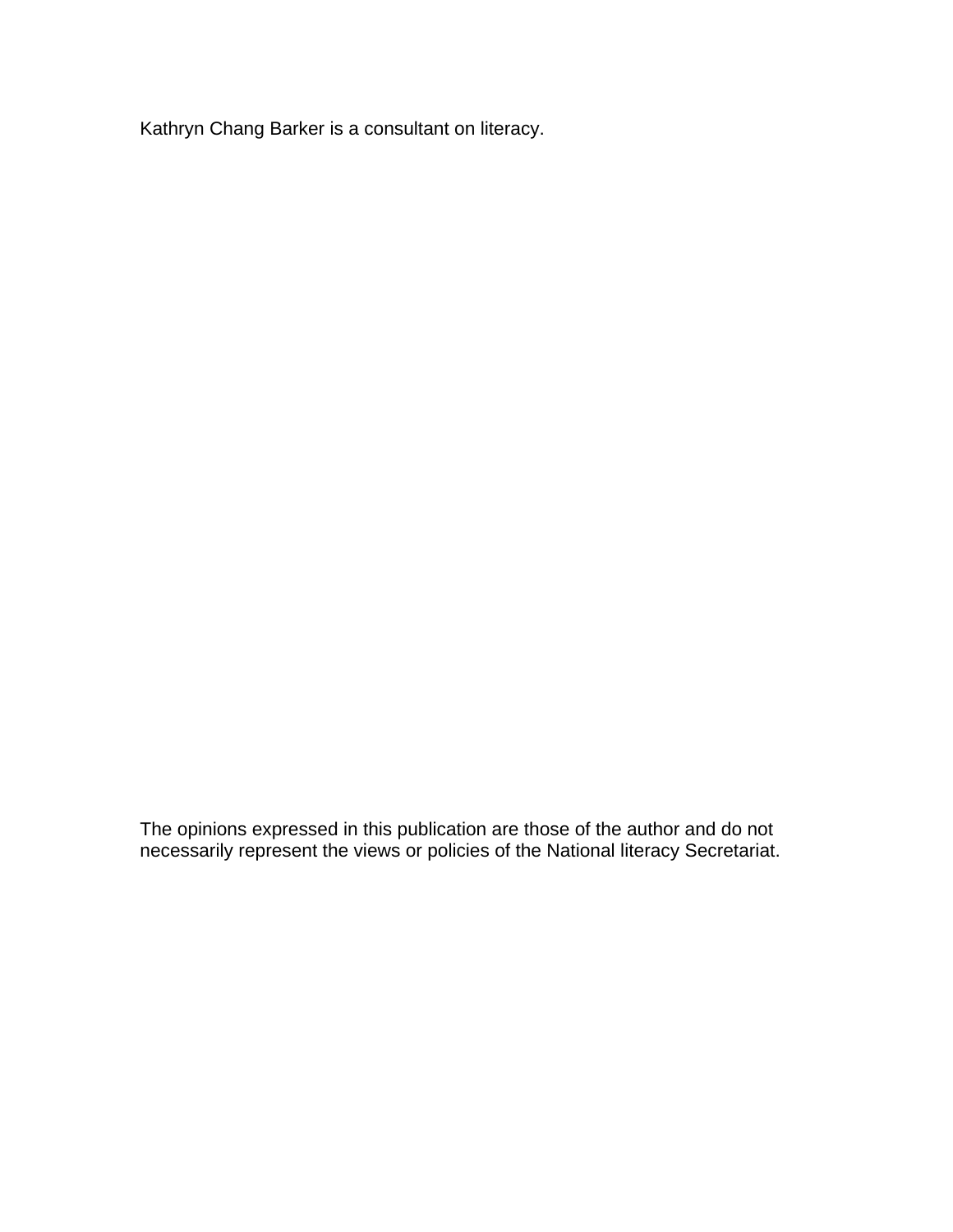# Table of Contents

| $\mathbf{1}$<br>$\frac{3}{3}$<br>5<br>6<br>9<br>11 |
|----------------------------------------------------|
|                                                    |
|                                                    |
|                                                    |
|                                                    |
|                                                    |
|                                                    |
|                                                    |
|                                                    |
| 11                                                 |
| 12                                                 |
| 13                                                 |
| 13                                                 |
| 14                                                 |
| 15                                                 |
| 15                                                 |
| 17                                                 |
| 18                                                 |
| 18                                                 |
| 20                                                 |
| 21                                                 |
| 23                                                 |
| 25                                                 |
| 25                                                 |
| 27                                                 |
| 28                                                 |
| 29                                                 |
| 30                                                 |
| 32                                                 |
|                                                    |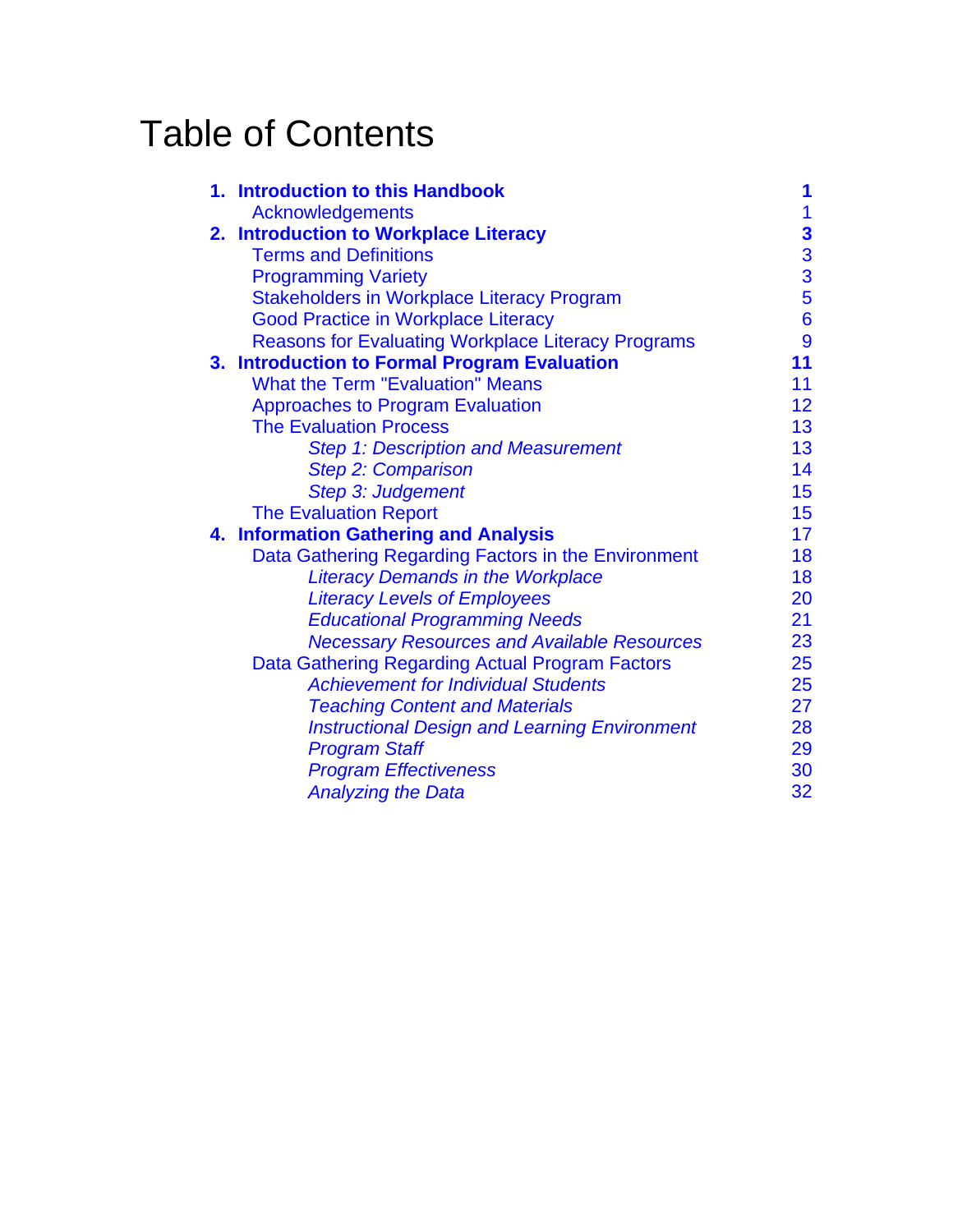|  | 5. Background and Rationale for Evaluation of Workplace<br>Literacy programs: a Review of the Literature | 35 <sub>2</sub> |
|--|----------------------------------------------------------------------------------------------------------|-----------------|
|  | <b>Arguments for Formal Program Evaluation</b>                                                           | 35              |
|  | <b>Unsubstantiated Claims</b>                                                                            | 35              |
|  | <b>Evaluation Examples</b>                                                                               | 36              |
|  | <b>Criticisms and Recommendations</b>                                                                    | 36              |
|  | <b>Measures of Success</b>                                                                               | 37              |
|  | <b>References: Workplace Literacy</b>                                                                    | 39              |
|  | 6. Technical Aspects of Formal Evaluation                                                                | 41              |
|  | Defining "Evaluation"                                                                                    | 41              |
|  | The Purposes of Evaluation                                                                               | 42              |
|  | <b>Data Gathering Methods and Tools</b>                                                                  | 43              |
|  | <b>Data Analysis</b>                                                                                     | 44              |
|  | <b>Tools for Communicating the Findings</b>                                                              | 46              |
|  | <b>Conclusion</b>                                                                                        | 46              |
|  | <b>References: Program Evaluation</b>                                                                    | 47              |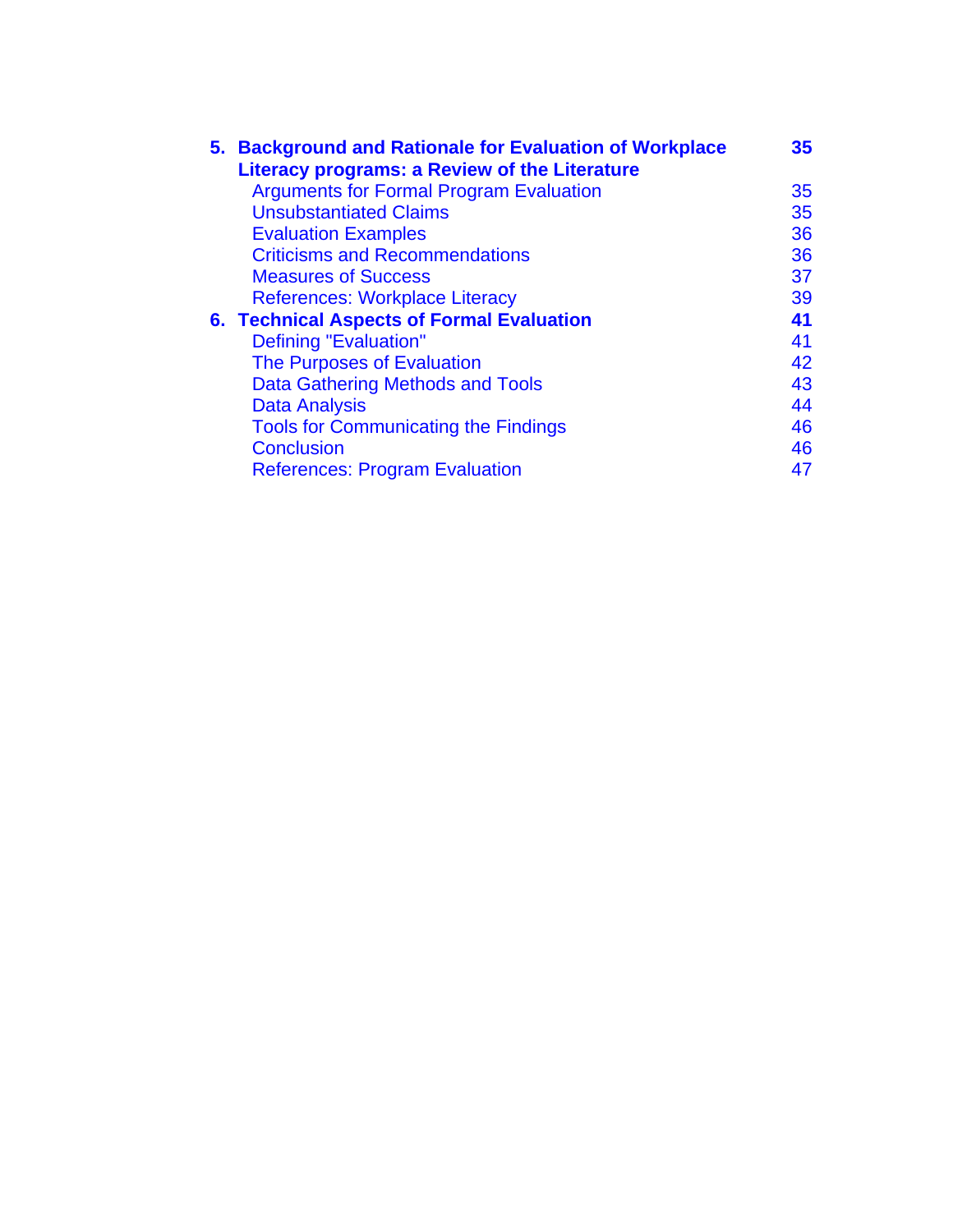# <span id="page-5-0"></span>**1. Introduction to this Handbook**

Program evaluation can be complex and intimidating. This handbook is based on the following assumptions:

- You've decided, for whatever reason, that program evaluation may be useful to you and your program.
- You are not an authority on evaluation and might want some theoretical and/or practical advice.
- You are not an expert on workplace literacy and want some ideas about the field.
- You might appreciate some questions to focus your thoughts about the evaluation of your program.

This handbook only contains suggestions and advice. The following limitations must be acknowledged:

- There is no one way to evaluate an educational program; evaluation can take a variety of forms
- Evaluation can be formal and/or informal; this document focuses on formal evaluation.
- Workplace literacy programs come in a wide variety of formats. It is impossible to tailor one handbook to all formats, and this handbook may be generalizable to many formats.

# **Acknowledgements**

This document has been created with financial assistance and professional direction from the National Literacy Secretariat of Citizenship and Multiculturalism Canada. Special thanks go to Brigid Hayes, Program Consultant with the National Literacy Secretariat.

Sincere appreciation is also extended to the special individuals who comprised an informal Review Committee:

- Carolyn Dieleman, Alberta Career Development and Employment
- Julian Evetts, Communities, People and Development Group
- Dr. Al MacKay, University of Alberta
- Gordon Nore, Frontier College
- Dr. Katherine Schlick Noe, University of Seattle
- Dini Steyn, Alberta Vocational College, Edmonton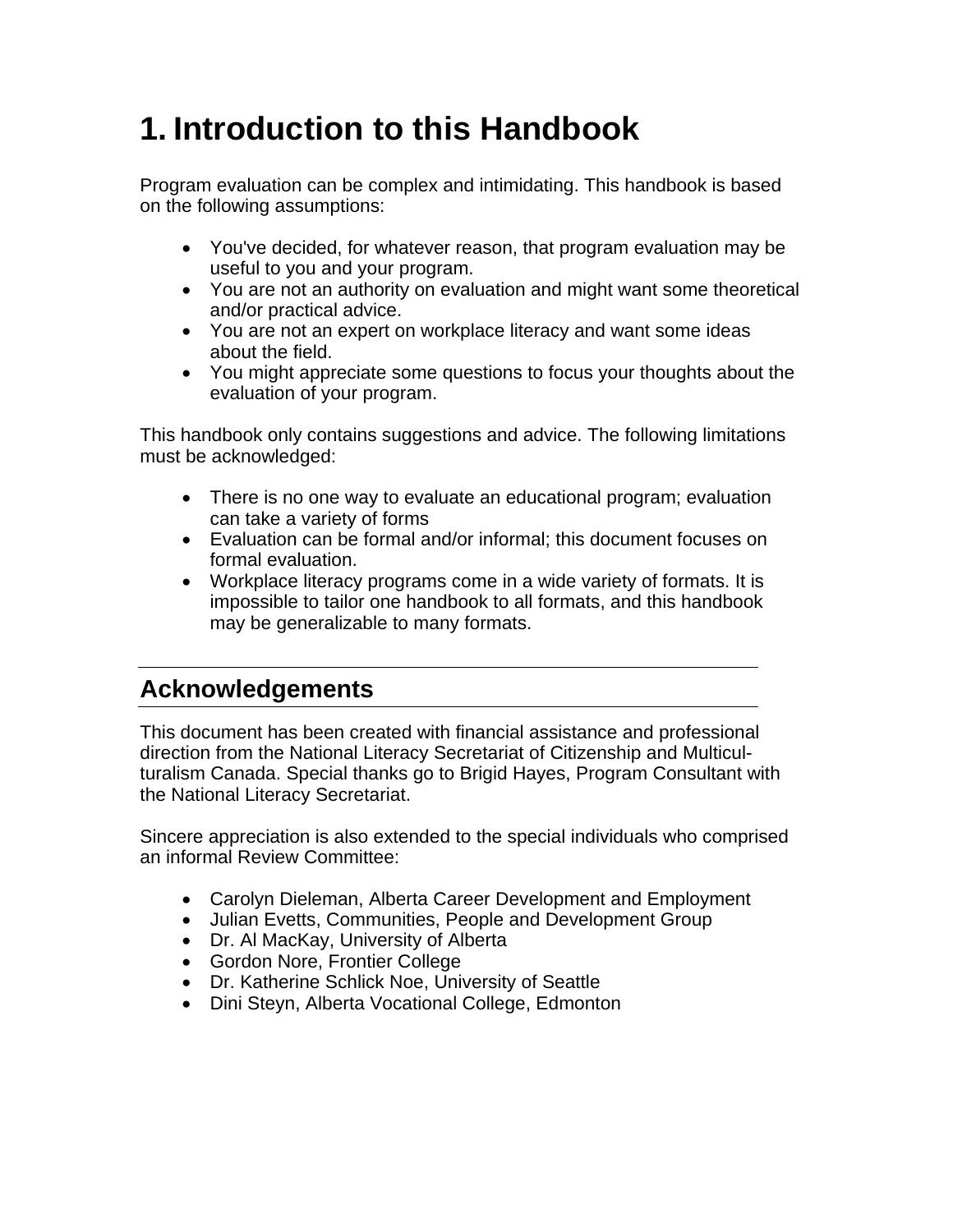- Dr. Thomas Sticht, Applied BehaviouraI and Cognitive Sciences, Inc.
- Allen Vandenberg, Medicine Hat College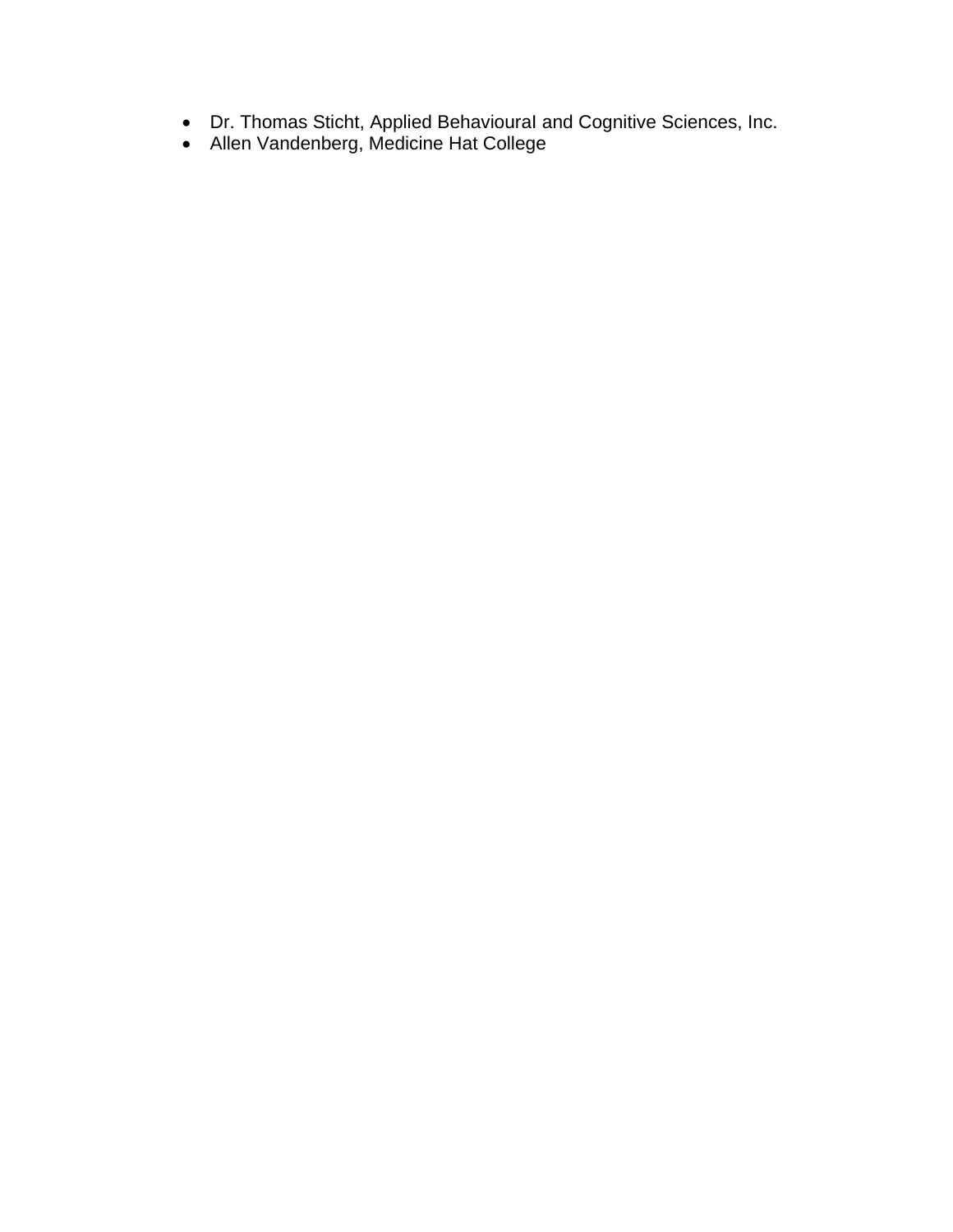# <span id="page-7-0"></span>**2. Introduction to Workplace Literacy**

### **Terms and Definitions**

The term "literacy" has a variety of meanings, for example:

- basic reading, writing and computation skills.
- reading skills that give people power over their own lives.
- basic communication and reasoning skills.
- information processing.

The term "workplace literacy" is sometimes used synonymously with:

- basic skills instruction in the workplace.
- basic reading and writing skills for the workplace.
- functional literacy instruction for the workplace.
- advanced literacy instruction in job training.
- work-specific literacy instruction for the workplace.

For purposes of this document, the term "workplace literacy programs" encompasses the entire range of possibilities.

# **Programming Variety**

Workplace literacy programs vary greatly depending on the expectations and limitations of:

- the initiator, e.g. a trade union, management, an educational institution, an instructional methodology group such as Laubach Literacy.
- the sponsors of financial, material and instructional resources.
- the participants and their needs for literacy instruction.
- the level of literacy instruction, i.e. basic, functional or advanced.
- the materials and content used, i.e. work-related or non-work-specific.
- such details as time frames, location (on-site/off-site), volunteer or paid staff.

Thus, workplace literacy programming can be:

• voluntary or compulsory for employees.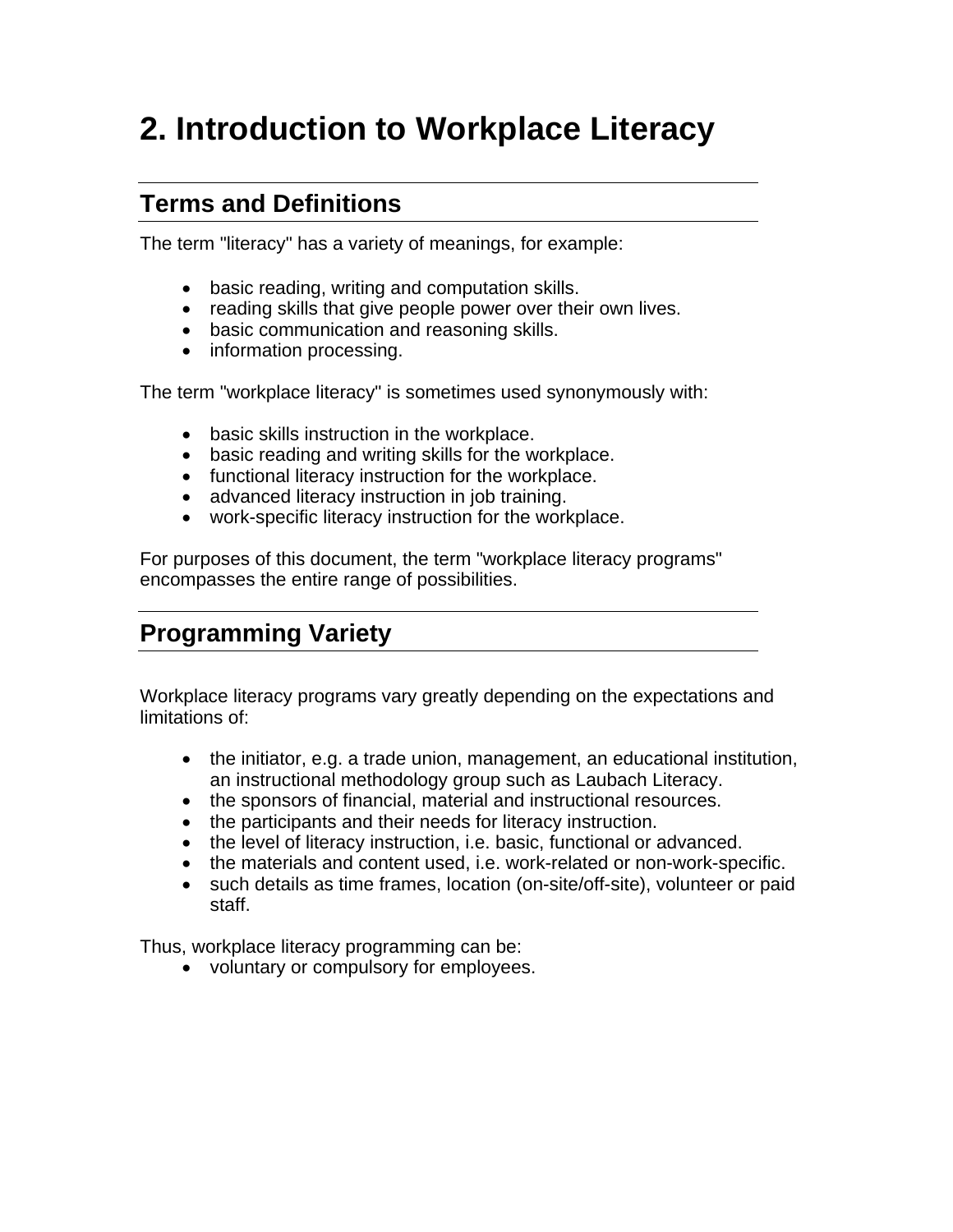- staffed by volunteer tutors or paid instructors.
- organized by labour unions, community and vocational colleges, professional training consultants, adult literacy organizations, school boards, and so on.
- short-term or ongoing.
- on-site or off-site.
- offered during working hours or on the employee's own time, or a combination of both.
- restricted to employees only or open to families.
- offered for specific occupational levels or open across levels.
- focused on work-related reading only or on general reading activities.

This list can go on and on!

## **Questions to focus your thoughts**

- If you are involved with or considering a workplace literacy program, how would you describe it?
- Who is the program for and who stands the most to gain by it?
- Who is sponsoring it and what are the expectations?
- What are the instructional levels and approaches?
- Were these conscious choices? Were you aware of the alternatives?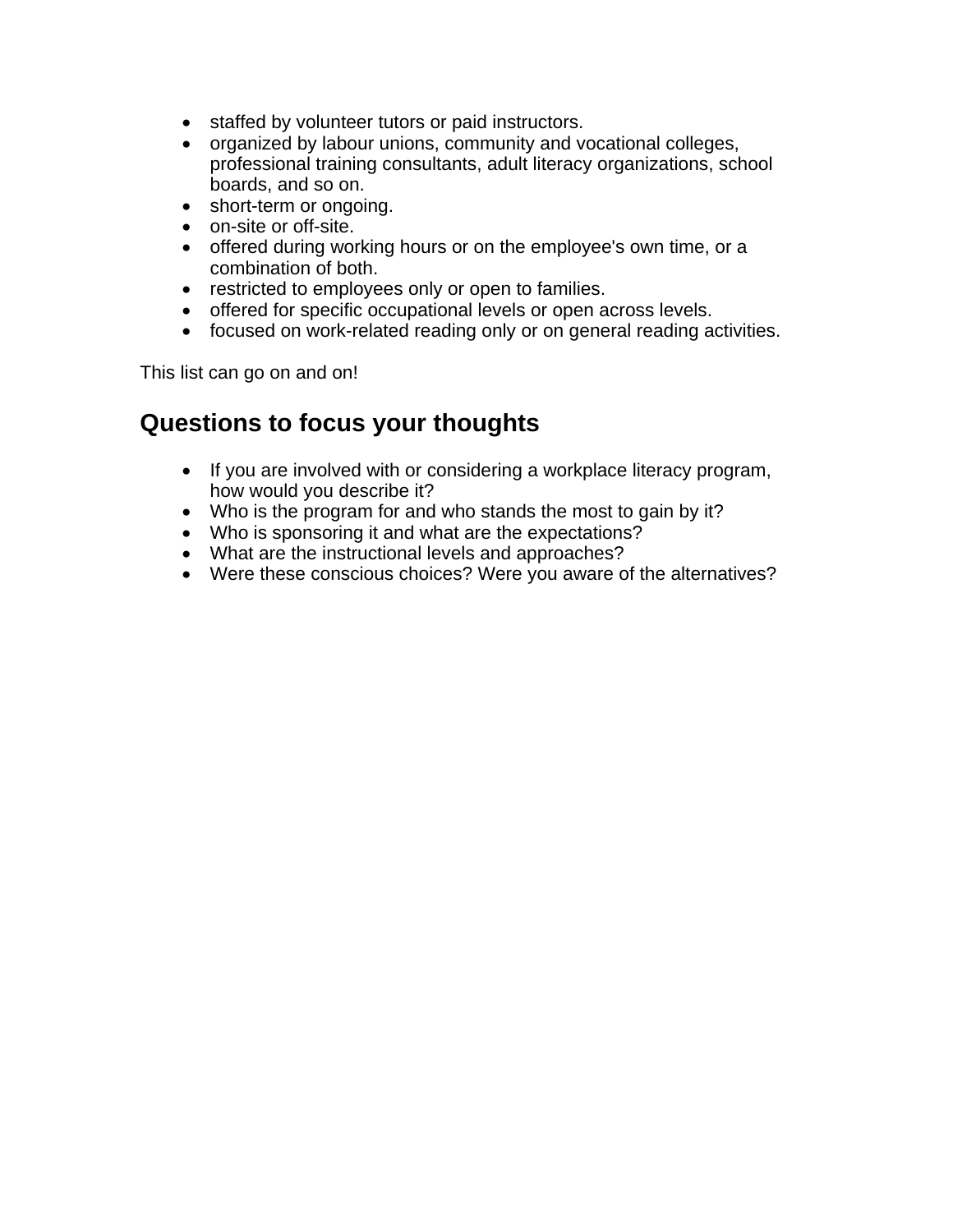# <span id="page-9-0"></span>**Stakeholders in Workplace Literacy Program**

The stakeholders comprise a variety of individuals and agencies who make **decisions** about workplace literacy programs. All of the following should be considered when evaluating a program:

- the potential learners who may or may not choose to participate.
- the actual learners who may or may not choose to continue participation.
- the instructors and tutors who often determine learning materials and methods.
- the program administrators who manage human and financial resources and who have responsibility for planning.
- the labour leaders who may or may not endorse programming.
- the corporate management which may initiate or terminate a program, or its involvement in it, at any time.
- the funders who need to account for expenditures.
- the legislators who need to justify decisions to the public.

Each has a purpose in wanting to know about the outcomes of a given program, reasons relating to their own involvement in the program.

## **Question to focus your thoughts**

• Who are the specific stakeholders in your program?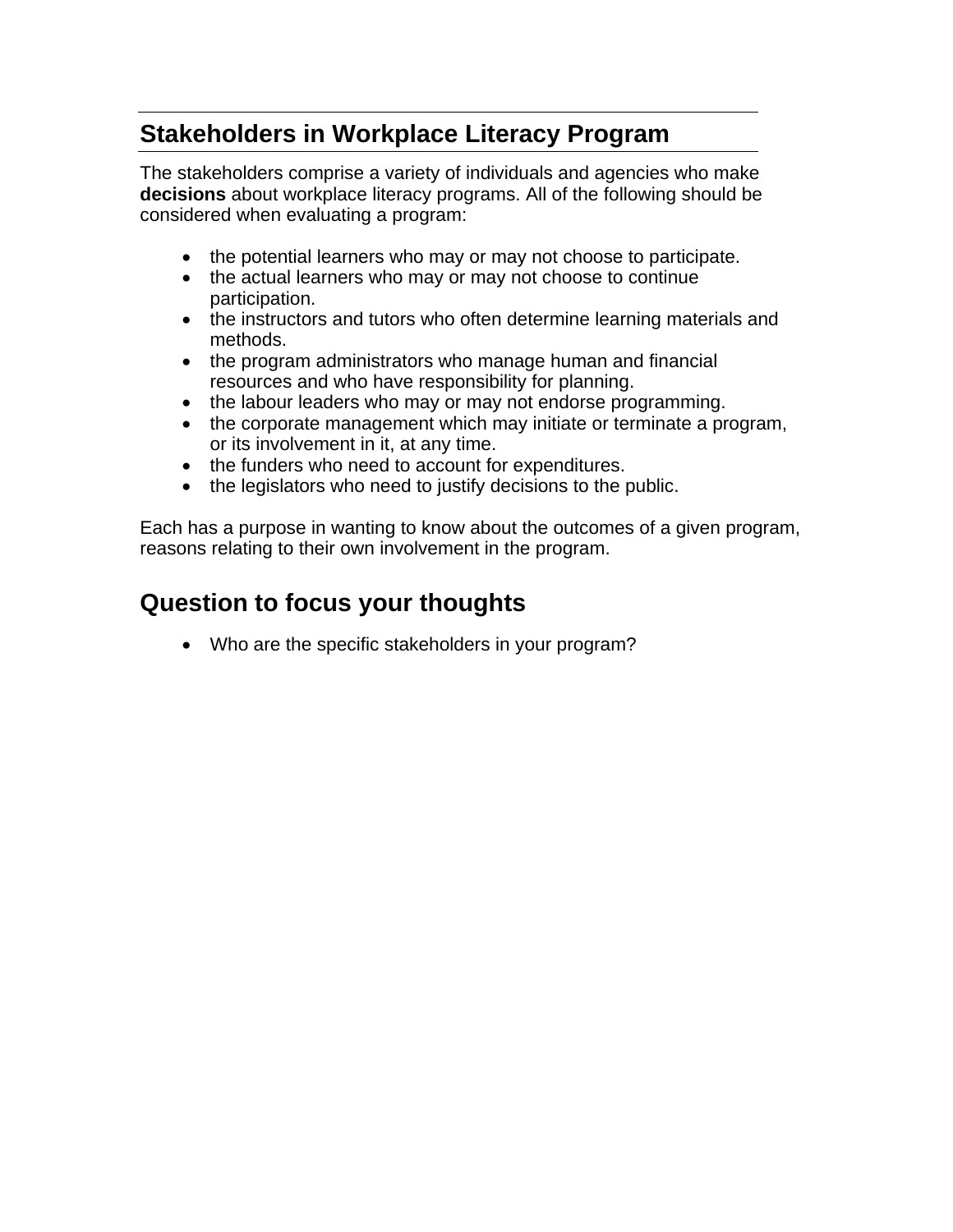# <span id="page-10-0"></span>**Good Practice in Workplace Literacy**

There are no standards of excellence that can be applied to all of the wide variety of programs which are labelled workplace literacy programs. Attempts to develop recommendations for "good practice" have resulted in the following suggestions for quality programs.

From *The Bottom Line: Basic Skills in the Workplace* (1988:40):

- Both the goals and projected results for the company and for participating employees are clearly stated.
- The program has active support of top-level management.
- Employers use recruiting techniques which are appropriate to the employees they wish to reach.
- The planning and ongoing operation of the program involves management, human resource development personnel (if applicable), supervisors and workers.
- Explicit standards are used for measuring program success. This information is shared with participating employees and determined with the help of their supervisors.
- Pre-tests that simulate job situations and tasks are used to diagnose employee needs and strengths and to guide the development of learning plans for participating employees.
- Employees' personal goals are solicited and incorporated into learning plans.
- Instructional methods, materials, and evaluation strategies are tied directly to learning goals.
- Instructors know the basic skills needed to perform job tasks in the specific division or department for which personnel will be trained.
- Employees and supervisors get frequent feedback on their progress and that progress is carefully documented.
- Evaluation data are used to improve program effectiveness. Post-tests that simulate job situations and tasks are used to measure learning.

From *Job-related Basic Skills: Cases and Conclusions* (Sticht & Mikulecky, 1984):

• Training uses job reading and numeracy materials and tasks, because skills and knowledge are best learned if they are presented in a context that is meaningful to the trainees.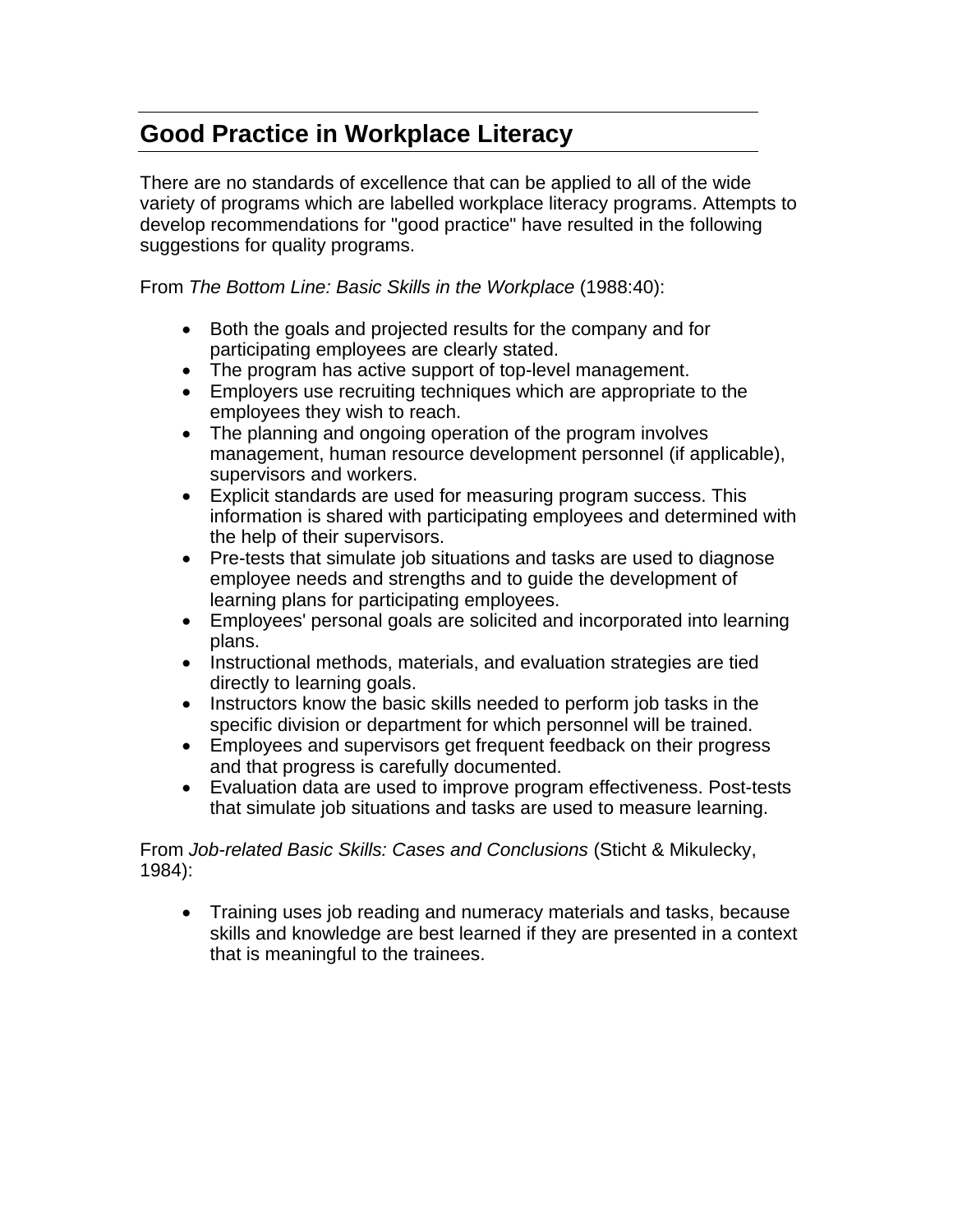- Learning conditions are arranged so that the greatest amount of time possible is spent with each trainee actively engaged in a learning task.
- The skills and knowledge to be taught are related to the person's occupational setting and mastery levels have been set accordingly.

From an article by Spikes and Cornell (1987) about effective employee participation in training programs:

- There is a positive employer/employee relationship that enhances the employee's motivation.
- There is assurance of job advancement if skill levels are attained.
- Individual counselling is available regarding health, welfare, housing, day care, police and schooling.

From AT&T's experience with workplace literacy (Tenopyr, 1984):

- The program objectives are measurable; standards for program "success" have been clearly identified at the outset.
- Evaluation of program effectiveness is carried out in a systematic fashion, with control groups and other appropriate elements of good study design.
- Program objectives are achievable, consistent with overall company objectives, and tied to practical business outcomes.

From the Business Council for Effective Literacy (1987):

- The program is taught by well trained teachers.
- The program is offered on company time.

From *Basic Skills Training - A Launchpad for Success in the Workplace* (Taylor & Lewe, 1990):

- Successful programs tend to be relevant to both employer and employee. They serve organizational goals, while at the same time benefitting the worker personally on the job.
- Innovative partnerships are producing exemplary programs that can offer new instructional models. In all cases, the key to success is the partnership, with each partner bringing a measure of expertise to complement the expertise of the other partners.

**Please note that this list is not necessarily complete or prescriptive;** it makes reference to some very different approaches to workplace literacy programming.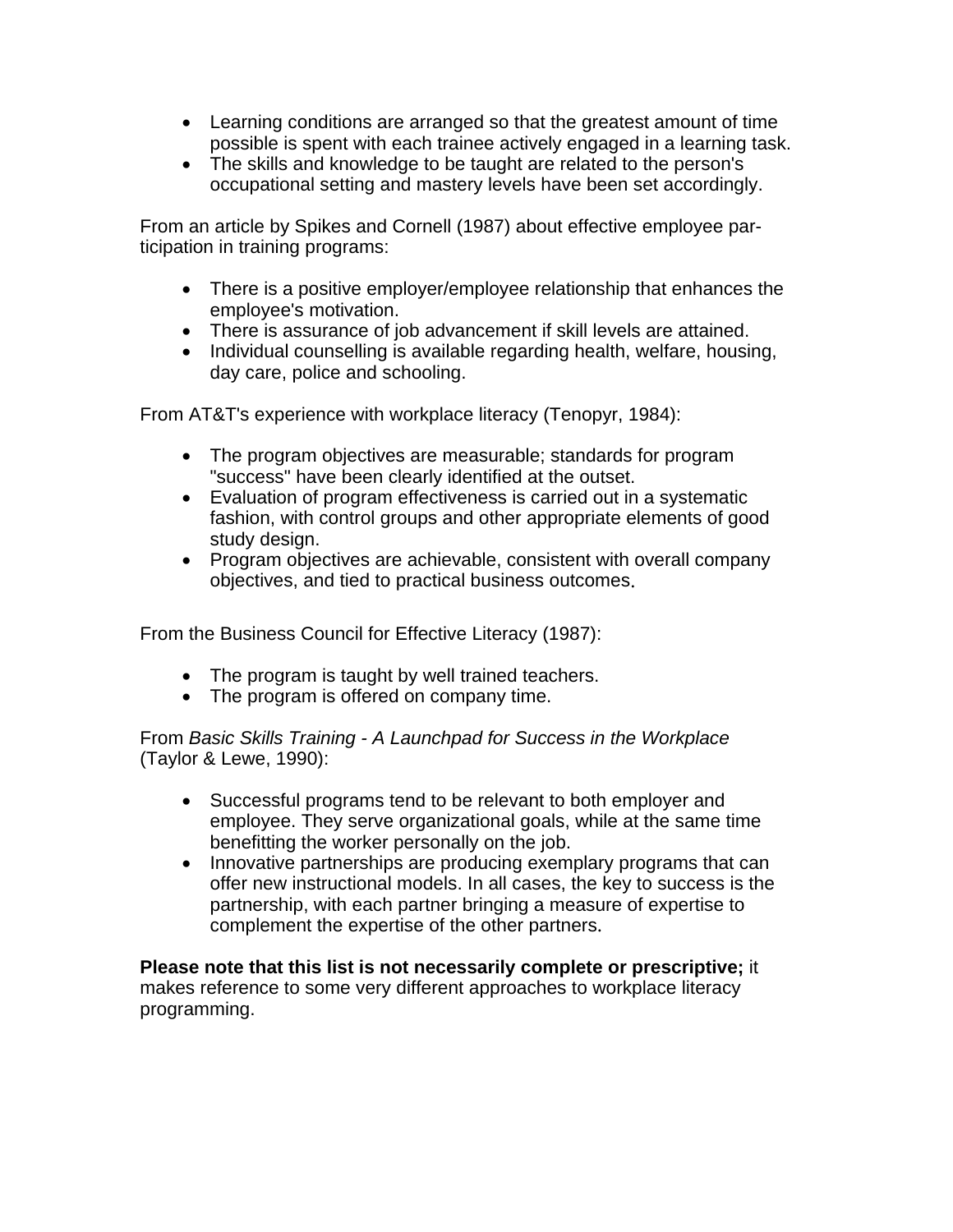# **Focus question**

• Do any of these recommendations have particular relevance for you? Which ones are absolutely unattainable for you?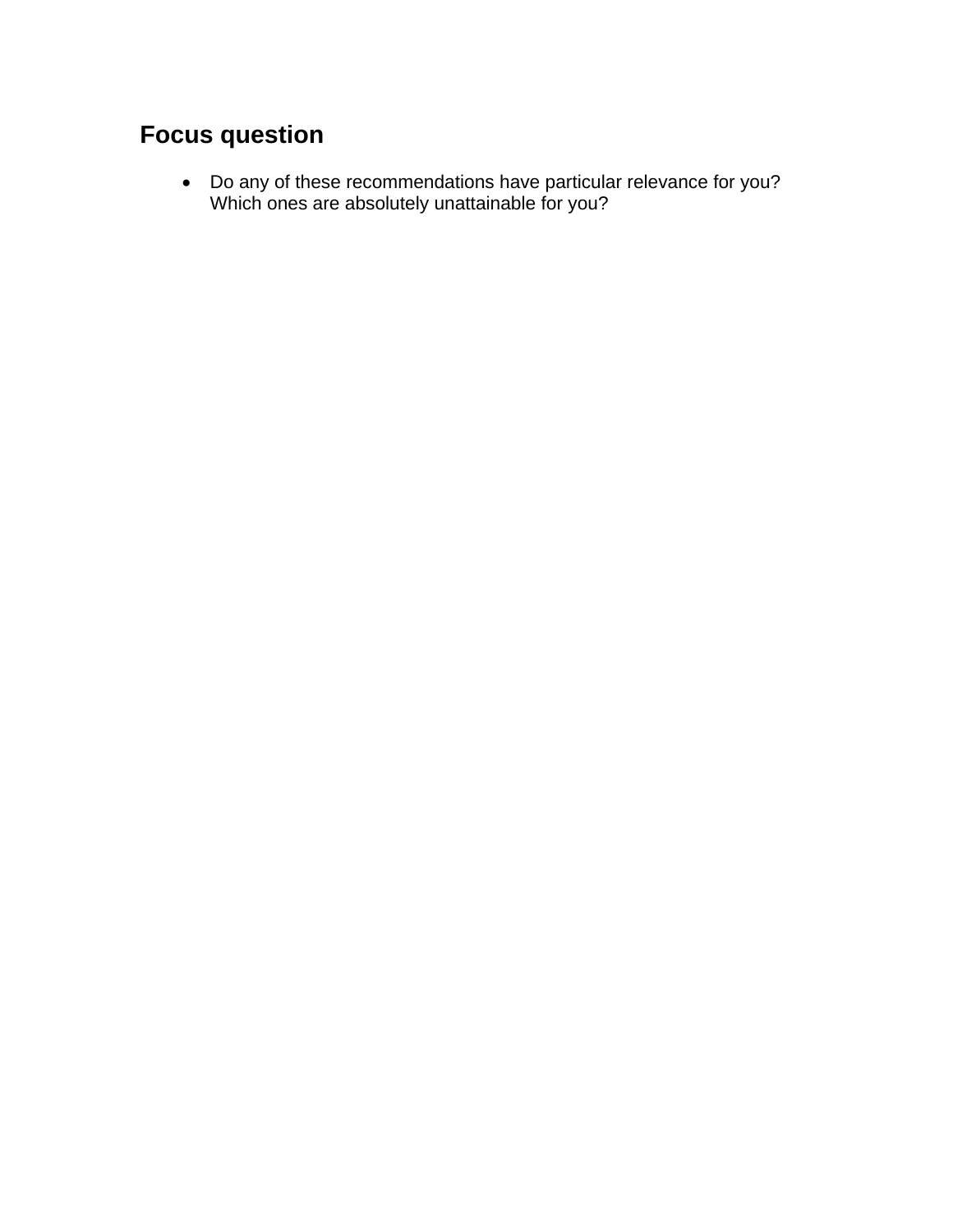# <span id="page-13-0"></span>**Reasons for Evaluating Workplace Literacy Programs**

It is very difficult to judge or compare workplace literacy programs because so few evaluation reports have been published. A full discussion of the issues surrounding evaluation and workplace basic skills programs can be found in Section 5. In short, evaluation is used for at least two major purposes:

- To develop and improve programs.
- To maintain or terminate programs.

Practically speaking, there are a number of good reasons for evaluation of workplace literacy programs (Carnevale, Gainer & Meltzer, 1990:86):

- There is increasing pressure from top executives for such programs to prove their effectiveness in measurable terms, showing how they contribute to the profitability of the organization and achievement of its strategic goals.
- There is increasing pressure from the training managers and trainees themselves to obtain better measures of the effects of the training.
- A system of evaluation protects the program from the inadequate judgements of people who have no solid information about results.
- Organizations want to know about the relative effectiveness of their various departments, programs, and services.
- Specific measurements of a past program's success build credibility and can help secure funds for future projects.
- It is reasonable that evaluation should be required of an activity that represents a significant expenditure from the organization.
- Finally, including an evaluation system in the proposal to management shows that you are confident that you can demonstrate the success of the program in meeting its stated objectives.

Certainly, there are many more reasons for evaluation. Some evaluations are simply mandatory; some are used for devious purposes.

## **Focus questions**

- What is your reason for reading about workplace literacy evaluation?
- What purpose do you have in conducting a program evaluation?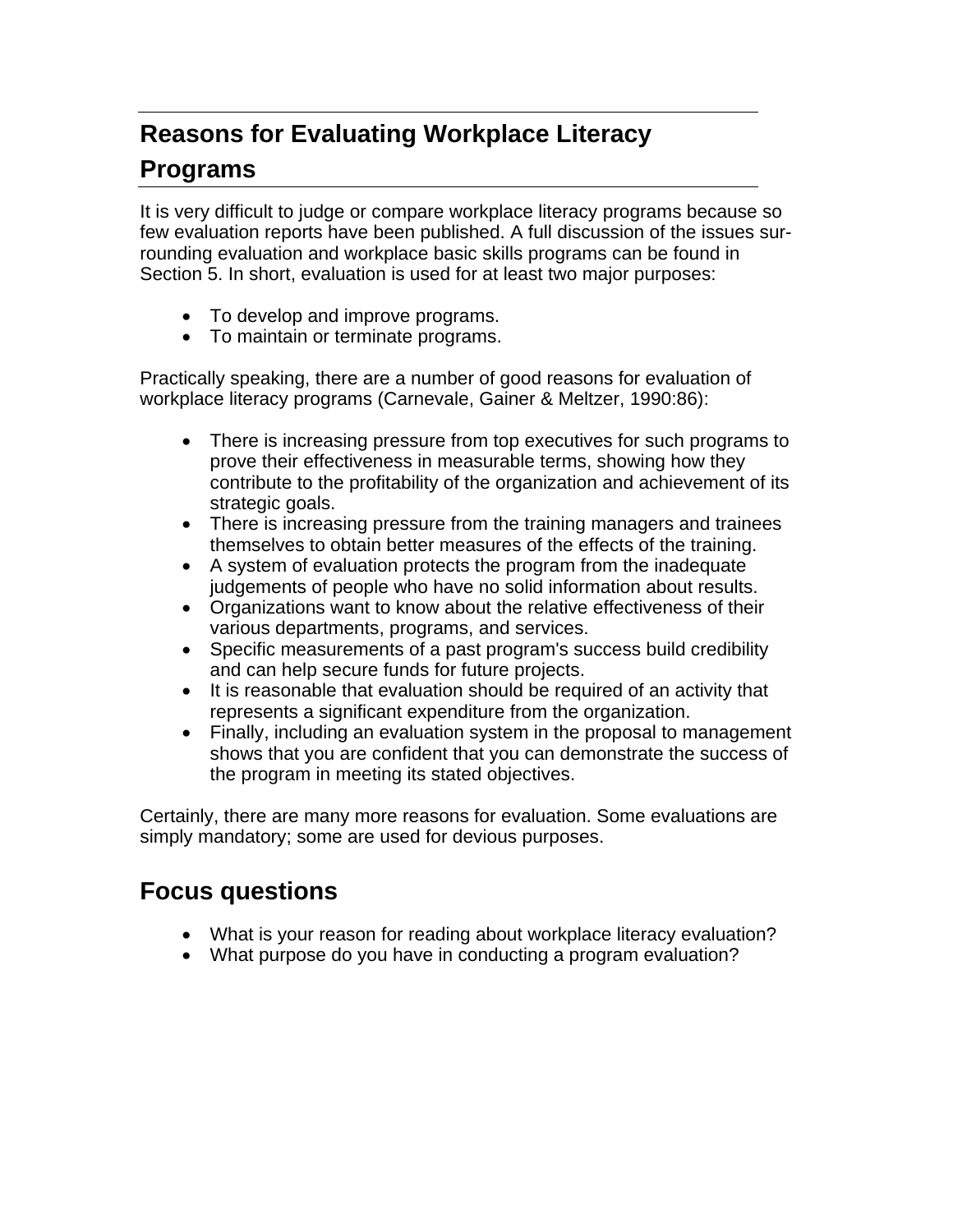# <span id="page-14-0"></span>**3. Introduction to Formal Program Evaluation**

The field of formal program evaluation is specialized and complex. A lengthy discussion of definitions, purposes and other details can be found in Section 6 of this Handbook.

## **What the Term "Evaluation" Means**

To evaluate means to determine the value of something, individuals, programs or products, for example. For practical purposes, evaluation may be defined as a three-step process:

- 1. Description and measurement;
- 2. Comparison; and
- 3. Judgement.

Practically speaking, evaluation is performed in the service of decision making, therefore it should provide information which is useful to the stakeholders. Decision makers rely on objective evaluation in order to maintain, improve or terminate programs or their involvement with one. It stands to reason that all decision makers are looking for demonstration of success, and success is measured differently by each decision maker.

### **Focus questions**

- If you are planning a program evaluation, the major question you should be asking is: WHO wants to know what, and why?
- Are there adequate resources (people, money, equipment, time) to undertake the evaluation?

There is often resistance to formal program evaluation. The term "evaluation" seems to be a threatening one; formal program evaluation is often feared or avoided. A major challenge facing you is to remove some of the fear and suspicion associated with program review - fear that negative consequences will result. The best argument may be honesty about the reasons for the evaluation. The best approach may be to involve as many stakeholders as possible.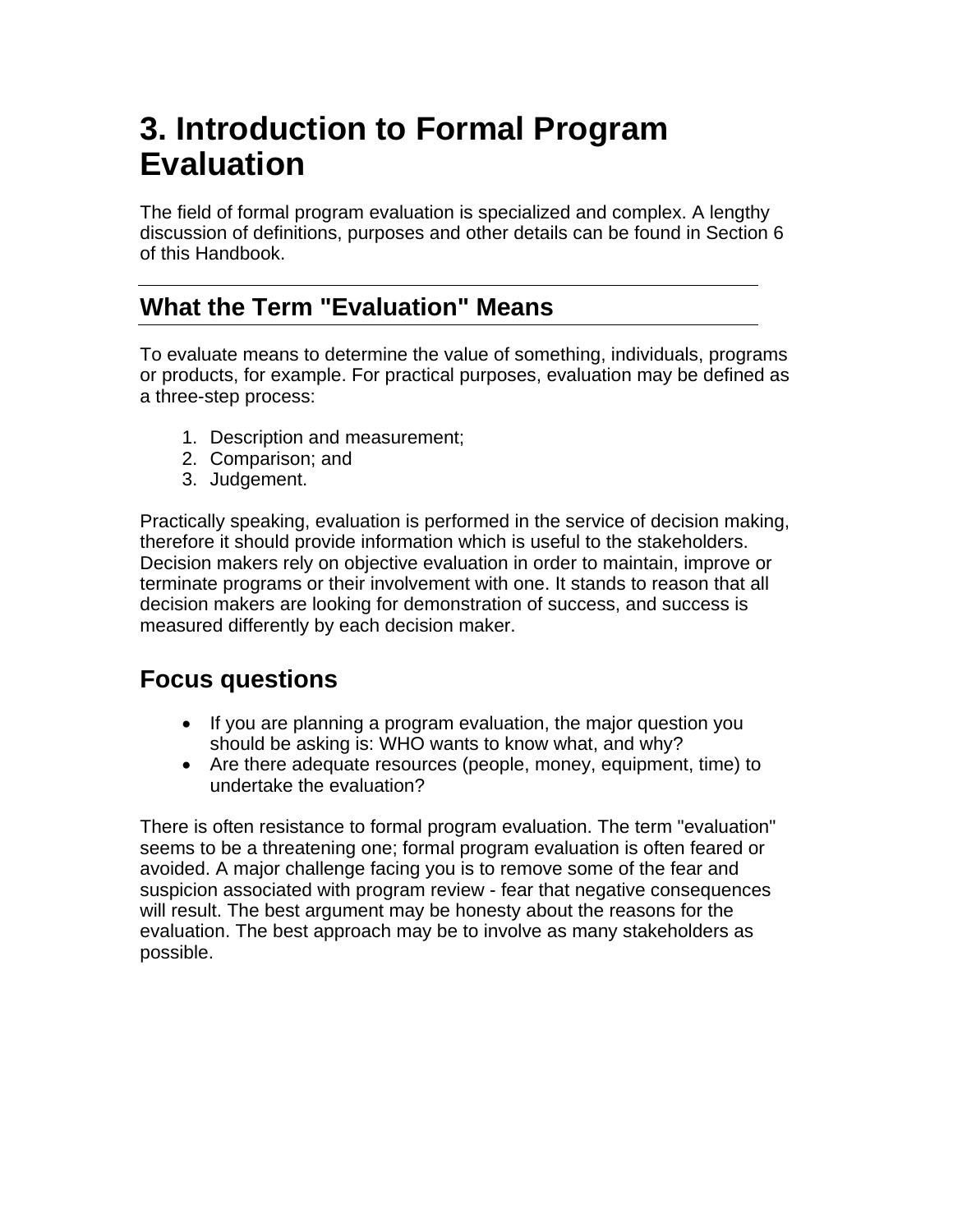# <span id="page-15-0"></span>**Approaches to Program Evaluation**

Evaluation processes and outcomes are first determined by who is conducting the evaluation.

Five common approaches (Barak & Breier, 1990) to evaluation are:

- Consultant-oriented, utilizing expert opinions.
- Survey-oriented, conducted by a research specialist gathering opinion.
- Data-oriented, conducted by a research specialist gathering and analyzing data.
- Self-study, conducted by program participants.
- Combination of all of the above.

### **Focus question**

• Which approach do you anticipate using, i.e. who is going to conduct your evaluation? On what basis would you justify this choice?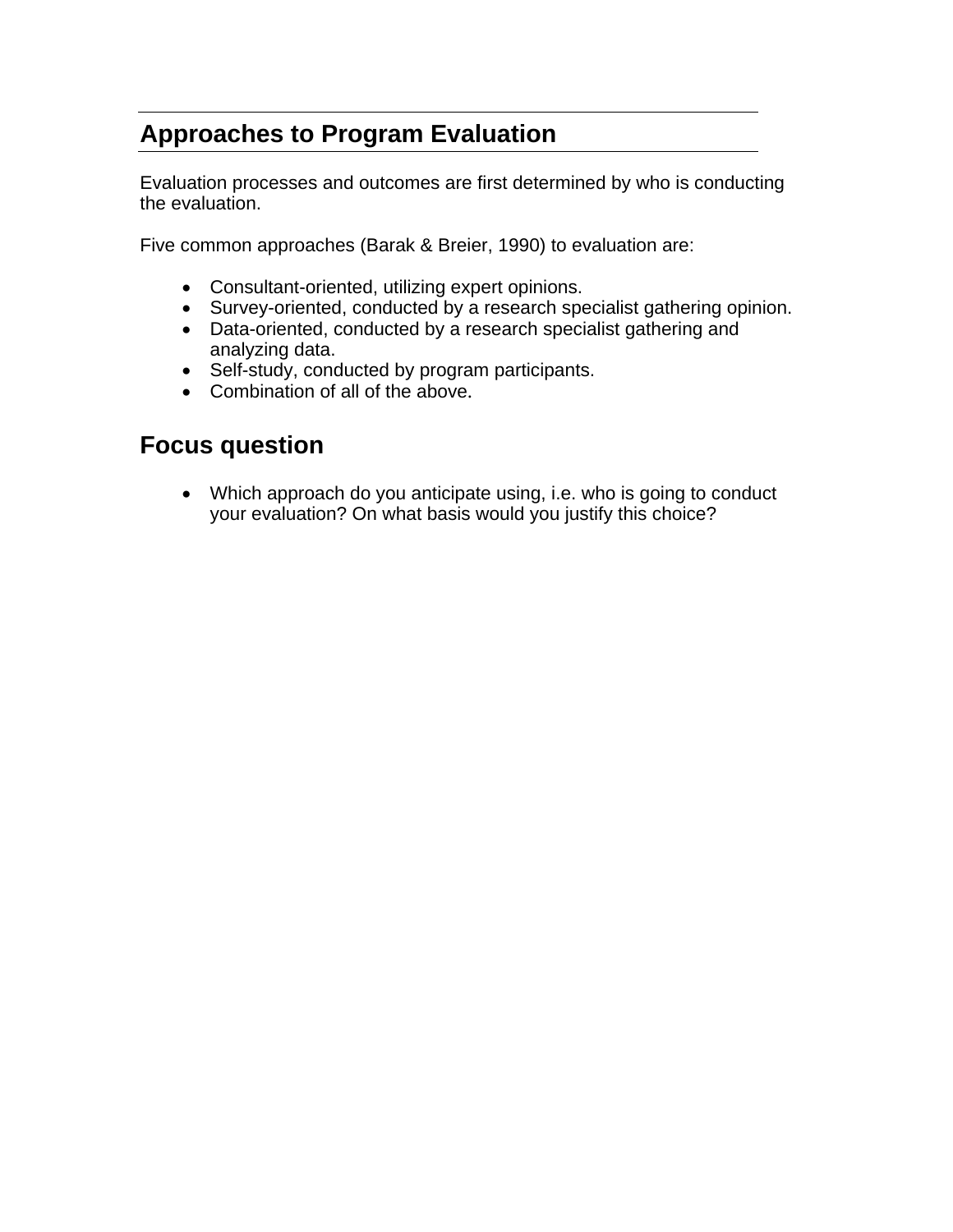# <span id="page-16-0"></span>**The Evaluation Process**

### *Step 1: Description and Measurement*

The first step in the program evaluation process begins with data-gathering and ends with two descriptions: the "intended" and the "actual." Data-gathering involves the collection of documents, statistics and opinions; the next section of the handbook is a discussion of data-gathering processes and methods.

The first description, a description of the "intended," is derived from the initial planning documents, for example, the program proposal, projected budget, needs assessment, marketing materials, negotiated human and material resources, organizational chart, job descriptions, and advertised positions. A problem has been identified and the resulting program is intended to remedy the problem. Thus, the planning documents should include the following:

- A statement of purpose, i.e. the rationale for the program.
- Specific details of location, time frames, numbers of learners, staff, sponsorship.
- Program objectives, i.e. what is intended as an outcome for the students and the funders.
- A description of the client population, including the perceived needs, abilities and selection criteria.
- The behaviours which students will be expected to demonstrate upon completion of the program, i.e. the major learning objectives of the program.
- The learning materials, methods and plans which will enable the learners to achieve the program goals, i.e. the instructional objectives.
- A description of the instructional staff, the criteria for their selection, the level of their pre-program competency, and the expected level of the competence following any in-service training.
- A description of program staff functions, the number and type of positions.
- A descriptive list of administrative support, facilities, materials, and equipment.
- The financial plan.
- Strategic documents, i.e. short- and long-term plans.

From this information, a description can be created of the ideal, the standards of acceptability or success which were intended at the outset.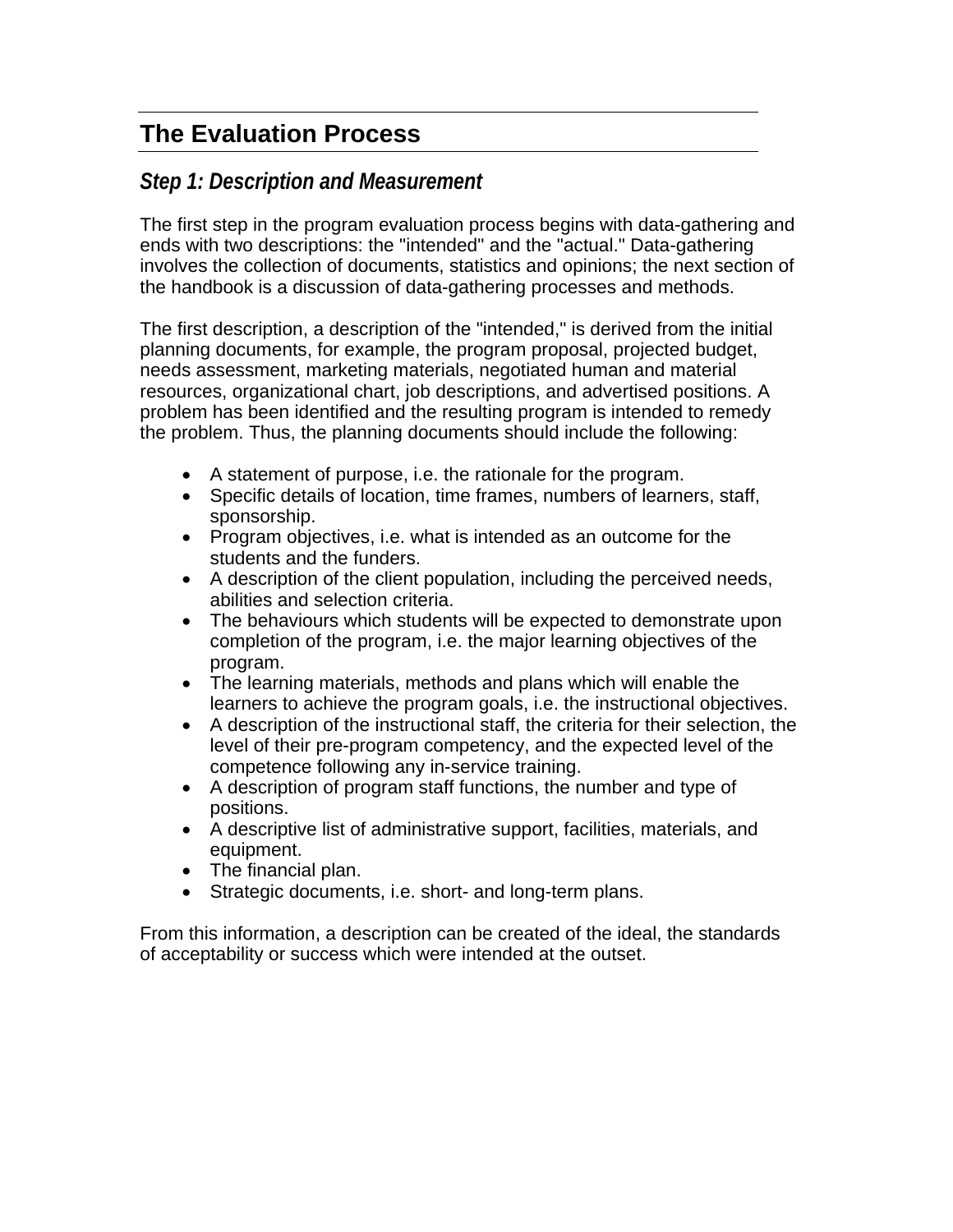# <span id="page-17-0"></span>**Focus question**

• Can you acquire all of this information? What does it say about a program if some of this information is not available?

The second description, the current reality, is obtained largely through measurement and data gathering. This is where the data-gathering tools come in (see Section 4). Some information or data are gathered directly from documents, some through individual opinion surveys, and some through calculation of statistics. Some statistical measurements which will be included in this second description are attendance rates, attrition rates, achievement rates for individuals, completion rates per time frame, and others as deemed necessary. For all intents and purposes, the creation of this second description is what many consider to be program evaluation; in reality, it is only the first step. This is the data-gathering phase.

### *Step 2: Comparison*

When the two descriptions are complete, the next step is comparison. The description of the current circumstances can be compared against one or more of the following:

- The internal standards of program objectives that define success for the various stakeholders.
- Relative standards or those of other similar programs.
- Absolute standards or standards of excellence resulting from experimentation, consultation and consensus by experts in the field.

To date, no absolute standards have been articulated for workplace literacy programs; however, the listing in Section 2 may be useful. It is almost as difficult to draw comparisons with other programs as few evaluation reports are published. Most program organizers must be - and usually are - satisfied with an internal comparison. This is the data-analysis phase, i.e. looking at the data in ways that lead to useful conclusions. Has the program done what it set out to do? Do the intended outcomes and the real outcomes match? What conclusions can be drawn about the success of the program? What worked well and what didn't? What are the recommendations for change? Should the sponsor continue to fund this program?

The purpose of the comparison is to look for discrepancies between what was intended and what has actually happened, between what has occurred and what would be ideal. Not all discrepancies indicate a problem. The discrepancy information becomes feedback for the program organizers, either in the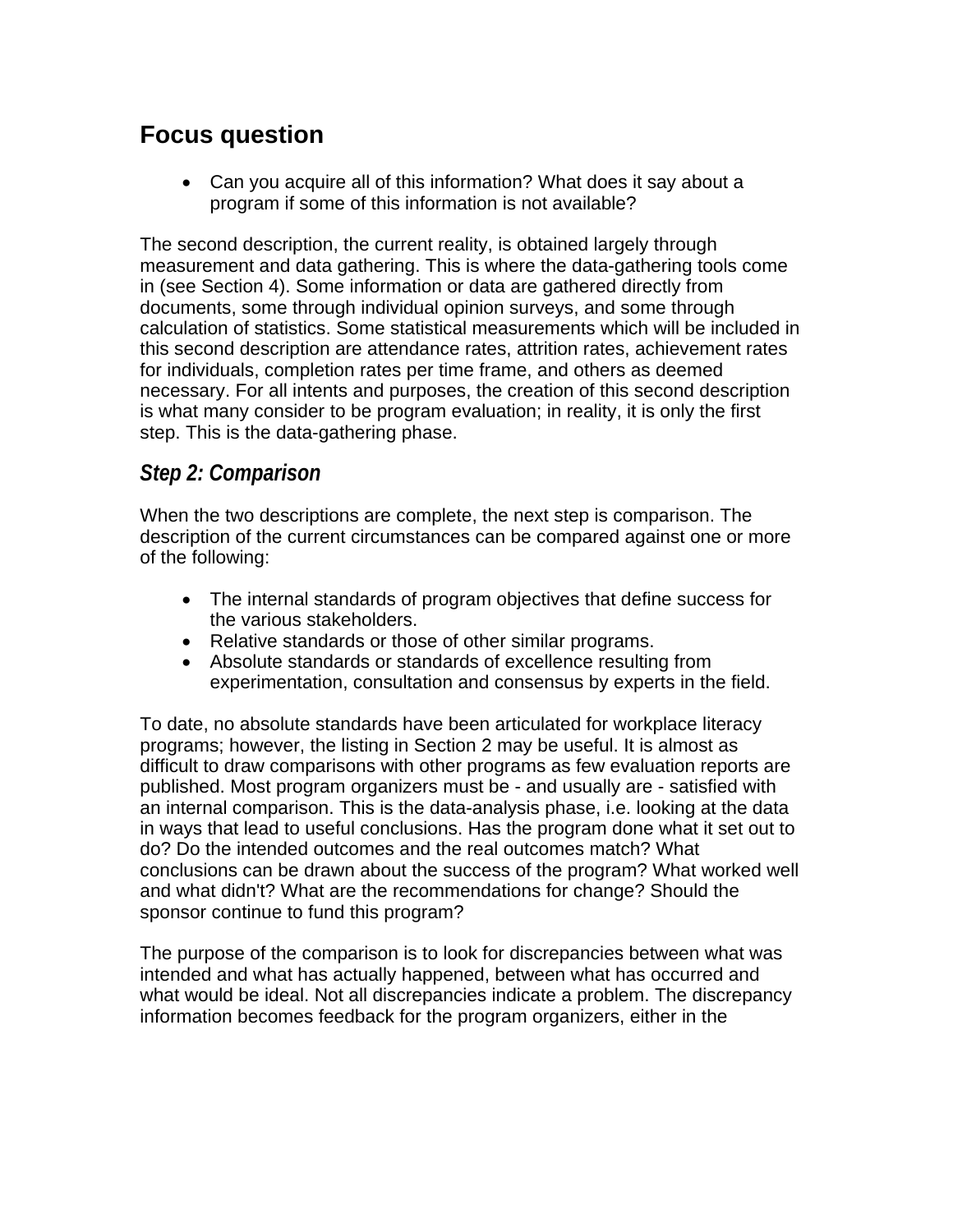<span id="page-18-0"></span>formative sense of correcting weaknesses, or in the summative sense to pass judgement on a program.

### *Step 3: Judgement*

The final step in the process of evaluating a program is to make judgements about the acceptability or worth of the program. Rational judgement in educational evaluation is a decision as to how much to pay attention to the relative and/or absolute standards which have been set in deciding whether or not to take some administrative action (Stake, 1967).

The judgements and recommendations will be a significant portion of the evaluation report.

# **The Evaluation Report**

The outcomes of an evaluation procedure must be communicated to the relevant stakeholders in an appropriate way. The content of the report must be sensitive to the needs of the stakeholders, as must the format.

With regard to content, an evaluation report may be structured along the lines of the following:

- 1. Program and evaluation overview
- 2. Background to the program
	- Origin and rationale
	- Goals and objectives
	- Characteristics
	- Students
	- Staff
- 3. Description of the evaluation Purpose
	- Design
	- Measures
- 4. Results
	- Formal
	- Informal
- 5. Discussion of the results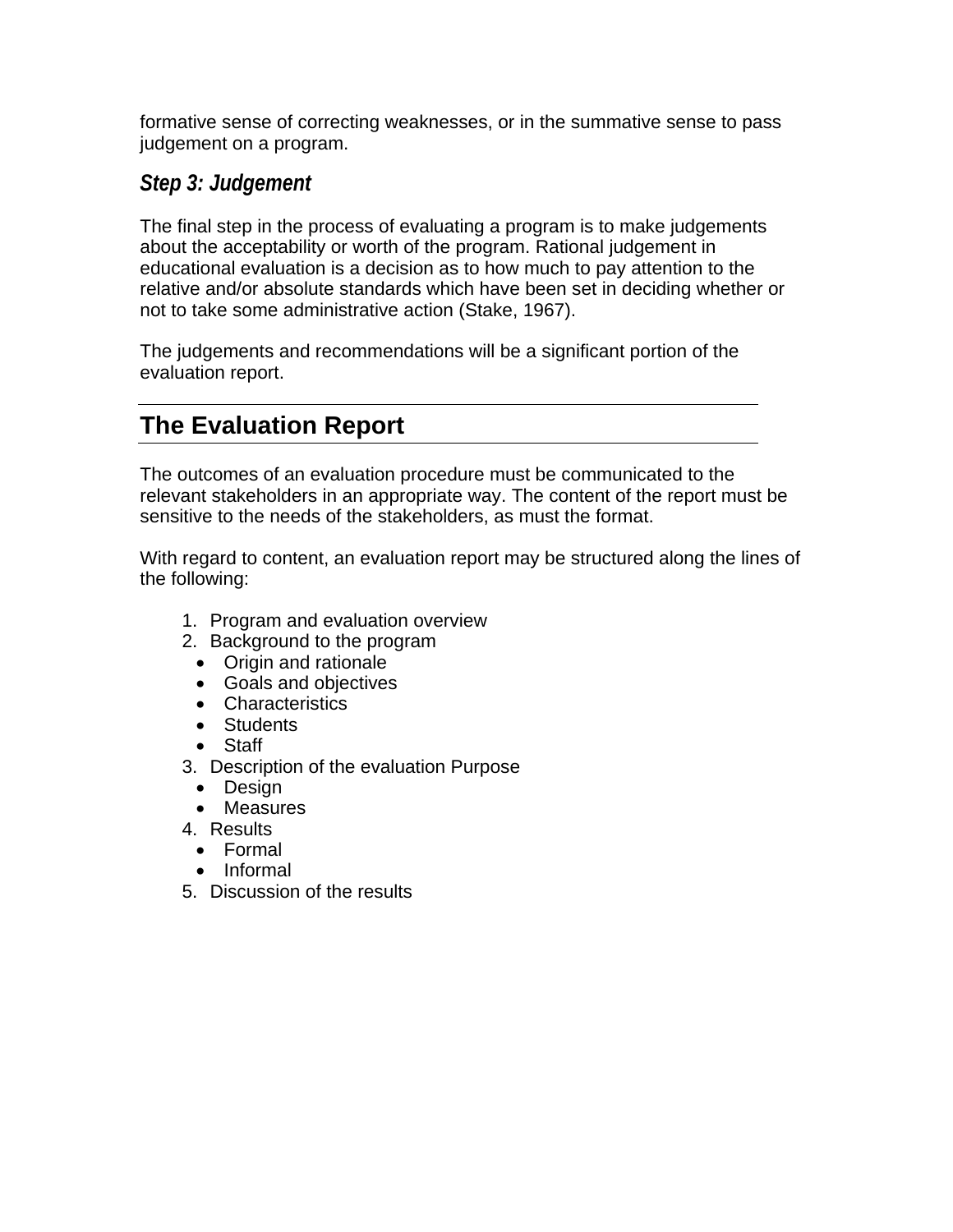- 6. Conclusions and recommendations
	- Regarding the program
	- Regarding subsequent evaluation

The evaluation report should address some or all of these questions (developed by Smith & St. John, 1987):

- 1. How can we best understand what is happening in this program?
	- What is the nature or character of the program?
	- What are the conditions and activities of the program?
	- What are the central issues, themes, conflicts, trade-offs?
	- What seems important?
- 2. How could this program be made to work better?
	- Are resources being used optimally?
	- Where is there a critical lack of feedback?
	- What are the barriers to improvement?
	- What are the critical weaknesses?
- 3. What are the outcomes of the program?
	- What objectives are/are not being met?
	- What "side effects" does the program appear to have?
- 4. What important variations are there in the program's activities or effects?
	- To what extent are different groups affected in different ways?
	- In what ways has the program varied over time?
	- How do the program's resources, services, or outcomes vary geographically?
- 5. How worthwhile is the program?
- Overall, how good is the program?
- Is the program cost-effective?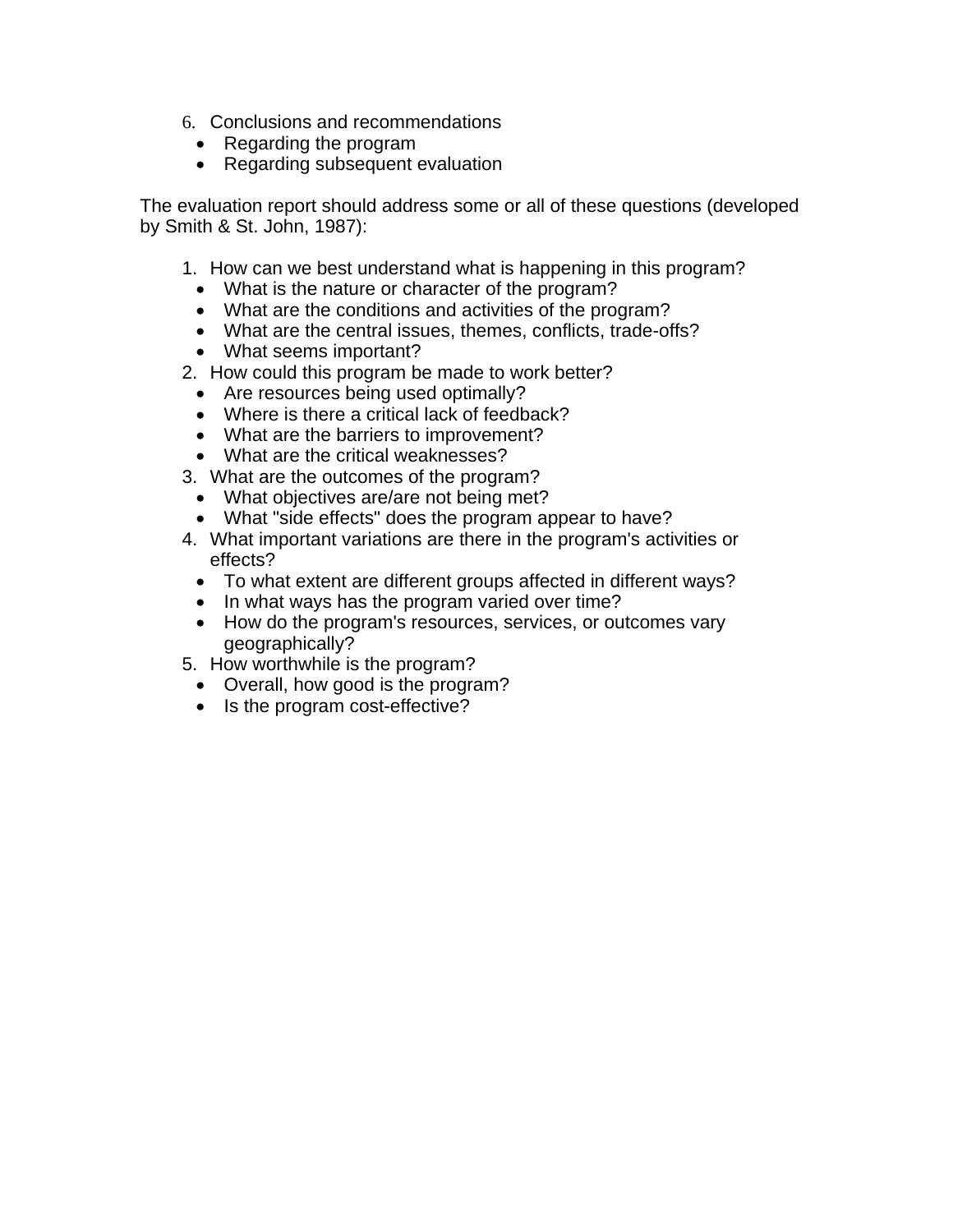# <span id="page-20-0"></span>**4. Information Gathering and Analysis**

A great deal of information must be gathered, in a variety of ways, during all phases of a program cycle in order to conduct a program evaluation. There are a number and variety of sources of information, and there are an equally large number and variety of methods of gathering data (see Section 6). The types of data which must be gathered relate either to the environmental circumstances that have served to create and sustain the program, or to the program itself.

Various factors in the environment are:

- The literacy requirements of a given job.
- The literacy skills of the workers relative to the job.
- The general literacy skills of the employees.
- Projected changes in literacy demands and employee skills.
- The resources available to begin and sustain a program:
	- o the financial resources
	- o potential student numbers
	- o human expertise and material resources
	- o commitment to success from the employer and employees.

Various program factors include:

- Student retention and achievement.
- Course content and materials.
- Instructional design and learning environment.
- Instructional, administrative and support staff competence.
- Program effectiveness.

Following is a variety of data-gathering devices relative to the various environmental and program factors.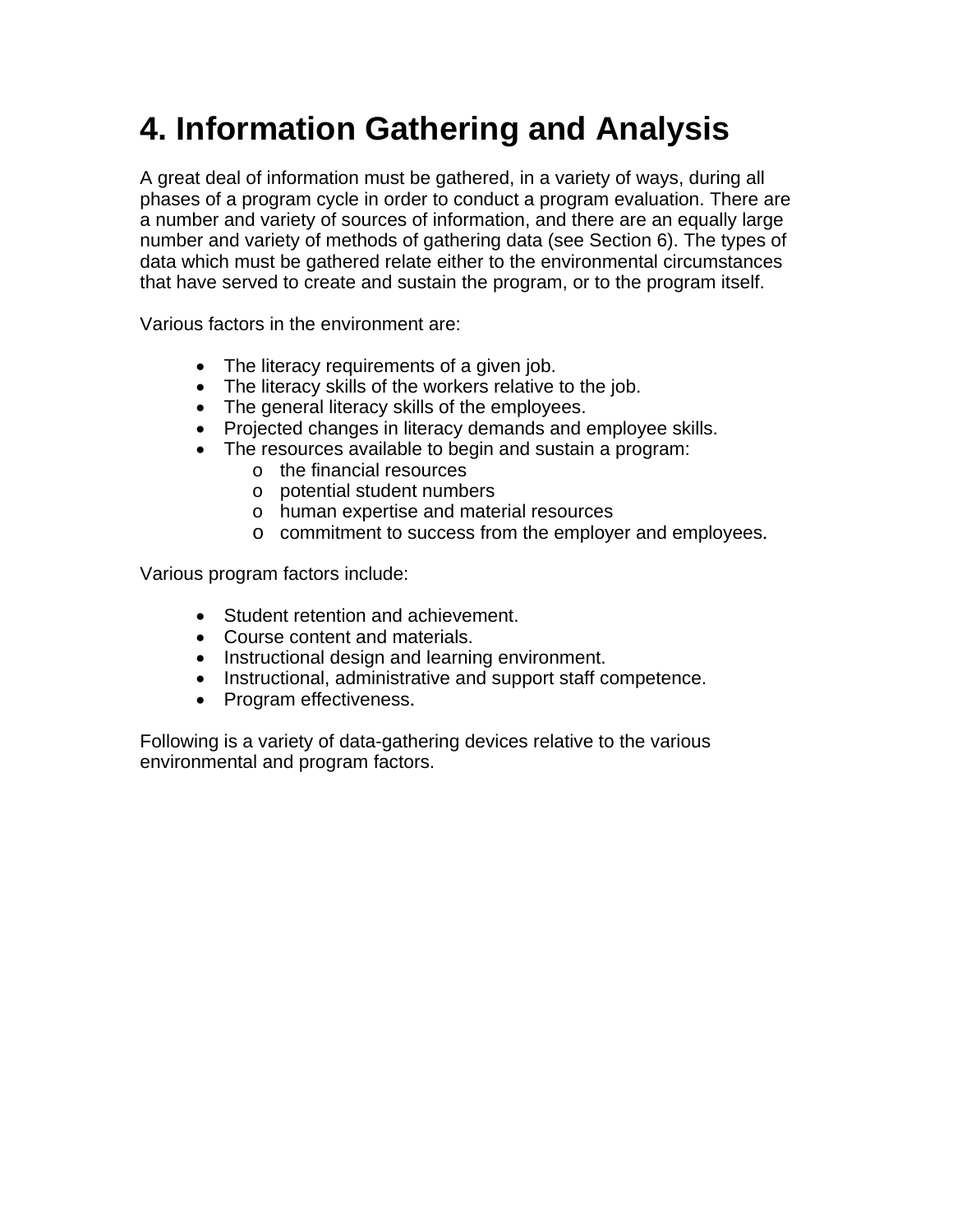# <span id="page-21-0"></span>**Data Gathering Regarding Factors in the Environment**

### *Literacy Demands in the Workplace*

#### **Purpose:**

To identify the actual literacy requirements, skills and tasks involved with a given job(s) from the differing perspectives of the employee and employer.

#### **Source:**

Employee, immediate supervisor, employer.

#### **Method:**

Literacy audit.

#### **Tools:**

- Survey/questionnaire of employees
- Survey/questionnaire of supervisor and employer
- Observation for verification and clarification
- Task analysis

#### **Outcomes:**

- A list of the actual reading/writing tasks to be used in assessing employee literacy competence.
- Knowledge of the actual literacy demands to be used for instructional purposes.
- Awareness of the significance of literacy to task completion in the workplace.

#### **Sample Tools and Processes:**

- Workplace Literacy Analysis developed by: CASAS (Comprehensive Adult Student Assessment System) 2725 Congress Street, #1-M San Diego, CA 92110.
- Literacy Task Analysis Process in: Drew, R.A. & Mikulecky, L. (1988). *How to Gather and Develop Job Specific Literacy Materials for Basic Skills Instruction.* Bloomington, IN: Indiana University, School of Education, Office of Education and Training Resources.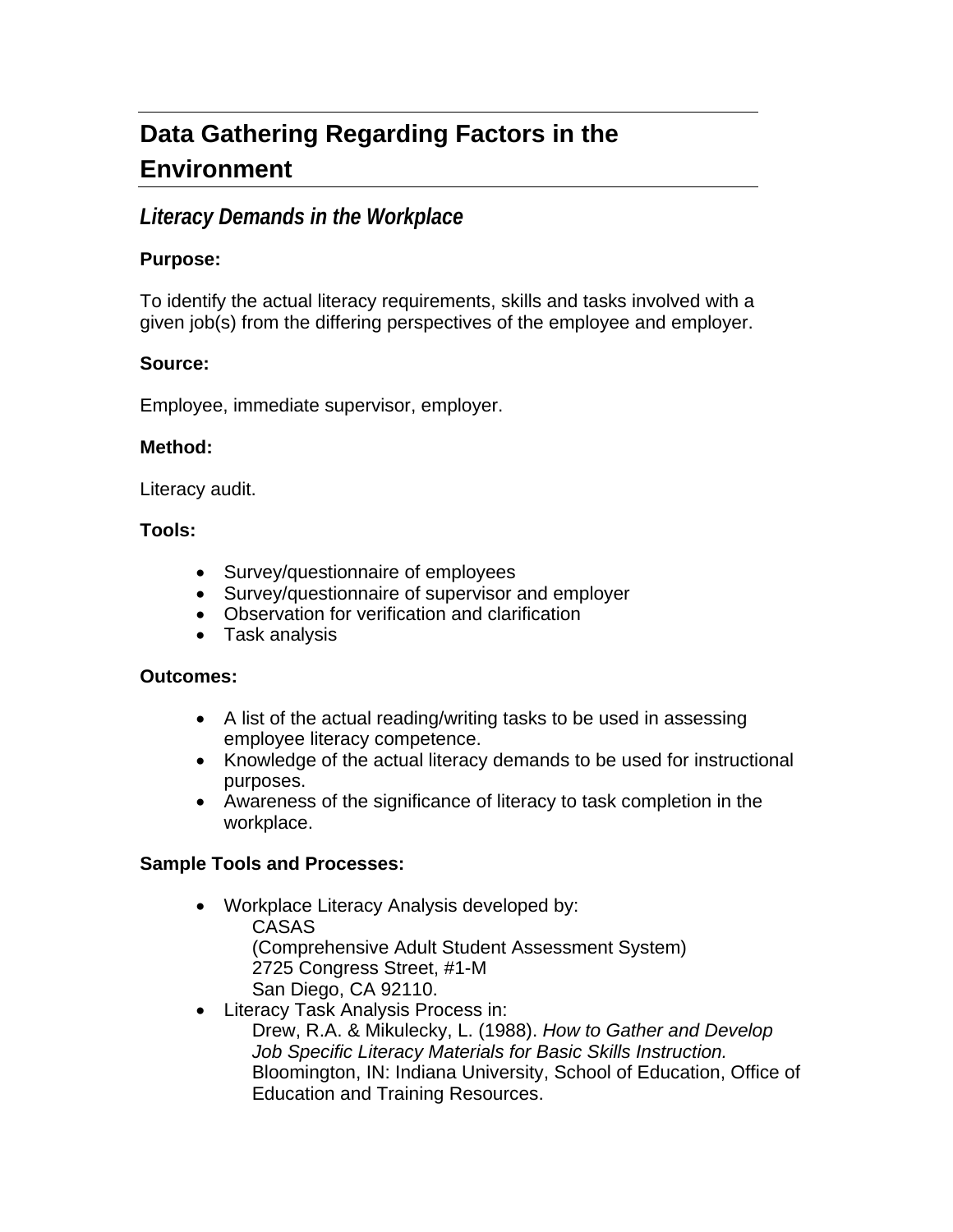- Job and Literacy Task Analysis Process in:
	- Taylor, M.C. & Lewe, G.R. (1990). *Basic Skills Training a Launchpad for Success in the Workplace.* Ottawa, ON: Algonquin College, Adult Basic Education Department.
- Job Analysis and Needs Assessment Checklists in: *Worker-centred Learning: a Union Guide to Workplace Literacy,* available from:

Guide Orders AFL-CIO Human Resources Development Institute 815 -16 Street N.W. #405 Washington, D.C. 20006

- Task Analysis Process in: Carnevale,A.P., Gainer, L.J. & Meltzer,A.S. (1990). *Workplace Basics Training Manual*. San Francisco: Jossey-Bass Publishers.
- Organizational Needs Assessment developed by:

Sue Waugh 150 Ruskin Street Ottawa, ON K1Y 4C1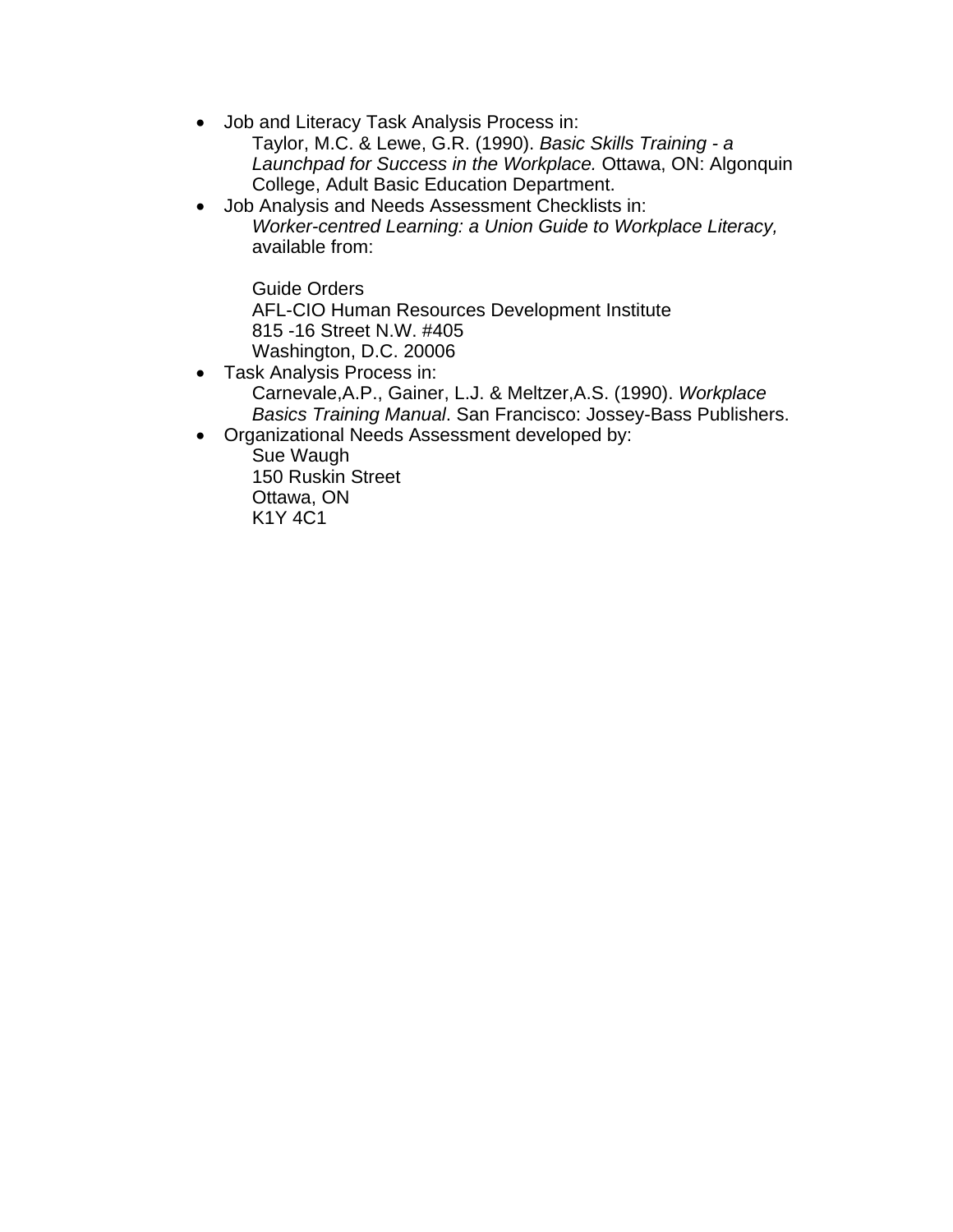### <span id="page-23-0"></span>*Literacy Levels of Employees*

#### **Purpose:**

To determine if a discrepancy exists between the literacy demands of the job and the literacy skills of the employees.

To identify potential students.

#### **Source:**

Targeted workers/employees, employee's supervisor and peers.

#### **Method:**

- Achievement testing
- Survey research
- Needs assessment.

#### **Tools:**

- General reading/writing tests
- Workplace-specific reading/writing tests
- Interviews with employee, supervisor and/or peers
- Observation for verification and clarification.

#### **Outcomes:**

- A list of potential students for a program should they decide to participate.
- A list of individuals who can be a control group if they do not participate in the program.
- Entry-level skills for individual students, i.e. pre-test scores for determining later achievement.

#### **Sample Tools:**

- Workplace Literacy Analysis Individual Profile developed by: CASAS (Comprehensive Adult Student Assessment System) 2725 Congress Street, #1-M San Diego, CA 92110
- Occupational Skills Analysis System developed by: Educational Data Systems Inc. 22720 Michigan Ave. Dearborn, MI 48124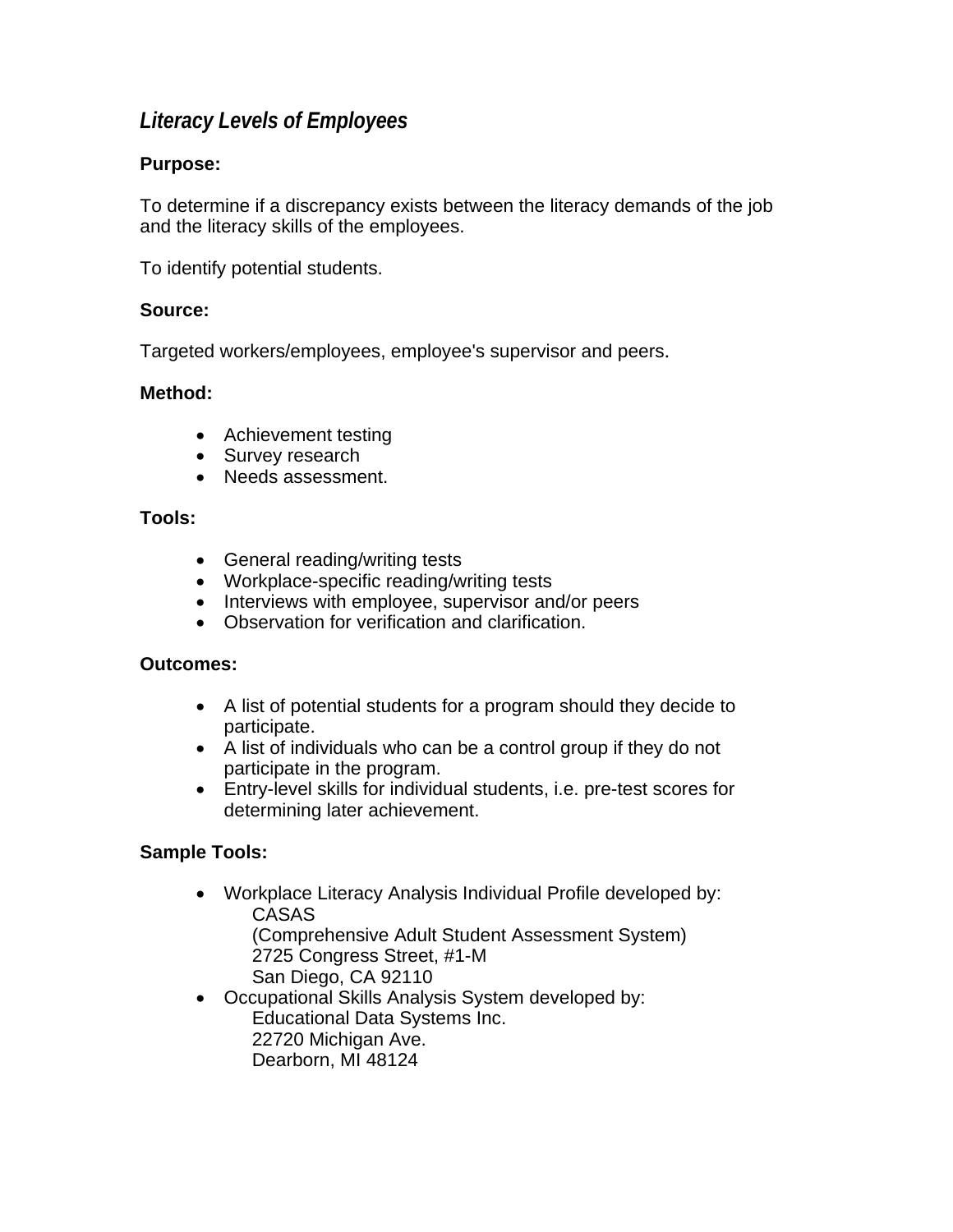### <span id="page-24-0"></span>*Educational Programming Needs*

#### **Purpose:**

To determine if a training program is needed or wanted by employees and employer.

To determine the scope and variety of training required from the point of view of the employer, the employee and immediate supervisor.

To determine the parameters of potential programming, e.g. time frames, availability, attitude, support services.

#### **Source:**

Employees, employer, supervisors.

#### **Method:**

Survey research.

#### **Tools:**

- Questionnaire
- Interviews.

#### **Outcomes:**

- Knowledge of the type of training desired by employee and/or employer.
- Details of what would be considered optimal in terms of programming.

#### **Sample Tools:**

- Joint Training Needs Survey in: Mark, J.L. (1987). *Let ABE Do It - Basic Education in the Workplace.* Washington, D.C.: American Association for Adult and Continuing Education, Business and Industry Unit, available from the ERIC Reproduction Service.
- Learner Needs Survey in: *A Guide to Setting up Literacy Programs in the Workplace.*  Laubach Literacy of Canada National Development Office P.O. Box 298 Bedford, Quebec J0J 1A0
- Company Needs Assessment in: *A Guide to Setting up Literacy Programs in the Workplace.*  Laubach Literacy of Canada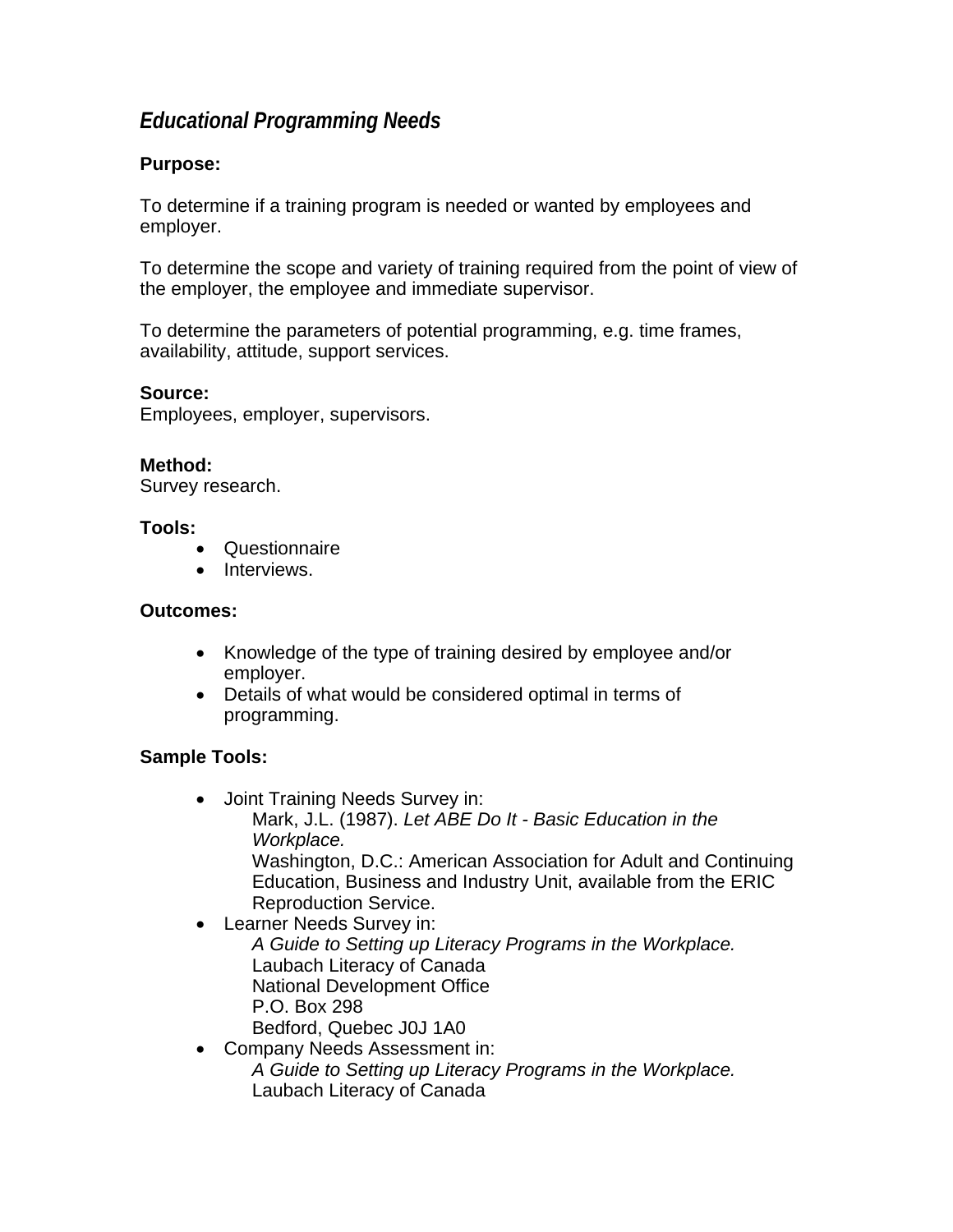• Employer Training Inventory in:

*Worker-centred Learning: a Union Guide to Workplace Literacy*, available from:

Guide Orders AFL-CIO Human Resources Development Institute 815-16 Street N.W. #405 Washington, D.C. 20006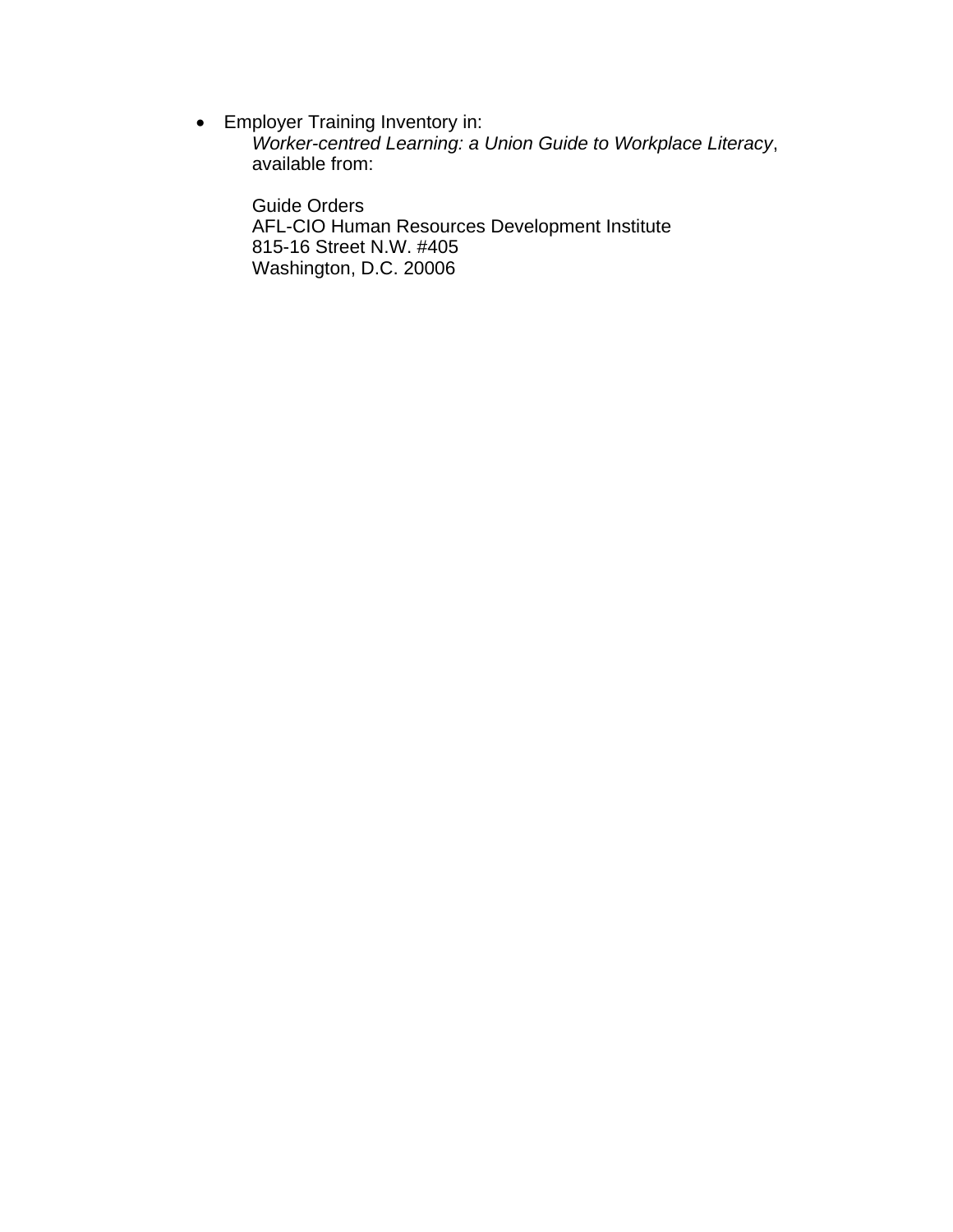### <span id="page-26-0"></span>*Necessary Resources and Available Resources*

#### **Purpose:**

To determine what is available to and required for a literacy program in terms of:

- actual meeting space
- financial and human resources
- time commitments from workers and employers
- instructional and promotional materials
- professional assistance.

#### **Source:**

Employer, program administration and sponsors

#### **Method:**

Survey research.

#### **Tools:**

Questionnaires (employer, other programs, professional organizations).

#### **Outcomes:**

- Awareness of optimal conditions for programming in terms of resources and support.
- Awareness of what is available, and whether or not it will suffice.

#### **Resources:**

National Literacy Secretariat 25 Eddy Street 11H15 Hull, Quebec K1A 0M5 (819) 953-5280

National Adult Literacy Database c/o Fanshawe College of Applied Arts and Technology P.O. Box 4005 London, Ontario N5W 5H1 (519) 659-3125

Movement for Canadian Literacy 500 Wellington Street, Suite 701 Ottawa, Ontario K1R 6K7 (613) 563-2464

• Philosophy, facilities and equipment, and learner support services questionnaires in: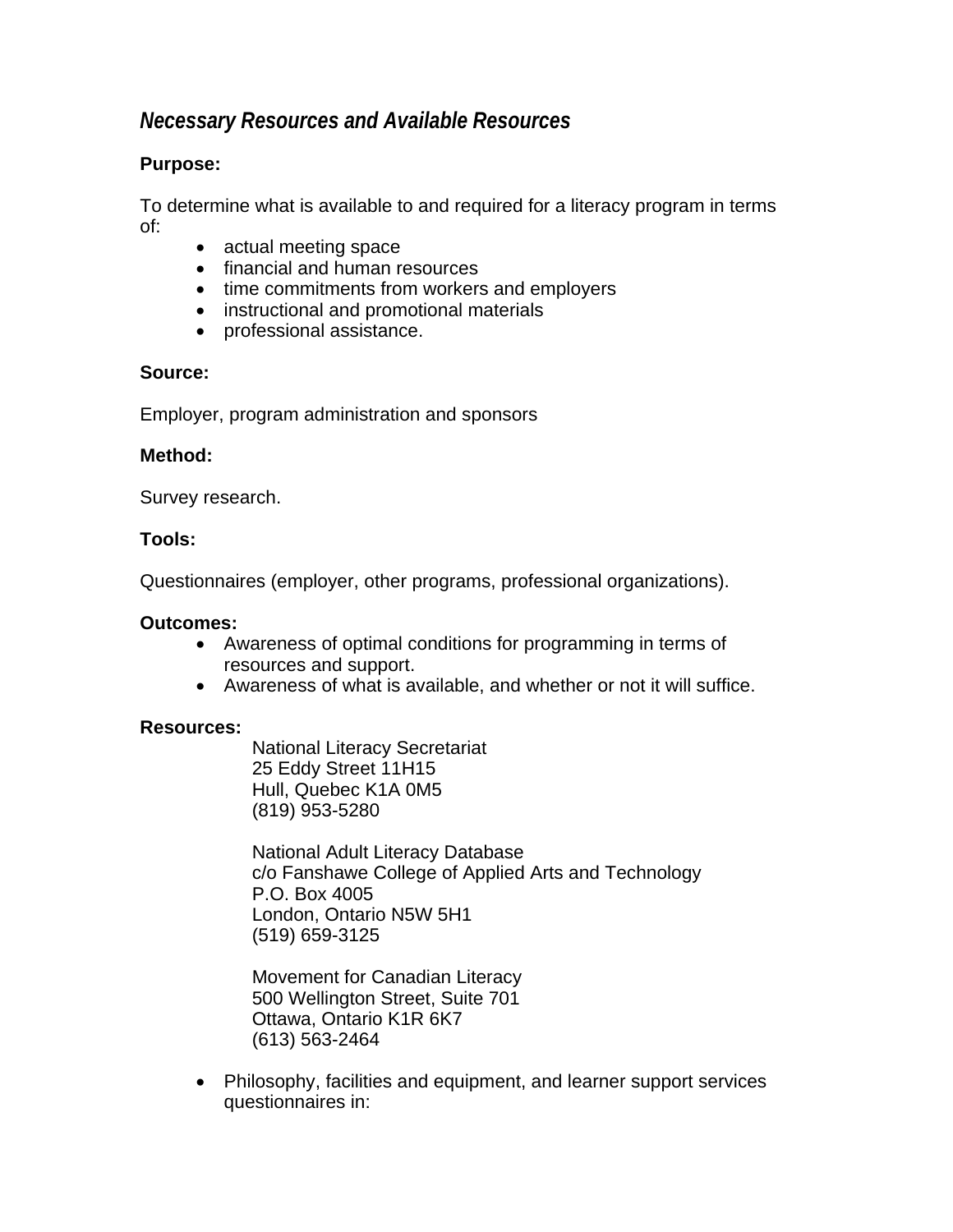Adult Literacy Volunteer Tutor Program Evaluation Kit Provincial Curriculum Publications c/o Open Learning Agency, Marketing Department P.O. Box 94000 Richmond, B.C. V6Y 2A2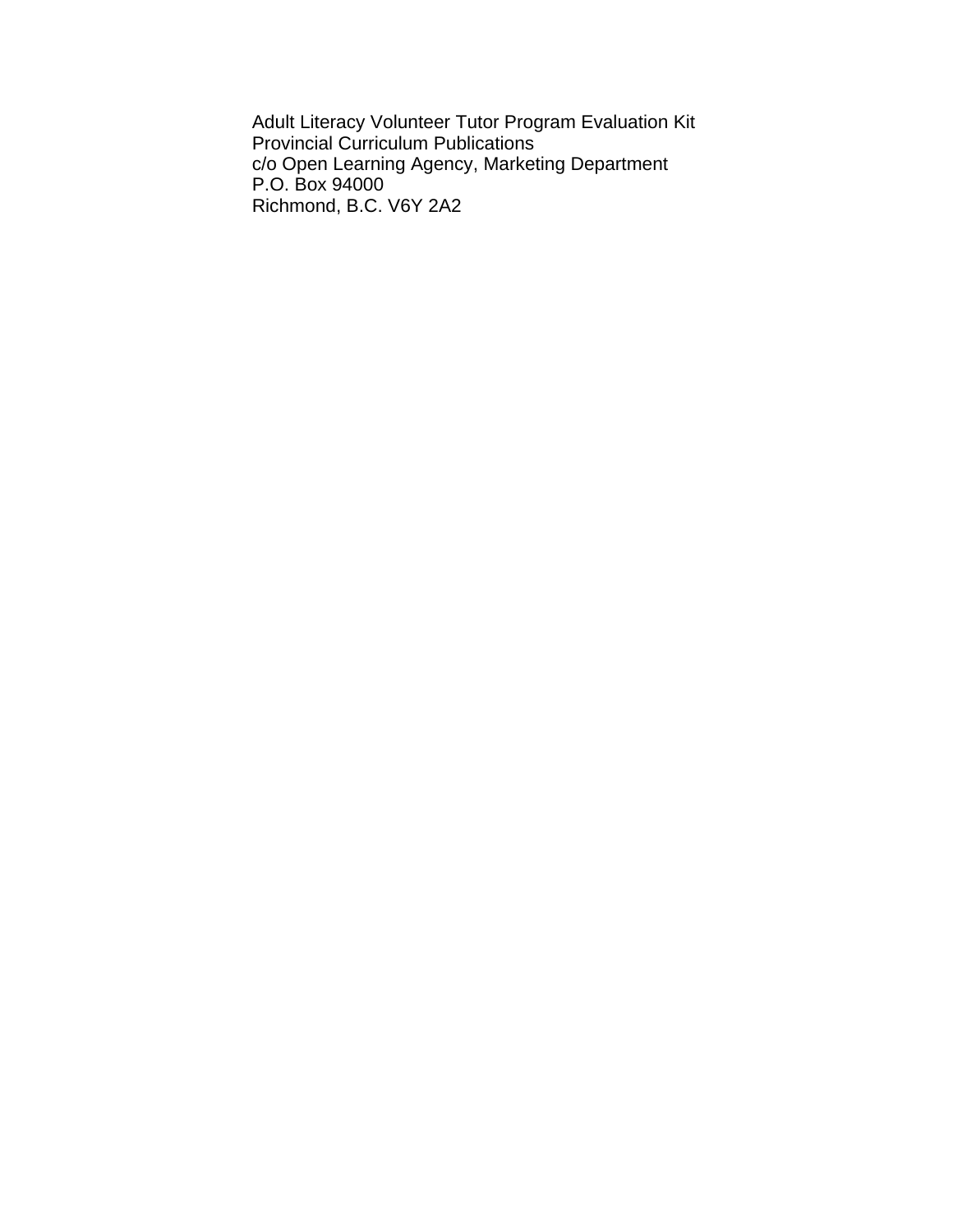# <span id="page-28-0"></span>**Data Gathering Regarding Actual Program Factors**

### *Achievement for Individual Students*

#### **Purpose:**

To determine achievement of individuals and of the program in both literacy skills and employment tasks.

#### **Source:**

Student, instructor, supervisor, peers.

#### **Method:**

- Achievement tests
- Attitude survey
- Observation by supervisor
- Case study

#### **Tools:**

- Experimental designs (pre-test/post-test)
- Interviews/observation

#### **Outcomes:**

• Data regarding the actual program outcomes in literacy attainment, attitude change and increased skill in the workplace.

#### **Sample Tools:**

- Adult Education Follow-up Survey in:
	- Darkenwald, B.B. & Valentine, T. (1984). *Outcomes and Impact of Adult Basic Education.* New Brunswick, NJ: Rutgers University, Centre for Adult Development.
- Supervisor Rating of Participants, and
- Supervisors' Evaluation of Effects on their Departments developed by:
	- Jorie W. Philippi Performance Plus Learning Consultants, Inc. 7869 Godolphin Drive Springfield, VA 22153
- Learner Assessment in Adult Literacy Volunteer Tutor Program Evaluation Kit Provincial Curriculum Publications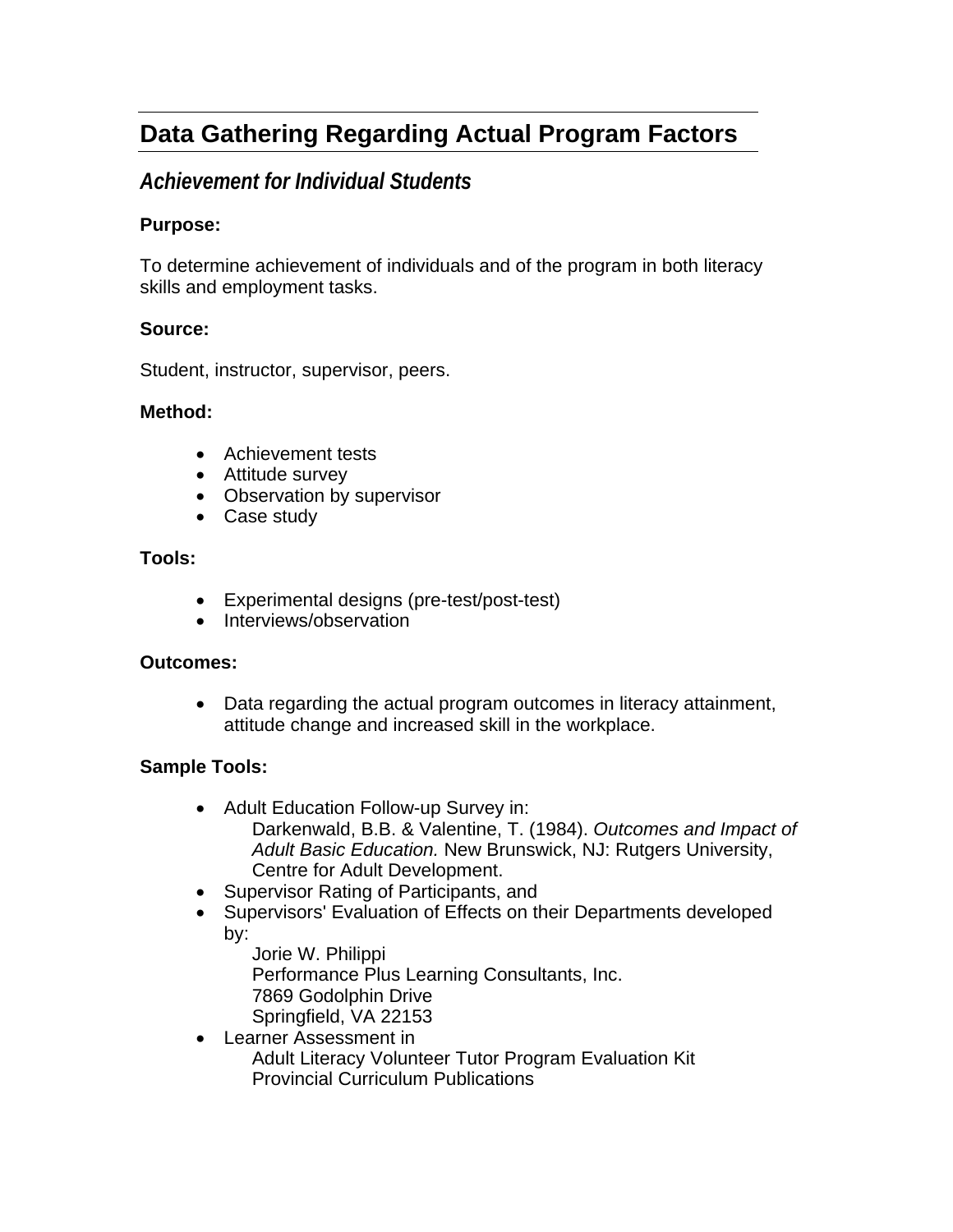c/o Open Learning Agency, Marketing Department P.O. Box 94000 Richmond, B.C. V6Y 2A2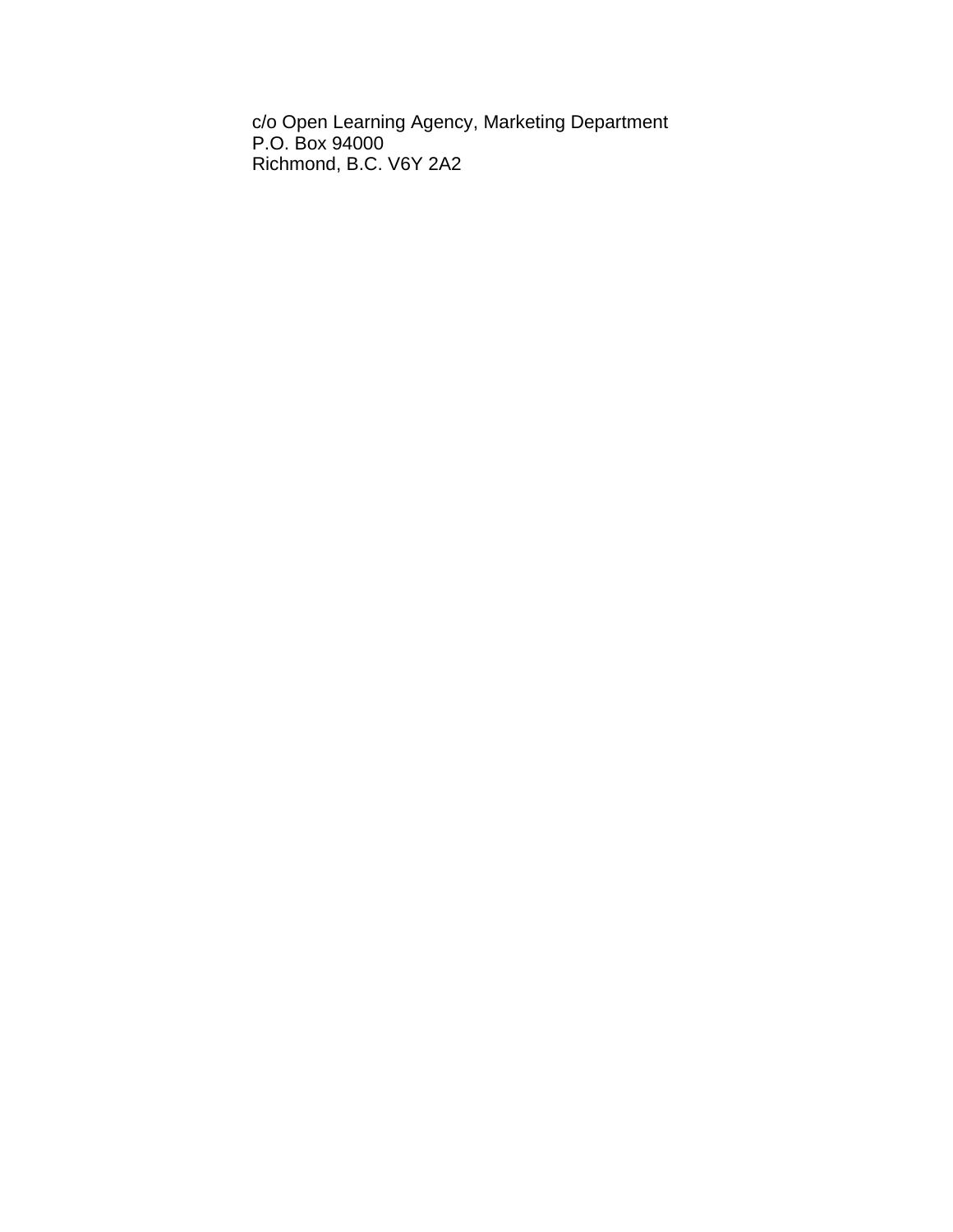### <span id="page-30-0"></span>*Teaching Content and Materials*

#### **Purpose:**

To determine the actual course content and its appropriateness.

To determine the appropriateness and usefulness of materials which are being used to facilitate learning.

#### **Source:**

- Actual materials (handouts, tests, exams, etc.)
- Training outlines
- Learners

#### **Method:**

- Document
- Criticism

#### **Tools:**

- Content analysis
- Interviews/questionnaire

#### **Outcomes:**

- Knowledge of what works and what doesn't
- Judgement of the value of materials and content from the stakeholder's view

#### **Sample Tools:**

• Materials questionnaire in Adult Literacy Volunteer Tutor Program Evaluation Kit Provincial Curriculum Publications c/o Open Learning Agency, Marketing Department P.O. Box 94000 Richmond, B.C. V6Y 2A2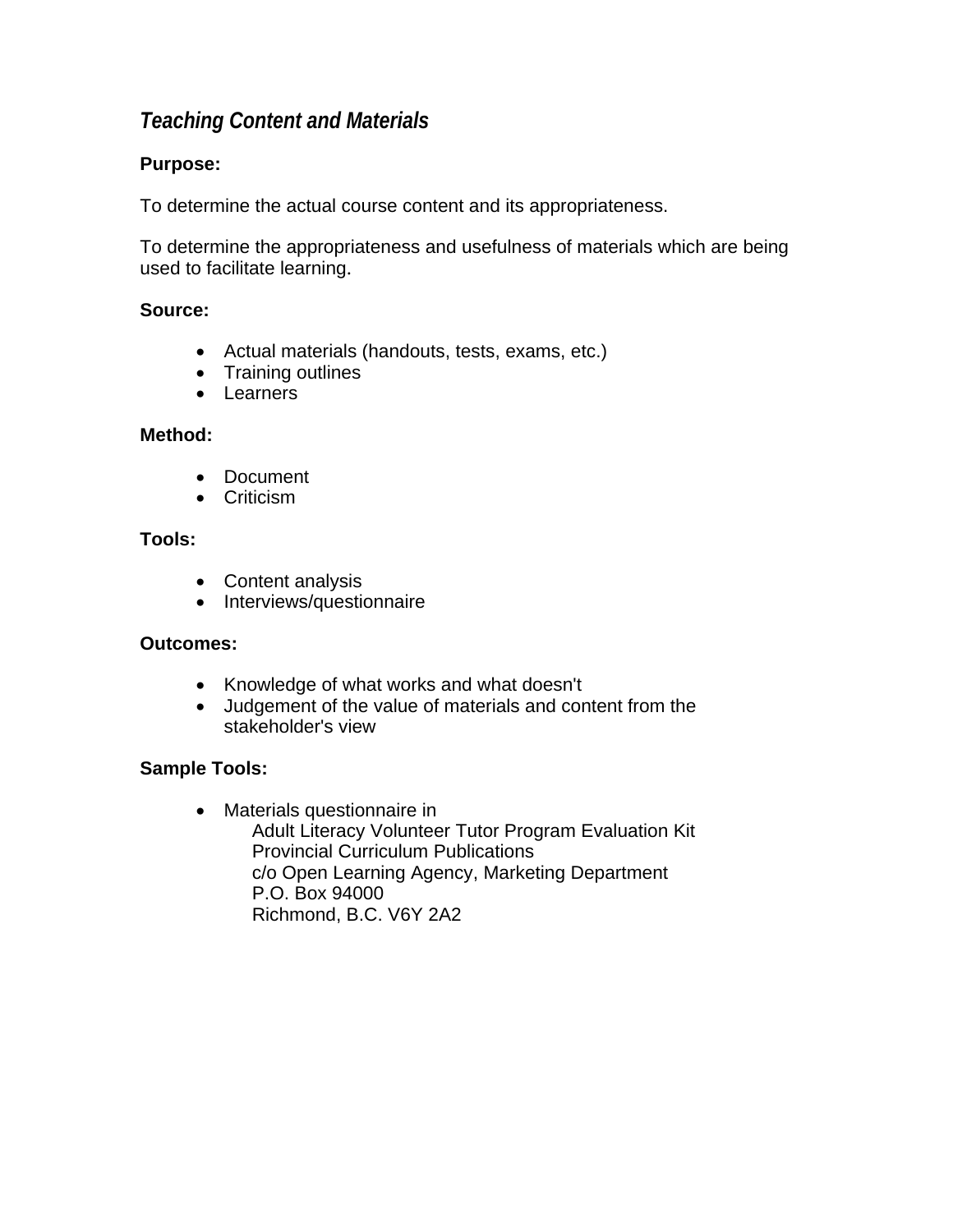### <span id="page-31-0"></span>*Instructional Design and Learning Environment*

#### **Purpose:**

To assess the appropriateness of the instructional approaches and methodologies.

To determine the nature of the training environment and the extent to which it is conducive to learning.

#### **Source:**

Program staff and learners.

#### **Method:**

- Survey
- Case study

#### **Tools:**

- Questionnaire
- Interview
- Observation

#### **Outcomes:**

- Awareness of the relationship between teaching and learning.
- Awareness of the need to change or improve instructional approaches.
- Knowledge of environmental aspects which must be changed or improved upon to enhance learning.

#### **Sample Tools:**

- Instructional Strategies Questionnaire in Adult Literacy Volunteer Tutor Program Evaluation Kit Provincial Curriculum Publications c/o Open Learning Agency, Marketing Department P.O. Box 94000 Richmond, B.C. V6Y 2A2
- Guide for Worker-centred Learning in *Worker-centred Learning: a Union Guide to Workplace Literacy* available from Guide Orders AFL-CIO Human Resources Development Institute 815-16 Street N.W. #405 Washington, D.C. 20006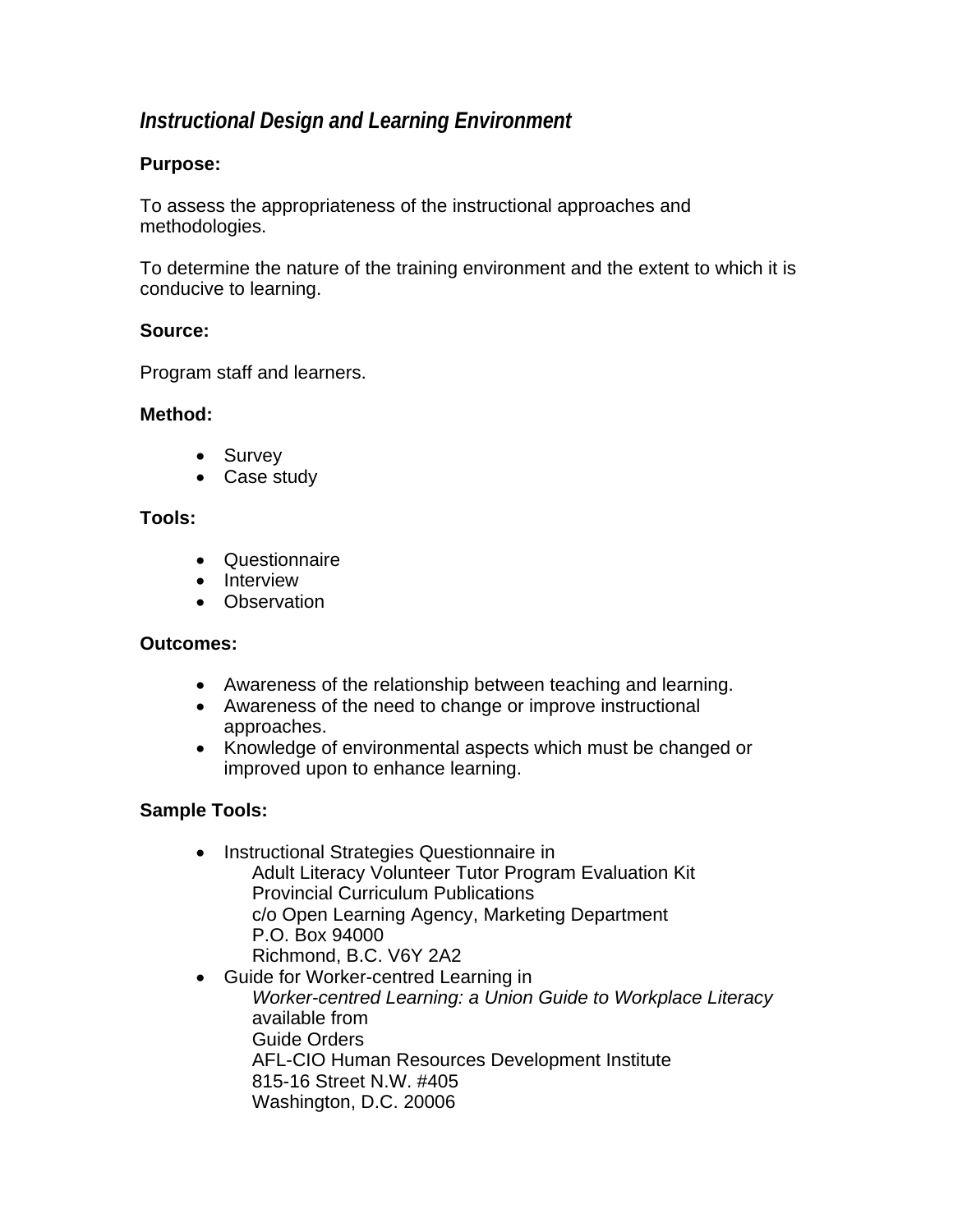### <span id="page-32-0"></span>*Program Staff*

#### **Purpose:**

To determine the effectiveness of the instructional, administrative and support staff.

#### **Source:**

Individual staff members, students.

#### **Method:**

Performance appraisal.

#### **Tools:**

- Student evaluation of instruction
- Self and peer evaluation of instruction

#### **Outcomes:**

- Knowledge about the effectiveness of staff.
- Areas to target for recognition and for improvement.
- Awareness of the actual roles and functions of staff.
- Indication of problem areas.

#### **Sample Tools:**

- Sample Rating Form Instructor Performance in Carnevale, A.P., Gainer, L.J. & Meltzer, A.S. (1990). *Workplace Basics Training Manual*. San Francisco: Jossey-Bass Publishers.
- Administration, staff training and development, and planning questionnaires in Adult Literacy Volunteer Tutor Program Evaluation Kit Provincial Curriculum Publications

c/o Open Learning Agency, Marketing Department P.O. Box 94000

- Richmond, B.C. V6Y 2A2
- Checklist for Choosing Instructors in *Worker-centred Learning: a Union Guide to Workplace Literacy* available from:

Guide Orders AFL-CIO Human Resources Development Institute 815 - 16 Street N .W. #405 Washington, D.C. 20006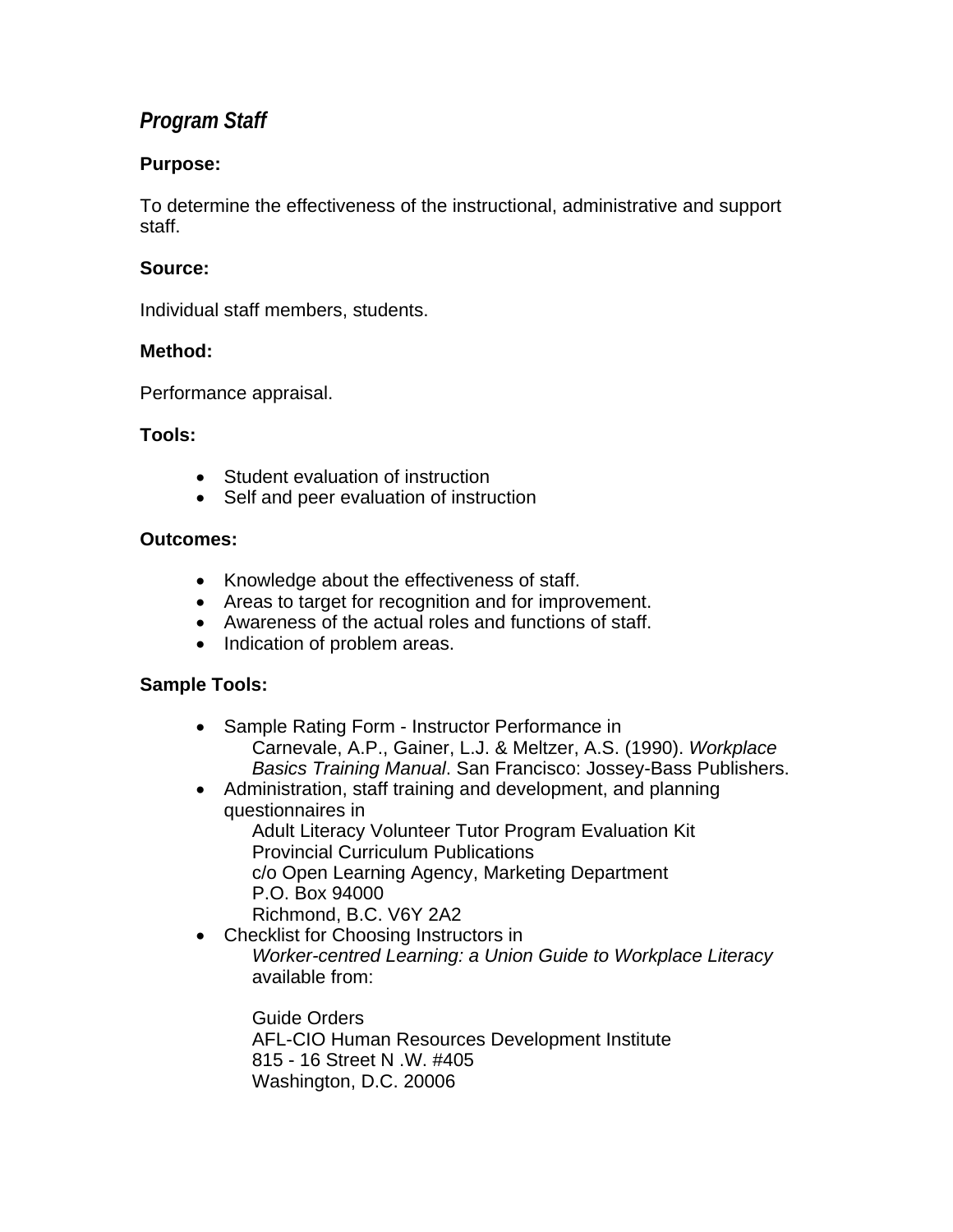### <span id="page-33-0"></span>*Program Effectiveness*

#### **Purpose:**

To determine how useful the program has been to the collective learners and the employer.

To determine the nature and extent of learning that has resulted from the program.

To assess the impact of the program on the workplace.

#### **Source:**

- All stakeholders
- Class records of attendance, achievement
- Budget

#### **Method:**

- Cost analysis
- Survey
- Case study

#### **Tools:**

- Cost-effectiveness analysis
- Questionnaire
- Structured interview
- Document analysis
- Impact study

#### **Outcomes:**

- Justifications to extend or terminate the program
- Indications of problem areas

#### **Sample Tools:**

- Cost/benefit Analysis Process in Carnevale, A.P., Gainer, L.J. & Meltzer, A.S. (1990). *Workplace Basics Training Model*. San Francisco: Jossey-Bass Publishers.
- Funding Questionnaire in Adult Literacy Volunteer Tutor Program Evaluation Kit Provincial Curriculum Publications c/o Open Learning Agency, Marketing Department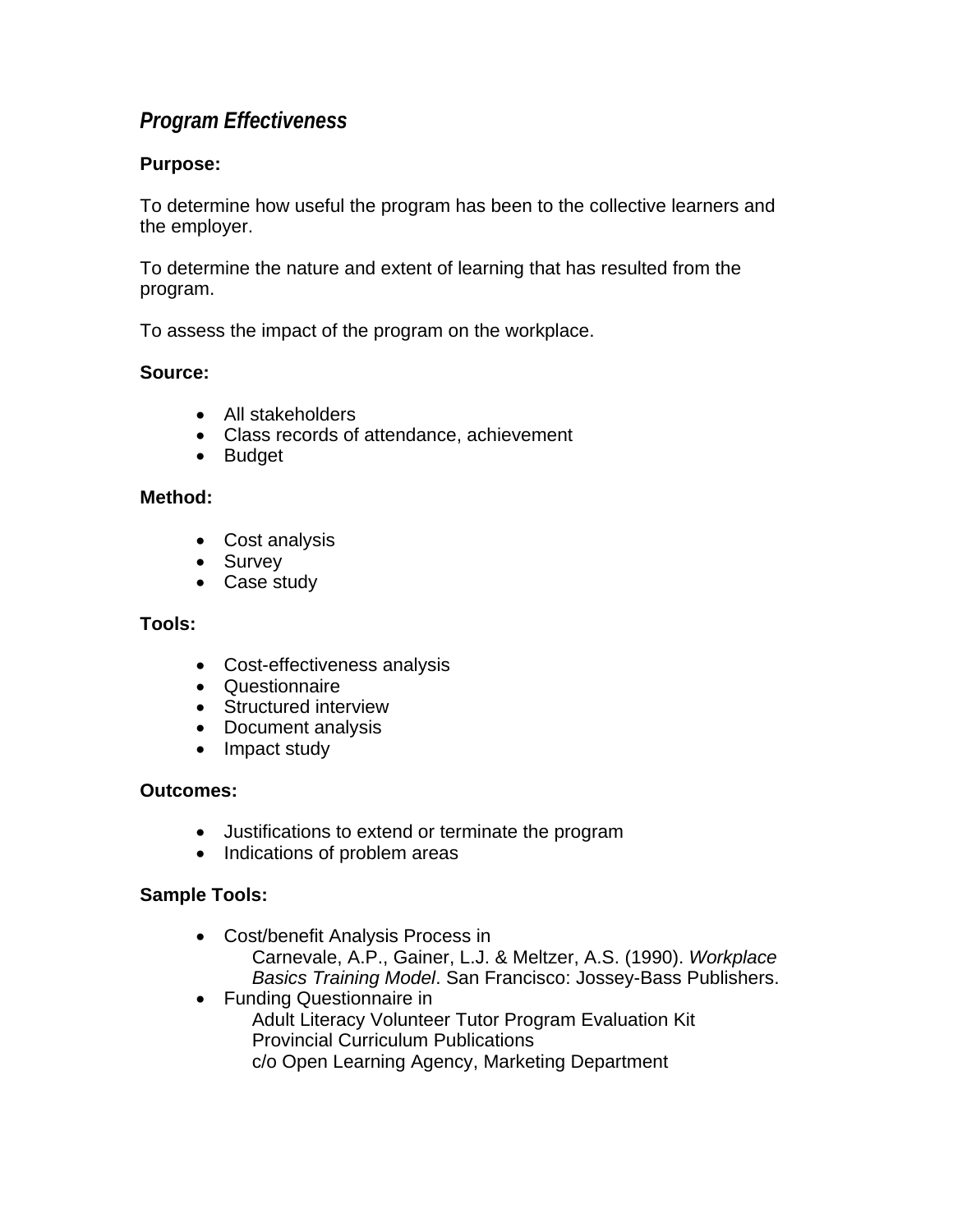P.O. Box 94000 Richmond, B.C. V6Y 2A2

• Guidelines for Impact Evaluation in:

Courtenay, B.C. & Holt, M.E. (1987). Evaluating program impact. In C. Klevins (ed.), *Materials and Methods in Adult and Continuing Education.* Los Angeles: Klevens Publications.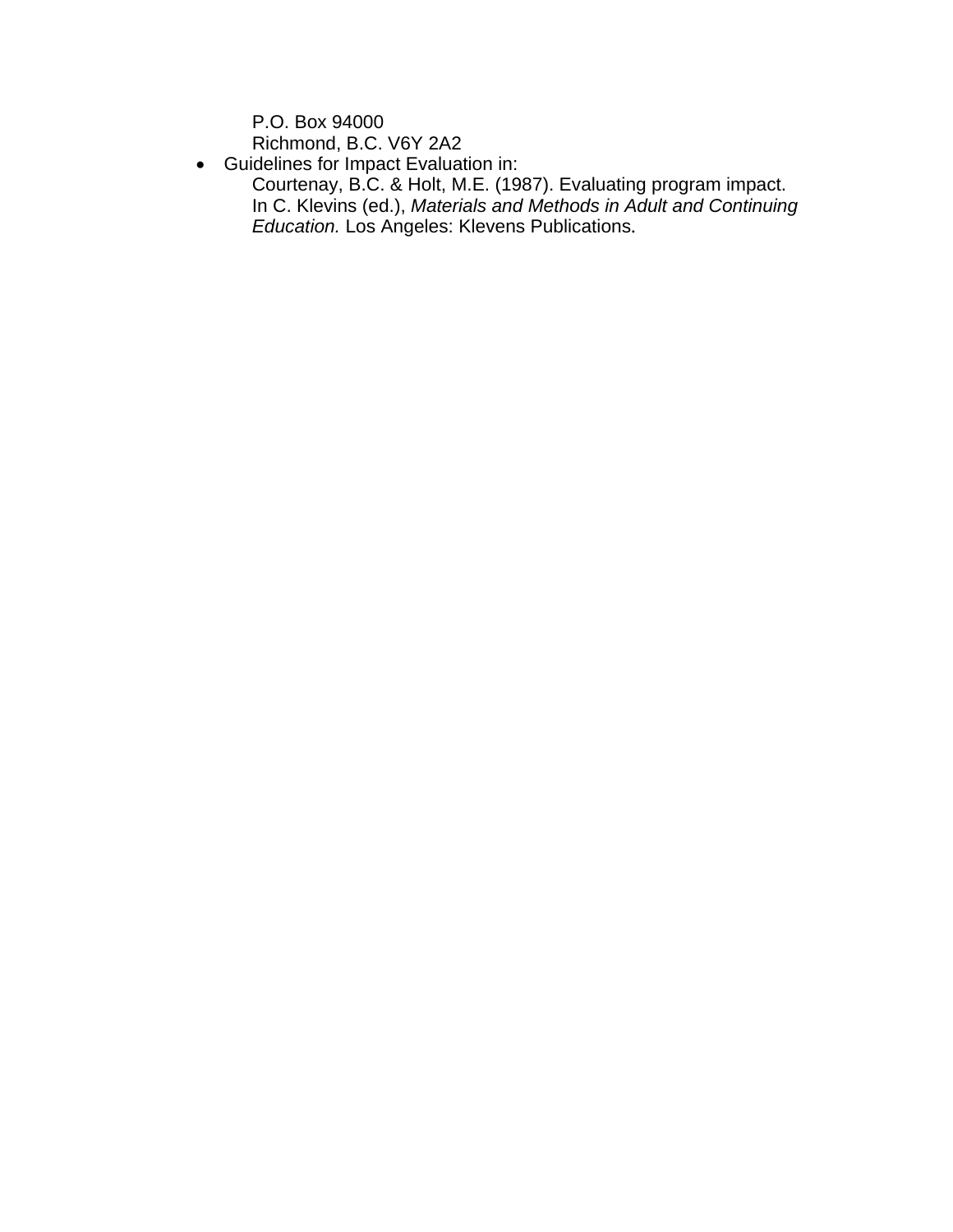### <span id="page-35-0"></span>*Analyzing the Data*

An analysis of the information gathered may be focused by considering the questions to which answers are needed from the perspective of the major stakeholders.

Phillipi (1989) has developed a set of workplace-specific questions, which can form the basis of the data analysis process and the evaluation report. These questions follow the four-part evaluation model developed by Stufflebeam *et al*. (1971), which structures the examination of programs by context, input, process, and product.

**Context** attempts to review and validate the underlying philosophy and goals of each basic skills program, determining the resulting program objectives and standards, and identifying unmet needs for service, help, or improvement within each program, by addressing questions such as:

- How have fundamental basic skills been defined? Is it a clear written statement to which all learners and instructors subscribe?
- What is the philosophical belief about basic skills promoted by each program and its instruction? Are those beliefs documented and widely accepted by those who are a part of the program? Are those beliefs supported by current theory and research?
- Are program objectives clearly stated in terms of learner development and growth?
- Is there a descriptive program statement? Does it include operational objectives (statements of how basic skills instruction occur at different phases of the program)?
- Does the program delineate sub-programs for screening and readiness assessment, skills development, application in occupational contexts?
- Is there a systematic plan for evaluating the program? for acquiring feedback from the employer, instructors, and participants for identifying new and emerging needs over time?
- How does the program accommodate individual differences, needs and patterns of growth in adult learners?
- Is the program, as defined, compatible with the needs and characteristics of the participating learners? with the needs of the community/occupations it serves?

**Input** attempts to determine whether or not required resource capabilities are available for operating each program as defined, by addressing questions such as: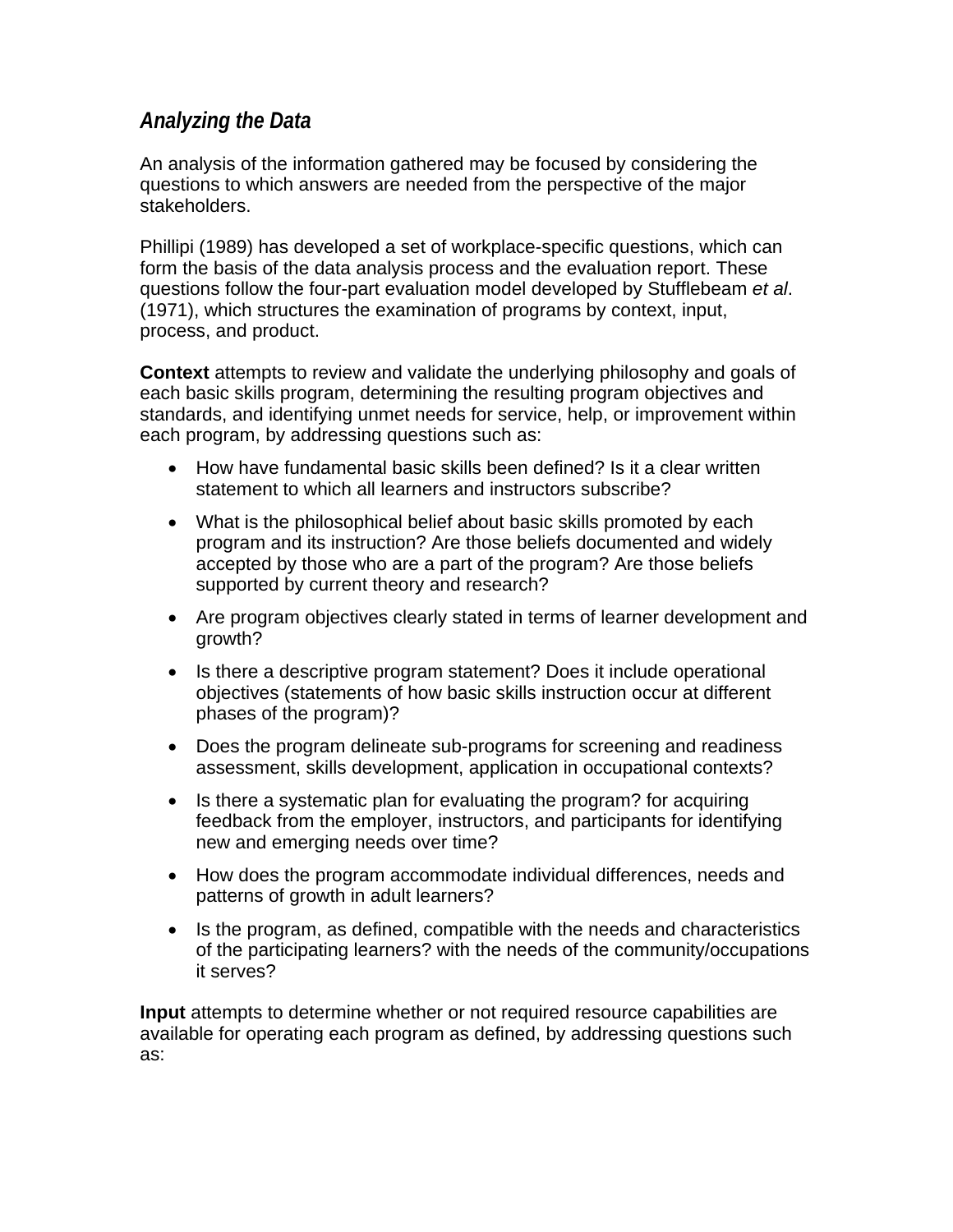- Are the program materials consistent with its philosophy and stated goals?
- Are adequate materials available for all phases of the program?
- Do the materials work? Are they interesting and stimulating? easy to use? cost-effective? readily available?
- Do the materials accommodate learners with wide-ranging abilities?
- Can learners easily find materials which they can use?
- Are instructors adequately trained to implement all phases of the program?
- Are specialists available to help instructors with problems for which they are not trained (psychologist, consultants, diagnosis and remediation specialists, industry personnel, evaluator)? Is there a procedure established for contacting them?
- Are volunteers or aides used in the program? Are their roles clearly defined? Do they have the necessary skills to do what is being asked of them?
- Is the learning facility planned and equipped to support the program?
- Is the record-keeping system complete, simple, and efficient?
- How much time is spent in instruction with learners? individually? In small groups? large groups?

**Process** attempts to determine if instructional plans are being implemented as designed by examining the types of records maintained as instruction occurs to note any discrepancies in program curriculum plans and daily instructor decision making required during program operation, by asking questions such as:

- Is a current record of day-to-day activities in basic skills maintained? Are those activities reflective of the program?
- What are each learner's current progress, instructional activities, and learning problems.
- How much time is devoted daily to basic skills instruction? How is it divided?
- Are the program instructional decisions and activities generally consistent among instructors who have similar responsibilities or who must serve the needs of similar learners? Why or why not?
- Are learners making the progress expected? How is this determined?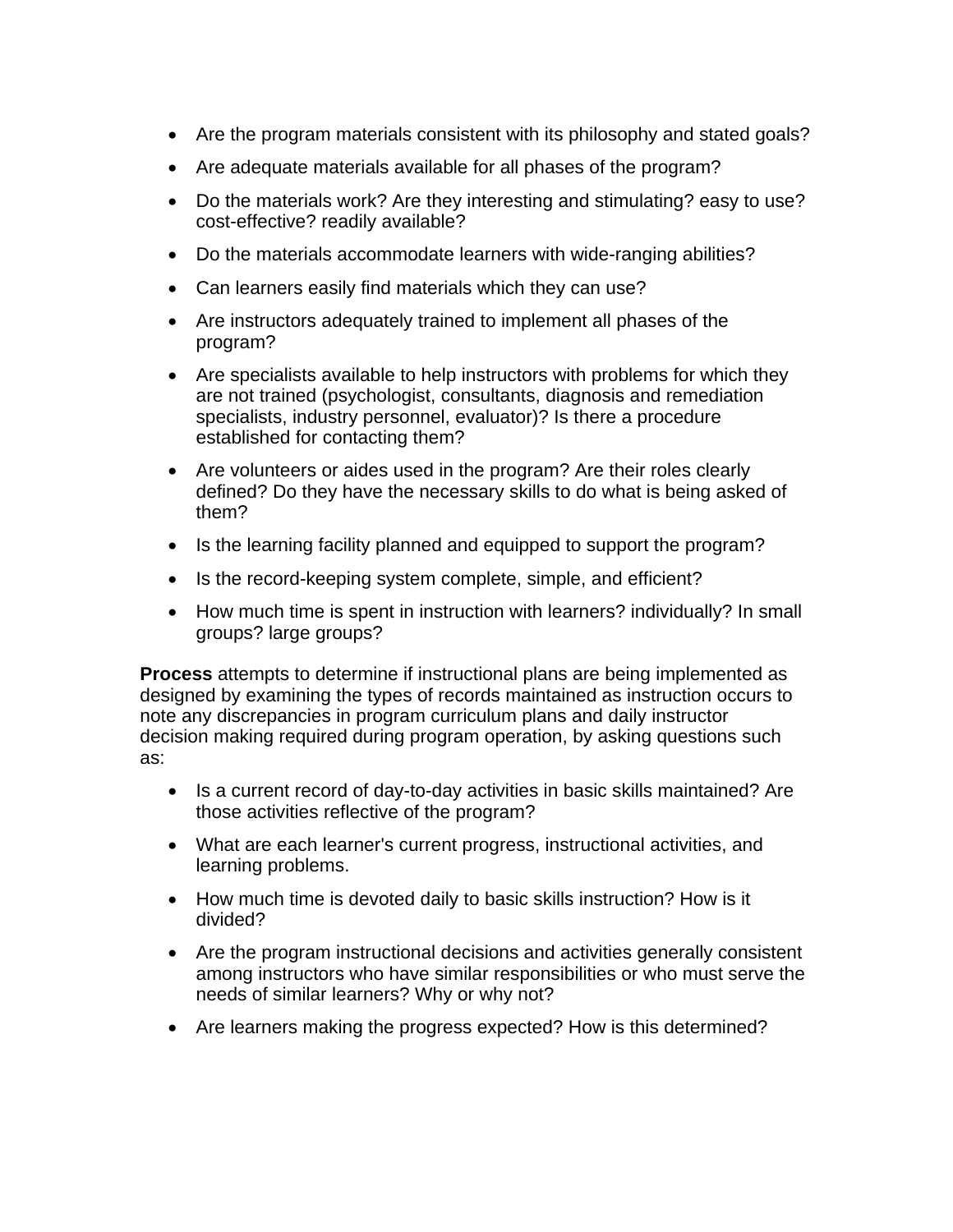- Are the resources planned for use actually being used? Is there a need for additional resources not initially planned for?
- Is training and in-service for professional staff occurring? Is it meeting the defined needs of the program?

**Product** attempts to examine program outcomes as determined by stated program objectives for both individual learners and participants as a group, by asking questions such as:

- Are participants learning basic skills applications according to the program's definition of this skill area of need for learner performance of work and life tasks?
- Do learners continue to use basic skills after they leave class? Do they apply new learning to performance of job tasks or job training?
- Is each learner acquiring the necessary skills identified by employers? Is progress satisfactory?
- Are learners using basic skills to solve their own work and personal problems or to acquire other kinds of skills? Do they view basic skills as having utility?
- Do learners have situational literacy and numeracy, i.e. do they read and compute and understand basic skills concepts well enough to handle everyday survival tasks and to meet personal and career goals?
- Have learners with basic skills disabilities compensated in a healthy and productive way?

The answers to these questions form the judgement step of the evaluation process and the basis for an evaluation report.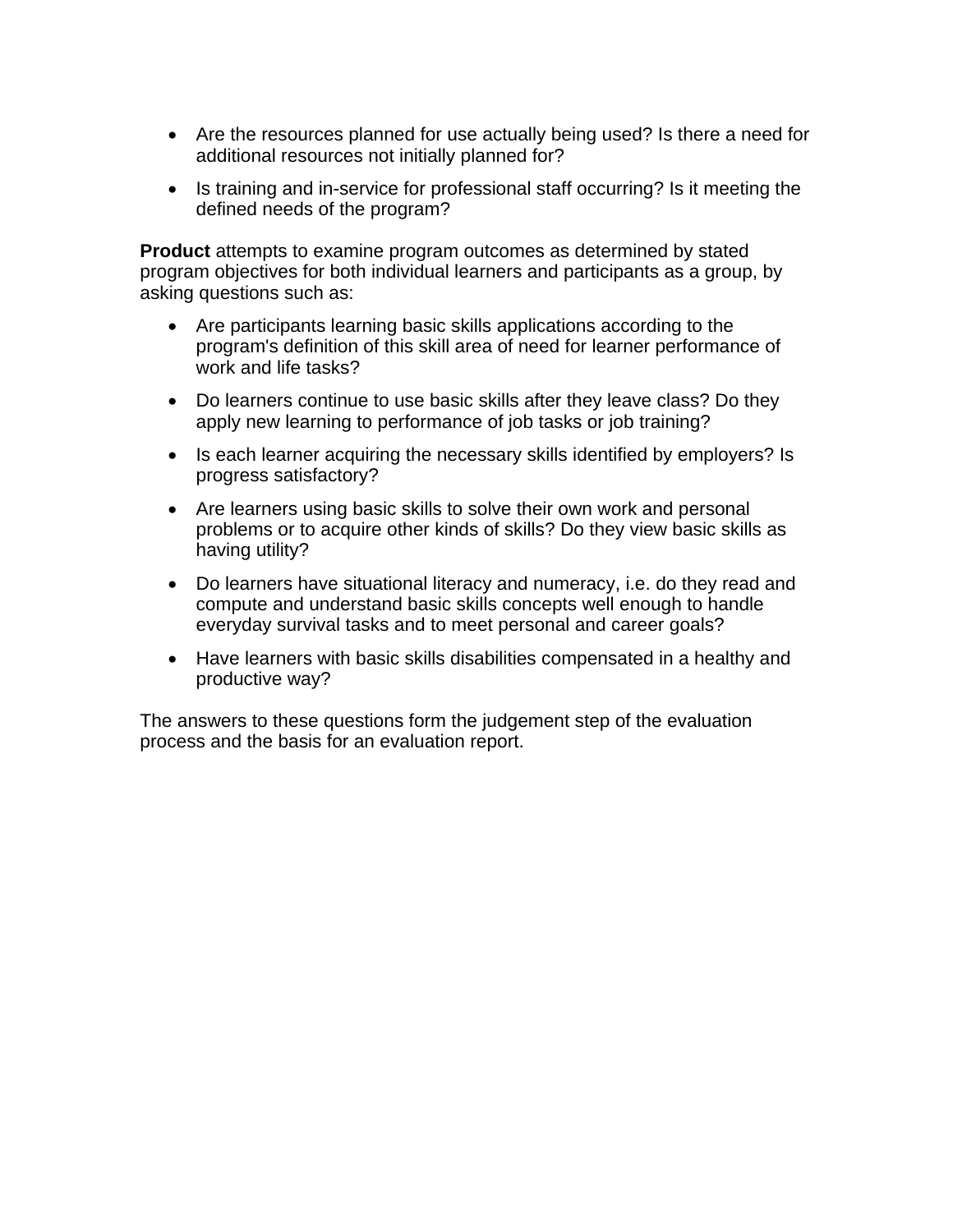# <span id="page-38-0"></span>**5. Background and Rationale for Evaluation of Workplace Literacy Programs: a Review of the Literature**

A review of the literature in the field of workplace literacy reveals very little on the subject of program evaluation. Sometimes program evaluation is mentioned as one of the steps in developing a workplace program (Carnevale *et al*., 1988). Most common are compelling arguments for evaluation.

# **Arguments for Formal Program Evaluation**

- If there is one point at which most program evaluators fall short, it is in determining the value of the program. (Sticht & Mikulecky, 1984:36)
- One of the most important of the questions is whether adult literacy training by employers is effective… the literature in this area is incomplete or inconclusive. (Tenopyr, 1984:13)
- The persistance of functional illiteracy in industrialized countries provides a perfect example of the unfortunate effects that can be produced in societies which have not set up sufficiently accurate mechanisms for monitoring the results of their efforts. (Brand, 1987:21)

Chisman, author of *Jump Start: The Federal Role in Adult Literacy* (1989), says that in order to address adult illiteracy, the U.S. government must, among other things, demand systems that produce large gains in basic skills and hold programs accountable for achieving those gains. It appears that literacy program evaluation is essentially "missing" in the literature and that it is highly recommended by experts.

# **Unsubstantiated Claims**

Actual evaluation reports are difficult to find; however, claims of program evaluation are common.

• After instituting a literacy program, a floundering Vancouver firm found that:

"Soon staff turnover was reduced to manageable levels, productivity increased, and within six months the company was turned around and became profitable." (Gibb-Clark, 1989:B4)

• At Levi Strauss in Hamilton, a literacy program for workers "... brought better communication with management and co-workers and led to a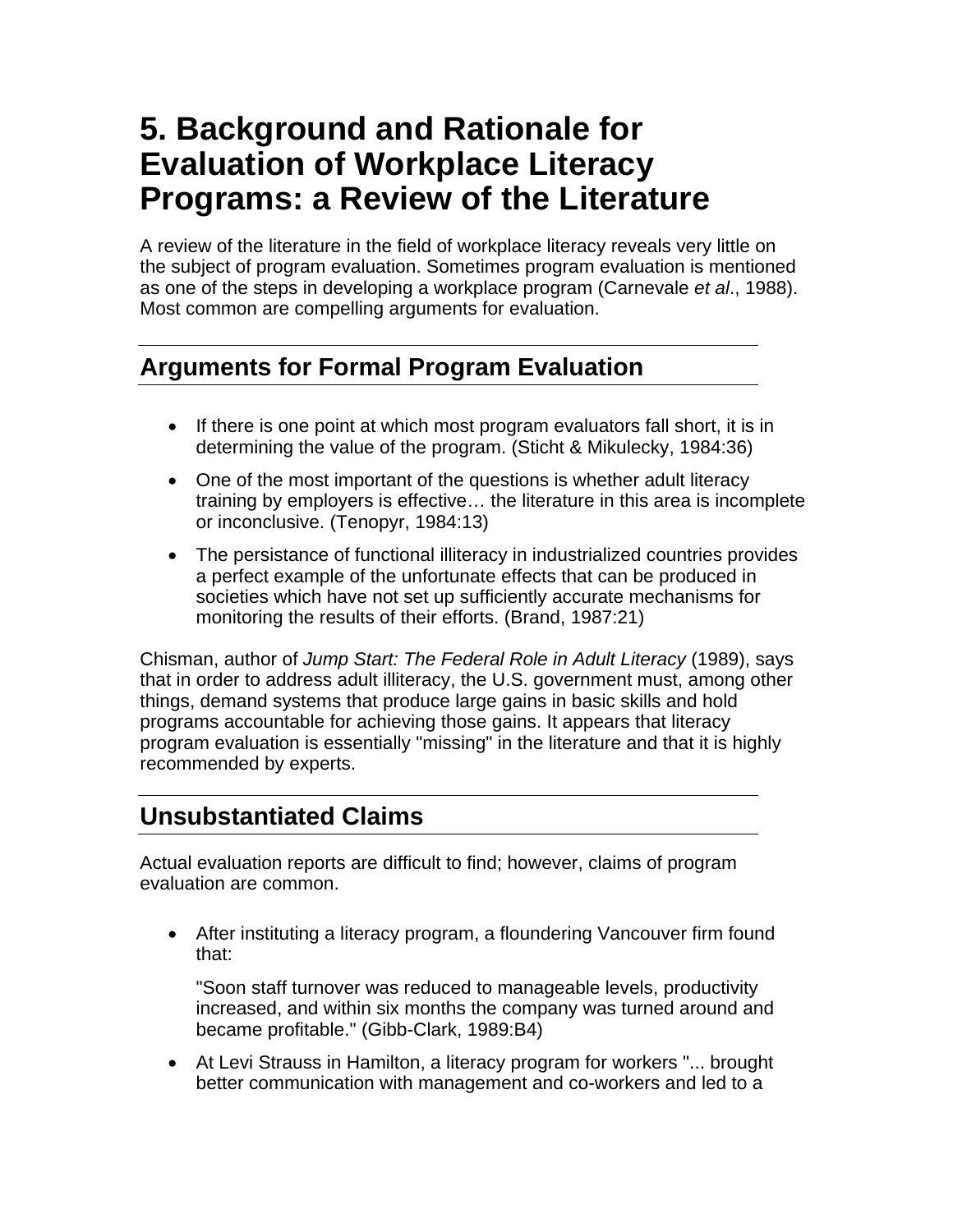<span id="page-39-0"></span>better understanding of their individual responsibilities. Also, …workers are now better able to protect themselves and others against injury." (Davis, 1990:9)

Based on the Southam Literacy Survey, Calamai (1987) concluded that for every dollar spent on literacy upgrading, businesses get \$5 back in increased productivity. From a speech regarding the BEST Program in Ontario comes the warning against unrealistic or unsubstantiated claims and promises:

• We feel it is important to be more realistic about the gains from increased literacy because overstated expectations will lead, over time, to a withering of broad commitment to resolving literacy problems. (Turk, 1989:5)

### **Evaluation Examples**

There are a few examples of workplace literacy program evaluations in the literature, among them:

- The Massachusetts Workplace Education Initiative which has recently conducted a pilot study to evaluate programs within its jurisdiction. (BCEL, Jan. 1990)
- *Adult Literacy: Industry-based Training Programs* (Fields, Hull & Sechler, 1987), a publication of the National Centre for Research in Vocational Education.
- An evaluation of the Job Functional Literacy Program as reported in *Jobrelated Basic Skills: Cases and Conclusions* (Sticht & Mikulecky, 1984).
- *The Lessons Learned Report* (Philippi, 1989) for the Technology Transfer Partnership joint project of Meridian Community College and the Peavey Electronics Corporation, prepared for the National Alliance of Business.
- A report by Mark (1987) which provides evidence that some American workplace programs have resulted in improving the basic skills of workers.

## **Criticisms and Recommendations**

There has been just enough evaluation reporting for the critics to have been at work; the problems which have been identified can be avoided through planning.

• According to Tenopyr (1984) and BCEL (1987), the most serious problem in evaluating the research on adult literacy is the lack of control groups,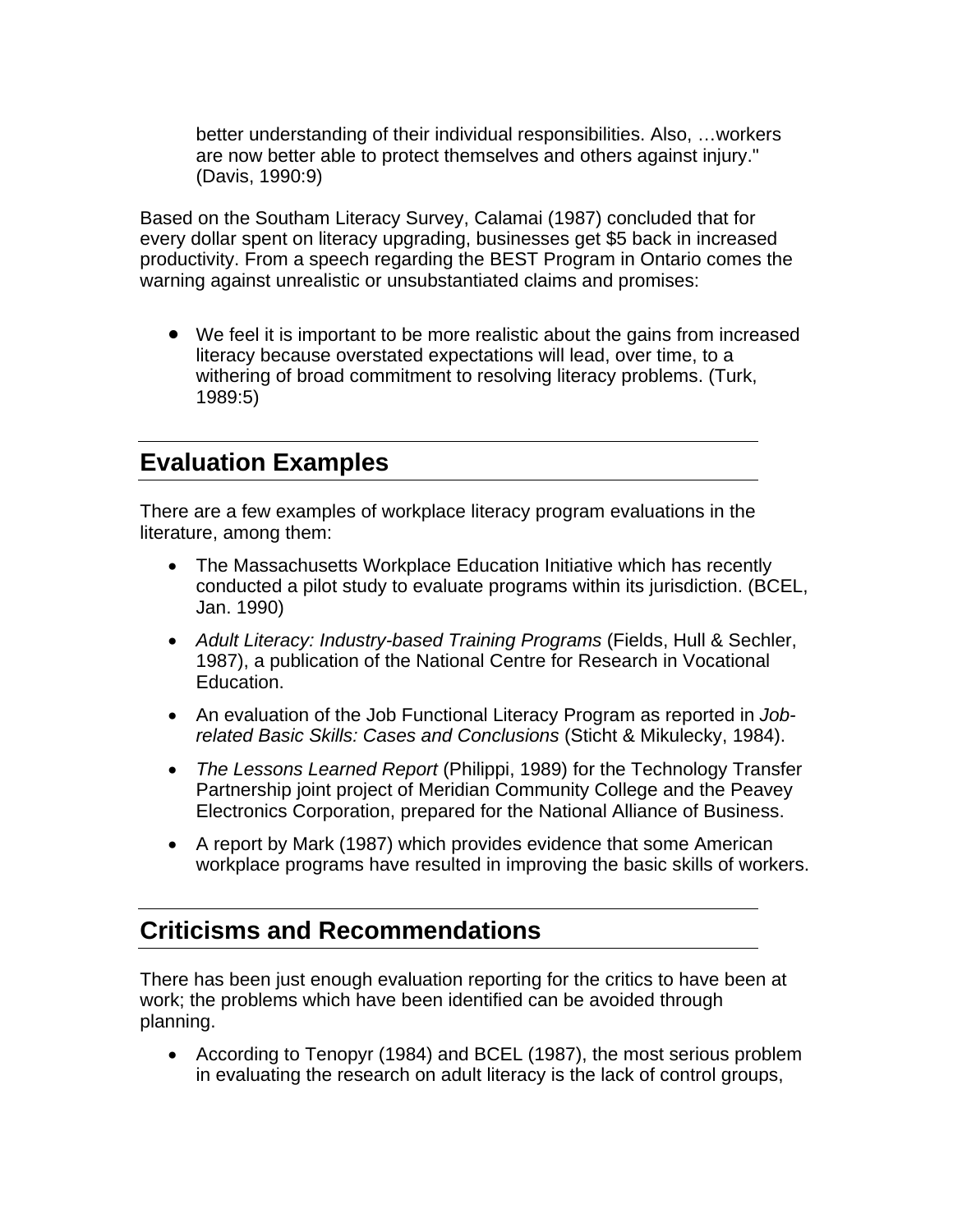<span id="page-40-0"></span>that is, achievement of persons who received training has not been compared with that of comparable groups of persons who did not receive training.

- Another problem has been the dual set of objectives employer-centred and student-centred. Fingeret (1984) points out the problems of determining, stating and measuring the multiplicity of workplace programs' goals.
- A third problem has been the barriers to data collection (McCune & Alamprese, 1985), for example, insufficient time, financial and human resources, expertise, standardized measurement tools.

Obviously, then there are a set of optimum preconditions for formal evaluation, time, resources, and expertise among them.

Most program organizers report that their programs are just too new to have been systematically evaluated. More commonly, projects are just now underway to develop evaluation models and/or to conduct large-scale program evaluations, for example, the Adult Literacy Evaluation Project which is developing and examining evaluation procedures in some 70 adult basic education programs in the Philadelphia area (BCEL, Jan. 1990).

### **Measures of Success**

In the literature, there is no commonly used method or model of evaluation, but there is a great deal of advice, both about the process and perceived success measures. The purpose of evaluation is essentially to make program decisions relative to the objectives of some or all of the relevant decision makers. What do employers and workers want out of basic skills programs?

According to the Canadian Business Task Force on Literacy report, *The Cost of Illiteracy to Business in Canada* (1987), business and industry measure the cost of illiteracy in terms of lost productivity; poor, inconsistent product quality; excessive supervisory time; lack of worker ability to be trained or promoted; and poor morale and absenteeism. It would make sense, then, to measure program success in terms of the same criteria. Houston (1990) says that an employer may be looking for something as complex as increased sales, customer satisfaction and profit, or as apparently simple as workers who can think for themselves - neither are easy to evaluate. For employers, evaluation is a cost/benefit analysis (Tenopyr, 1984). This is not surprising when it is estimated that Canadian employers could spend approximately \$50 million on basic literacy training. Difficult as they may seem to measure, the first component of program evaluation must relate to the employer's objectives for program success.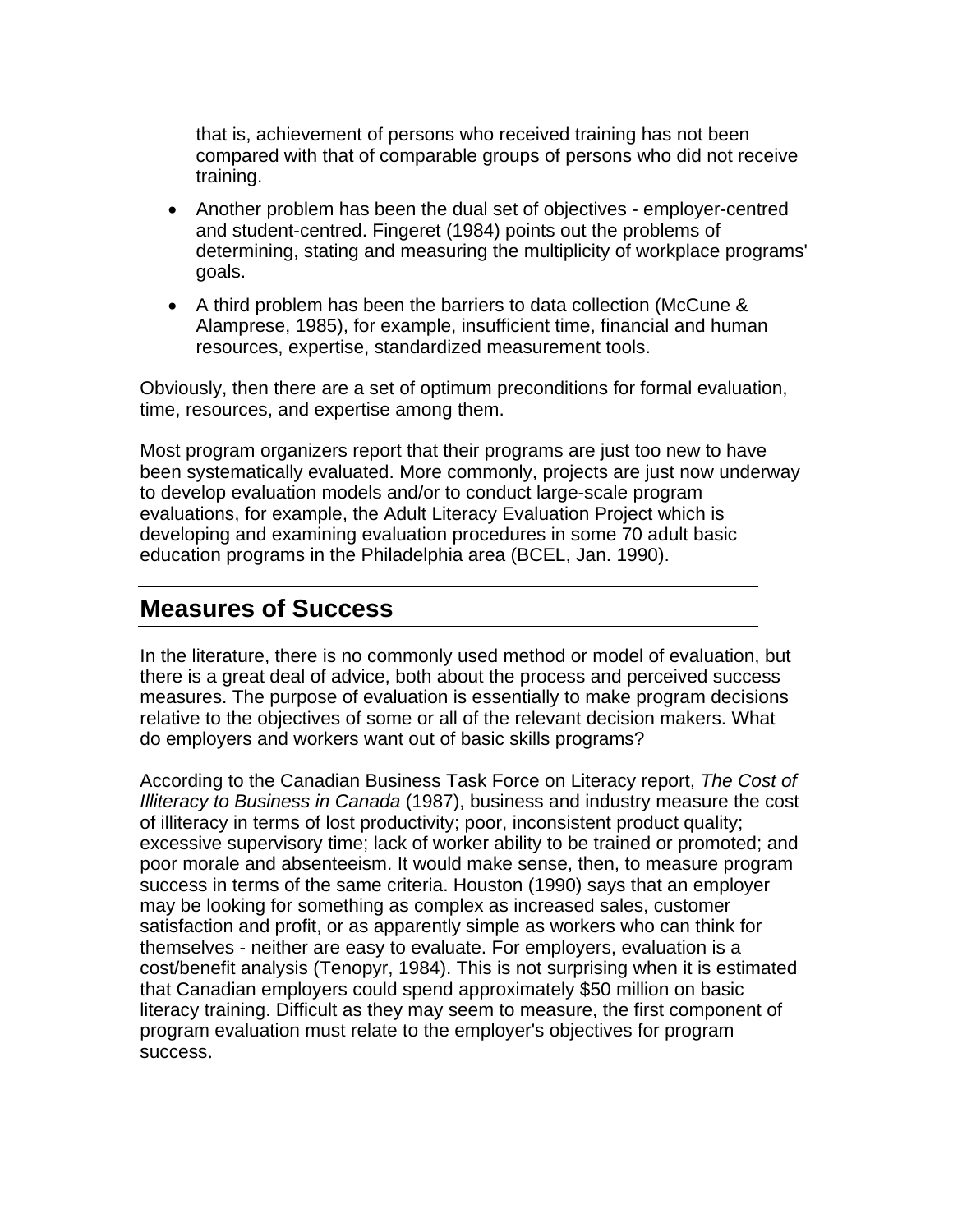The second major group of decision makers are the students/employees. Obviously, the first criterion is attainment of basic skills. In addition, according to the literature, the wage-earner is looking for more decision-making muscle, more flexibility, opportunities for advancement and increased job security (Houston, 1990). The BEST program in Ontario, which is union-sponsored rather than employer-sponsored, exists for the purpose of improving the quality of life for union members (Davis, 1989). The second evaluation component must be achievement of learner goals and objectives.

There may be success criteria peculiar to each of the other identified stakeholders; however, the literature is not revealing.

What a review of the literature in workplace literacy reveals most significantly is the wealth of resources which are rapidly becoming available. There are a large number of organizations, agencies, individuals and programs that exist, in part or in total, to give advice and direction. The following reference list is but a start.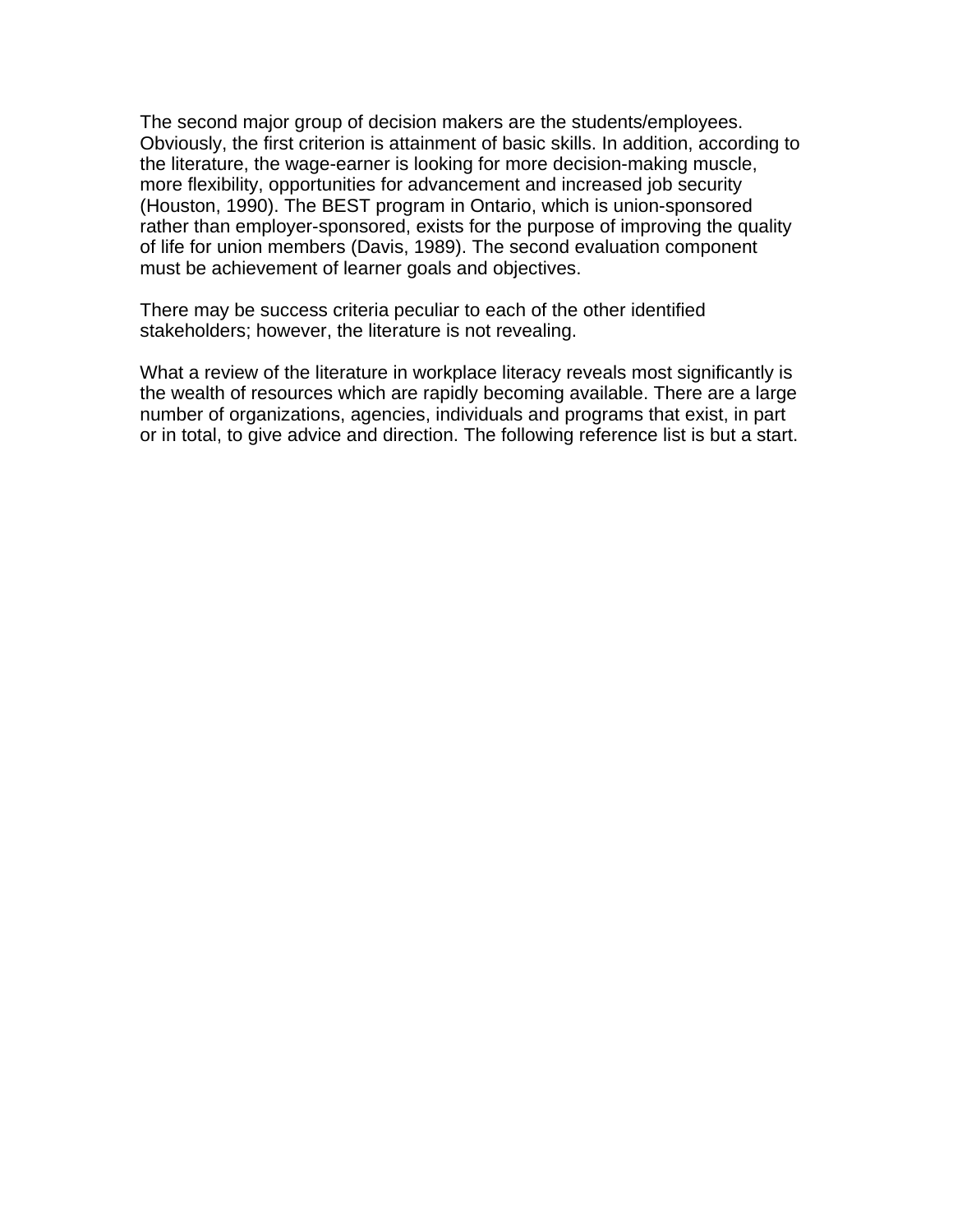### <span id="page-42-0"></span>**References: Workplace Literacy**

- Boraks, N. (1988). Balancing adult literacy research and program evaluation. *Adult Literacy and Basic Education*, 12(2).
- Brack, R.E. & Moss, G.M. (1984). Program evaluation. In D. Blackburn (ed.), *Extension Handbook*. Guelph, ON: University of Guelph.
- Brand, E. (1987). Functional illiteracy in industrialized countries. *Prospects: Towards International Literacy Year*, 22(2), 17-27.
- Business Council for Effective Literacy (1987). *Job-related Basic skills. A Guide for Planners of Employee Programs*. New York: BCEL.
- ---------(1990). Standardized tests: Their use and misuse. *BCEL Newsletter* (January), 22, 1, 6-9.
- Canadian Business Task Force on Literacy (1987). *The Cost of Illiteracy to Business in Canada*. Toronto: author.
- Carnevale, A.P. et al. (1988). Workplace basics: The skills employers want. *Training and Development Journal* (October), 23-30.
- Carnevale, A.P., Gainer, L.J. & Meltzer, A.S. (1990). *Workplace Basics Training Manual*. San Francisco, CA: Jossey-Bass Publishers.
- Chisman, F.P. (1989). *Jump start: The Federal Role in Adult Literacy*. Washington, DC: Southport Institute for Policy Analysis.
- Davis, D. (1989). Beating illiteracy. How 11 companies are fighting back. *Human Resources Journal* (February), 8-9.
- Fields, E., Hull, W. & Sechler, J. (1987). *Adult Literacy: Industry-based Training Programs*. Research and Development Series No. 265C. Columbus,OH: National Center for Research in Vocational Education, Ohio State University.
- Fingeret, A. (1984). *Adult Literacy Education: Current and Future Directions*. Columbus,OH: ERIC Clearinghouse on Adult, Career, and Vocational Education, Ohio State University.
- Fox, B.J. (1990). Teaching reading in the 1990s: The strengthening focus on accountability. *Journal of Reading*, 33(5), 336-339.
- Gibb-Clark, M. (1989). Study finds illiteracy affecting third off firms. *The Globe and Mail*, November 28, pp. B1, B4.
- Houston, P. (1990). Too little, too late? *Business Month* (February), 34-37.
- Mark, J.L. (ed.)(1987). *Let ABE do it. Basic Education in the Workplace*. Washington, DC: American Association for Adult and Continuing Education.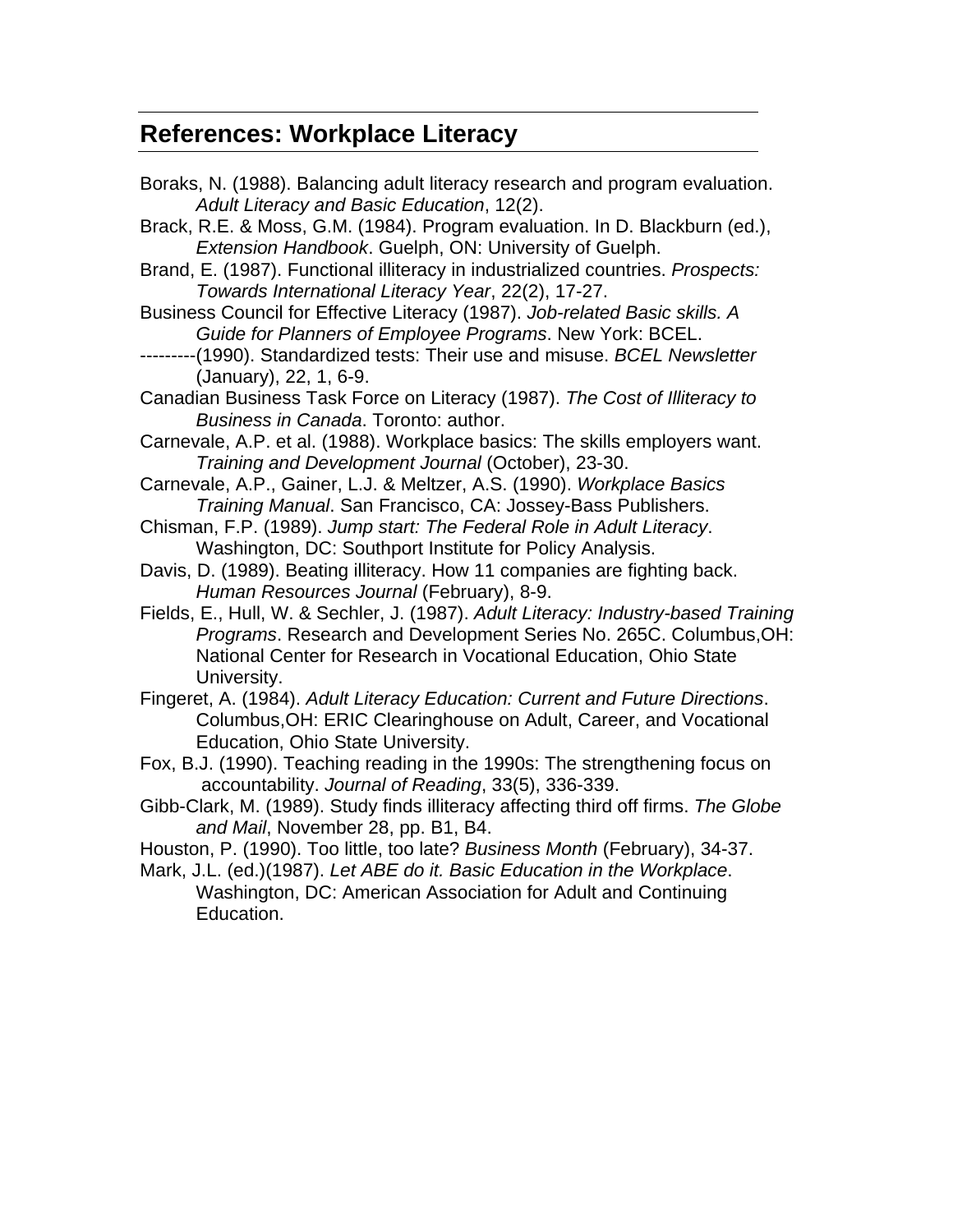- McCune, D. & Alamprese, J. (1985). *Turning Illiteracy Around: an Agenda for National Action*. Prepared for the Business Council for Effective Literacy. Washington, DC: American Association for Adult and Continuing Education.
- Provus, M. (1969). *Evaluation of Ongoing Programs in the Public School System*. National Society for the Study of Education Yearbook, Part II, pp. 242-283.
- Simon, B.J. (1989). *Developmental Skills Needs*. Baltimore, MD: United States Fidelity and Guaranty School of Continuing Development.
- Smith, N. & St. John, M. (1985). *Overview of Alternative Evaluation Methods*. Portland, OR: Northwest Regional Educational Lab, Research on Evaluation Program.
- Spikes, W.F. & Cornell, T. (1987). Occupational literacy in the corporate classroom. In C. Klevins (ed.), *Materials and Methods in Adult and Continuing Education*. Los Angeles, CA: Klevens Publications, Inc.
- Stake, R.E. (1967). The countenance of educational evaluation. In *Educational Evaluation: Theory and Practice Frameworks for Planning Evaluation Studies*. Chicago, IL: Rand McNally.
- Sticht, T. & Mikulecky, L. (1984). *Job-related Basic Skills: Cases and Conclusions*. Columbus, OH: ERIC Clearinghouse on Adult, Career and Vocational Education, Ohio State University.
- Stufflebeam, D.L. (1971). *Educational Evaluation and Decision Making*. Itasca, IL: F.E. Peacock Publishers, Inc.
- Taylor, M.C. & Lewe, G.R. (1990). *Basic Skills Training-A Launchpad for Success in the Workplace*. Ottawa, ON: Algonquin College, Adult Basic Education Department.
- Tenopyr, M. (1984). *Realities of Adult Literacy in Work Settings*. American Telephone and Telegraph Company.
- Turk, J .L. (1989). *Literacy: a Labor Perspective*. A speech made to the Ontario Federation of Labour, Toronto.
- U.S. Department of Labor and U.S. Department of Education (1988). *The Bottom Line: Basic Skills in the Workplace*. Washington, DC: U.S. Government Printing Office.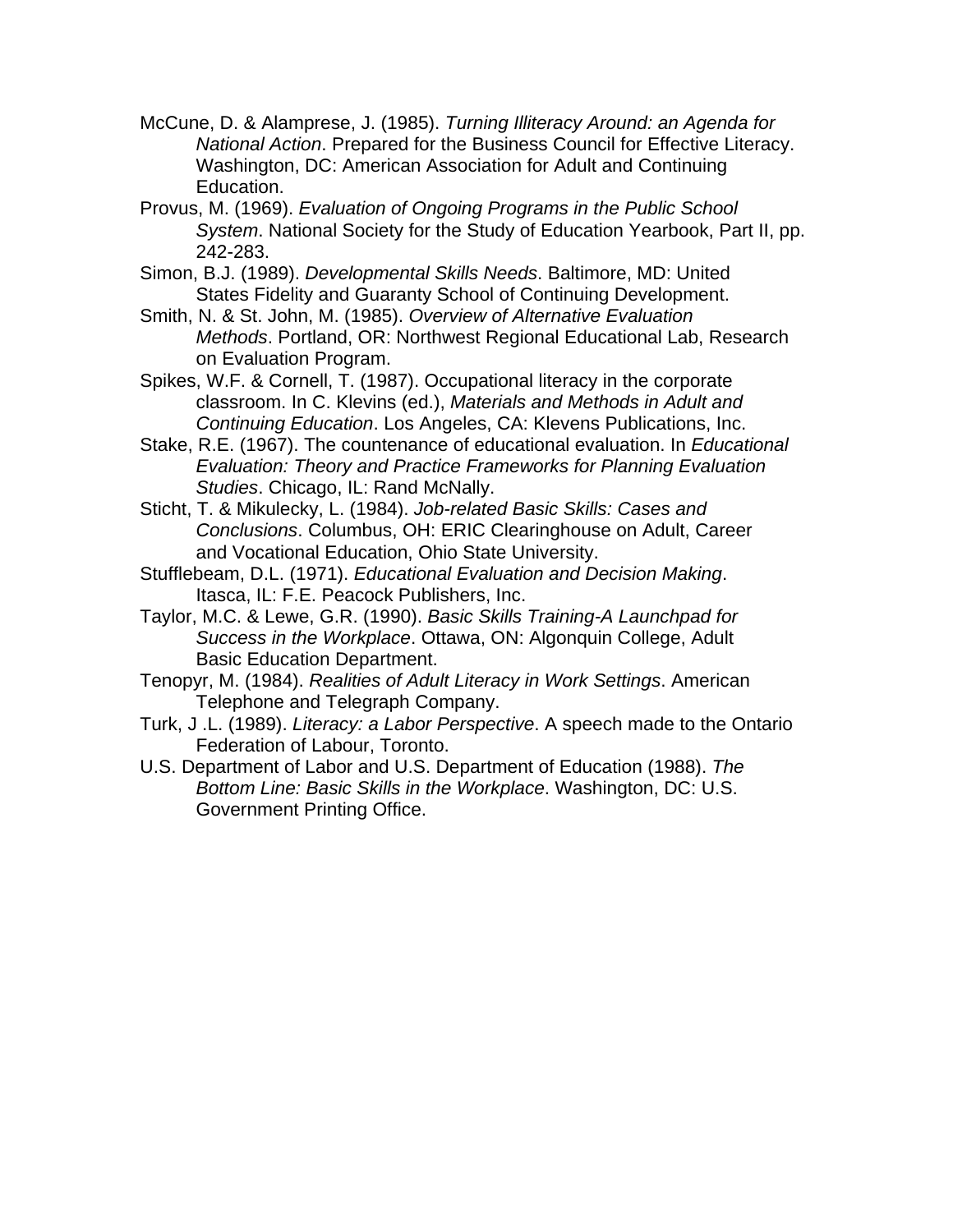# <span id="page-44-0"></span>**6. Technical Aspects of Formal Evaluation**

Formal program evaluation is complex and sometimes controversial. There can be great variations in the use of the term "evaluation," in the models/processes used and in the reporting/use of the findings.

# **Defining "Evaluation"**

Various technical definitions of evaluation may be found in the literature of administration and educational reform.

- In early development of curriculum development theory, Tyler (1949) defined evaluation as the process of determining the extent to which objectives have been achieved; this definition is simply concerned with whether or not objectives are met.
- Suchman (1967) defined evaluation as the determination of results attained by some activity designed to accomplish some valued goals; this definition adds the dimension of causal relationships.
- Stake (1967) stated that program evaluation requires the collection, processing and interpretation of data pertaining to an educational program; this introduces the gathering of evidence.
- Evaluation, as defined by Provus (1969), is the process of agreeing upon program standards, determining whether a discrepancy exists between some aspect of the program, and using discrepancy information to identify the weaknesses of the program; here, standards of acceptability are introduced.
- According to Stufflebeam (1971), evaluation is the process of delineating, obtaining and providing useful information for judging decision alternatives; this definition incorporates a stated use for evaluation.

Current definitions of program evaluation incorporate all of these concepts. For practical purposes, evaluation may be defined as a process involving description and measurement, comparison and judgement (Brack & Moss, 1984). In order to examine an educational program, it must be described in observable terms. Measurement, the process of determining status and amount, provides the most observable statements about a program and makes description more concrete and usable. A program, once described, can be compared to other such programs in relative terms, to standards of acceptability and excellence in absolute terms, and/or to the criteria of success determined within the individual program. Comparison leads to judgement about the value of the program, whether it is as good as it set out to be, as good as other such programs, or whether it is at all acceptable. It is the judgement process which is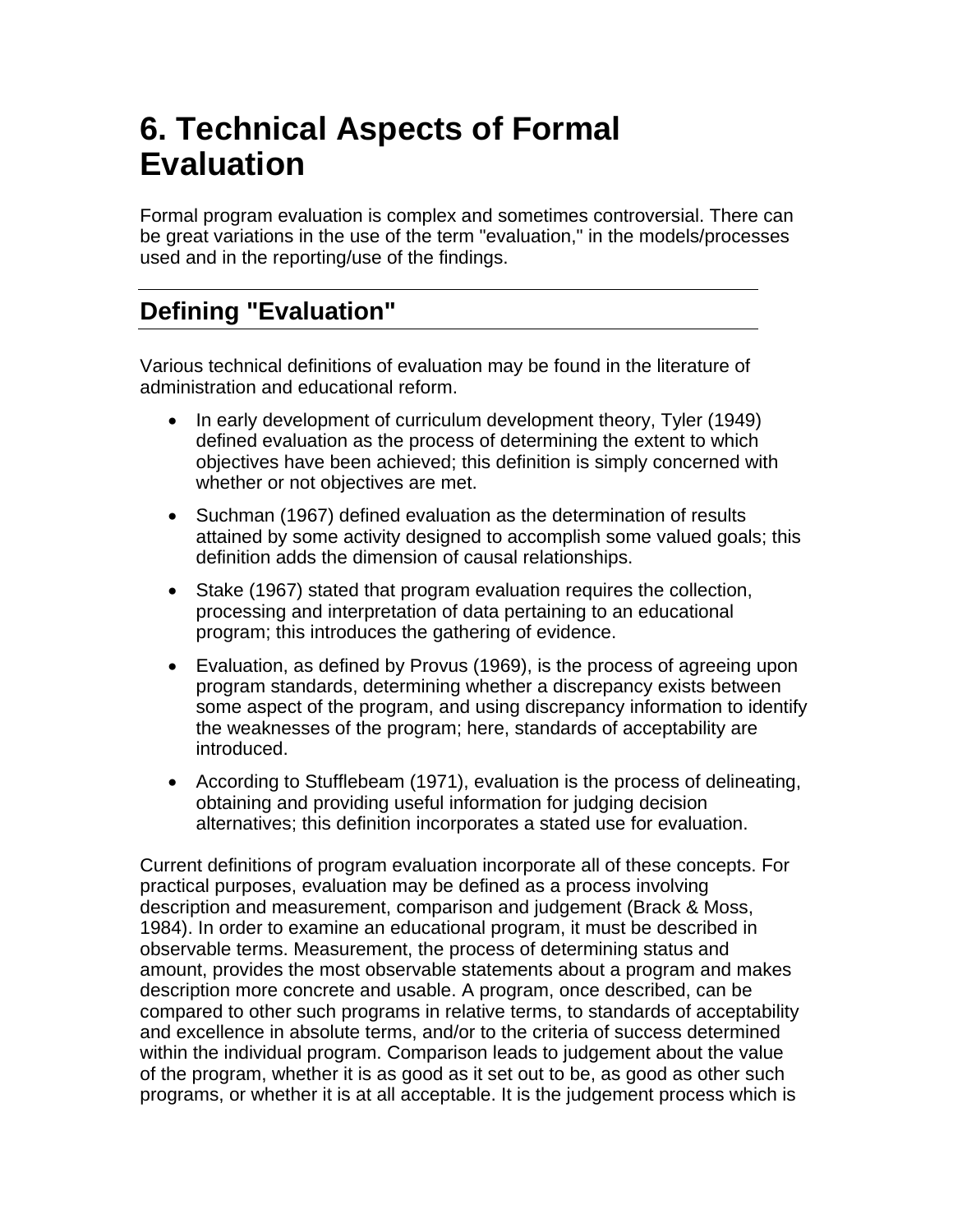<span id="page-45-0"></span>the most threatening, but the most critical to decision making. The key factor in the judgement process is "who" is making the judgement; the judges - the stakeholders - are determined by the purpose of the evaluation.

## **The Purposes of Evaluation**

In the literature of evaluation, there are a number of stated purposes for formal program evaluation:

- To uncover durable relationships, those appropriate for guiding future educational programs. (Cronback, 1963)
- To reflect the fullness, the complexity and the importance of a program. (Stake, 1967)
- To delineate, obtain and provide useful information for judging decision alternatives. (Stufflebeam, 1971)

Speaking technically, systematic formal evaluation provides a baseline of information about a program, system or product; it can be responsive to data requirements as they emerge (Stufflebeam, 1971). To this end, evaluation could be a cyclic, continuous process. According to Stake (1967), records which document causes and effects, the match between intent and accomplishment, should be maintained and these records should be kept to promote action, not obstruct it. Ultimately, the evaluator wishes to communicate: to inform, educate, inspire, arouse, or otherwise produce a beneficial impact upon the appropriate people (Smith & St. John, 1985).

Speaking practically, evaluation is performed in the service of decision making; therefore, it should provide information which is useful to decision makers, i.e. students, instructors, administrators and sponsors. Each has a different purpose for supporting or conducting a formal program evaluation. The purposes which stakeholders have for program evaluation are related largely to timing. Formal evaluation can be conducted during three decision-making situations: before a program starts, i.e. program planning; while it is in operation, i.e. implementation; and at the end of a program cycle, i.e. conclusion. According to Stufflebeam (1971), different types of evaluation are conducted for making different types of decisions.

1. Planning decisions are needed to determine program objectives.

- Context evaluation defines the relevant environment, describes the desired and actual conditions pertaining to that environment, identifies unmet needs and unused opportunities, and diagnoses the problems that prevent needs from being met and opportunities from being used.
- 2. Structuring decisions are needed to design procedures.
	- Input evaluation provides information for determining how to utilize resources to achieve project objectives by identifying and assessing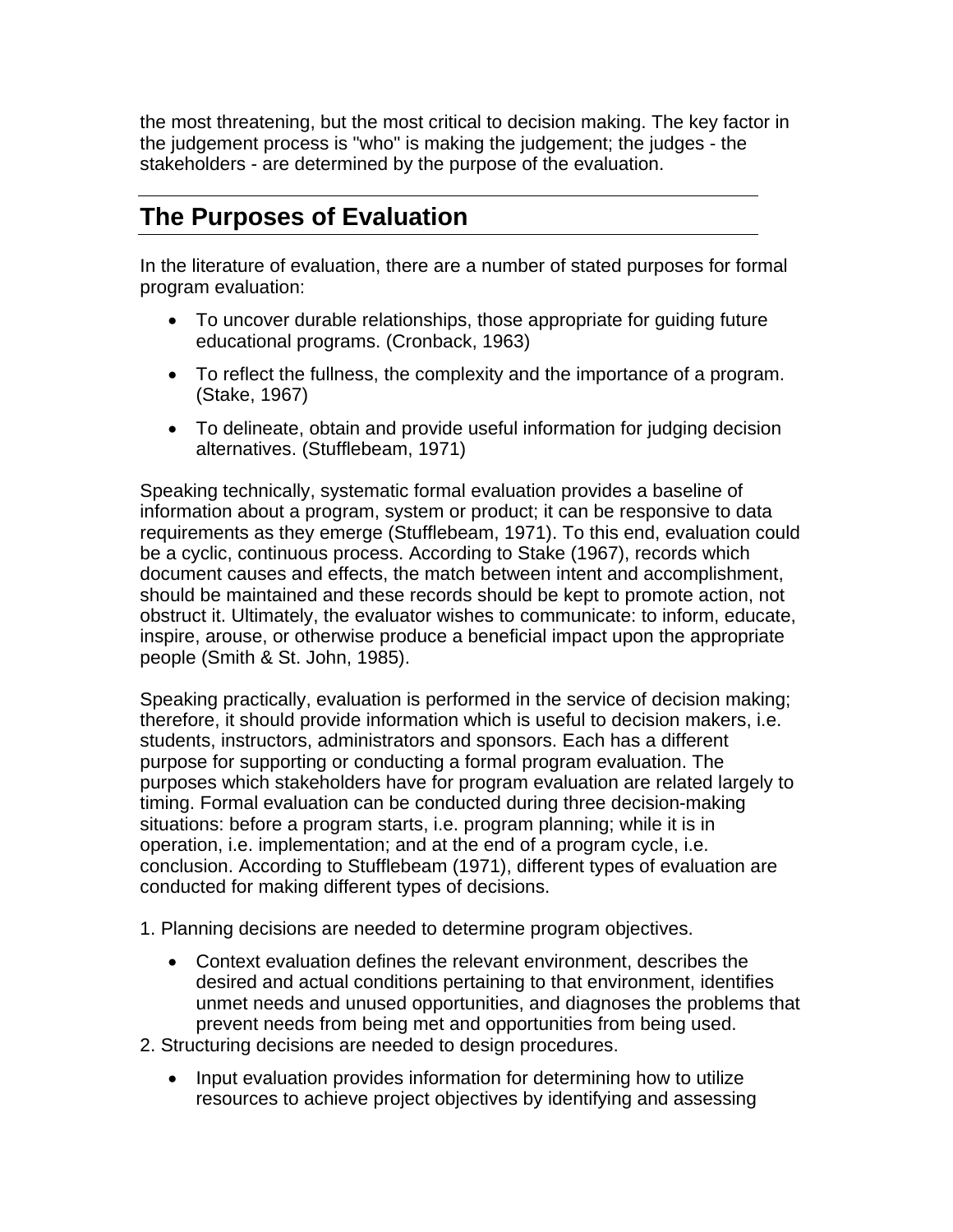<span id="page-46-0"></span>relevant capabilities of the responsible agency, strategies for achieving project objectives, and designs for implementing a selected strategy.

- 3. Implementing decisions are needed to utilize, control and refine procedures.
	- Process evaluation serves to provide ongoing feedback. The objective is to detect or predict defects in the procedural design or its implementation, and to guide appropriate changes.

4. Recycling decisions are needed to judge and react to attainments.

• Product evaluation measures and interprets attainments not only at the end of the project cycle, but as often as necessary during the project term.

Purposes for evaluation are also related to usage, i.e. what types of decisions are going to be made. The purposes may be either formative or summative; formative evaluation is used to develop, modify and improve a program and summative evaluation is used to pass an absolute judgement about the success of the program. Either type of evaluation can be conducted at any time as circumstances dictate; however, typically, formative evaluation is conducted during the program cycle or between ongoing cycles to indicate areas of strength and weakness. Typically, summative evaluation is conducted at the end of a program cycle for the purpose of determining continuance. Each stakeholder can and often does find reasons to make informal formative and summative decisions about the program. Formal decisions are often the result of formal evaluation: gathering evidence, making comparisons and judgements. The purpose or purposes for a formal program evaluation determine the appropriate types of information or data which will be gathered, the methods and tools for analyzing the data, and the reporting of the data.

### **Data Gathering Methods and Tools**

There are a wide range of methods and tools for gathering information about a program. Not all are necessarily applicable or appropriate; the choice depends on the evaluator's purpose. In simplified form, some of the choices are as follows (Smith & St. John, 1985:18):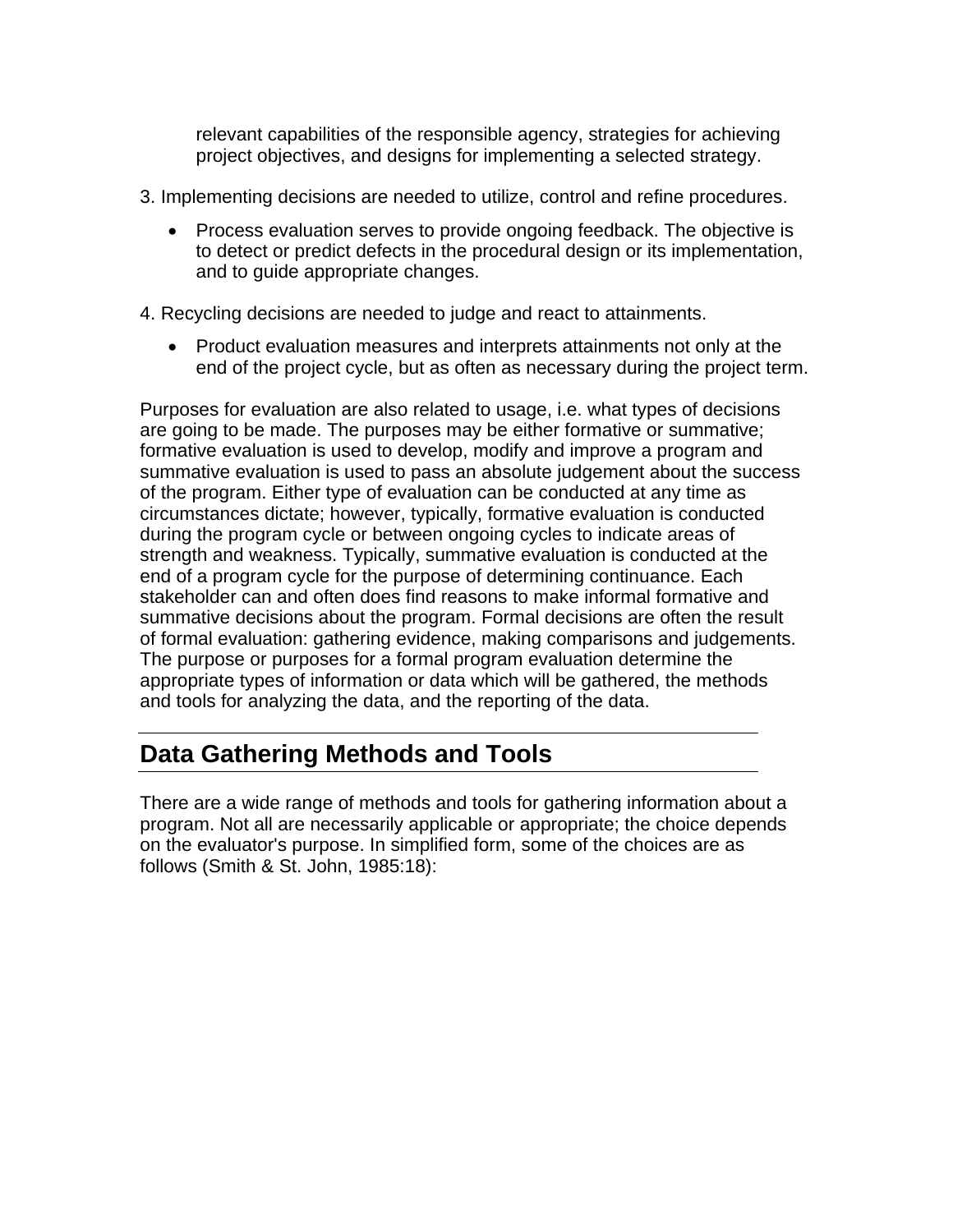<span id="page-47-0"></span>

| <b>Tools</b>                  | <b>Methods</b>                                                | <b>Purpose</b>                                                 |
|-------------------------------|---------------------------------------------------------------|----------------------------------------------------------------|
| Investigative                 | Investigative journalism                                      | To confirm hunches,<br>discover new leads                      |
| In-depth Interview            | Case study                                                    | To probe, to gain insight                                      |
| Testimony                     | Committee hearings<br>Panel reviews                           | To gather evidence and<br>viewpoints of different<br>interests |
| Observation                   | Case study<br>Phenomenology<br>Service delivery<br>Assessment | To obtain "snapshots"<br>of reality; to discover<br>patterns   |
| Document and tracking         | Investigative journalism<br>Legislative history               | To substantiate review<br>history of issue or<br>program       |
| Achievement<br>Test           | <b>Experimental design</b>                                    | To determine if groups<br>are statistically different          |
| Operational<br>Tests          | <b>Product evaluation</b>                                     | To measure the<br>qualities of performance                     |
| Surveys and<br>Questionnaires | Market research                                               | To discover the<br>distribution of opinion                     |
| Photographs                   | Photography                                                   | To capture images of<br>reality                                |

# **Data Analysis**

Different types of data are analyzed in different ways. Again, in simplified format, the choices are as follows (Smith & St. John, 1985:19):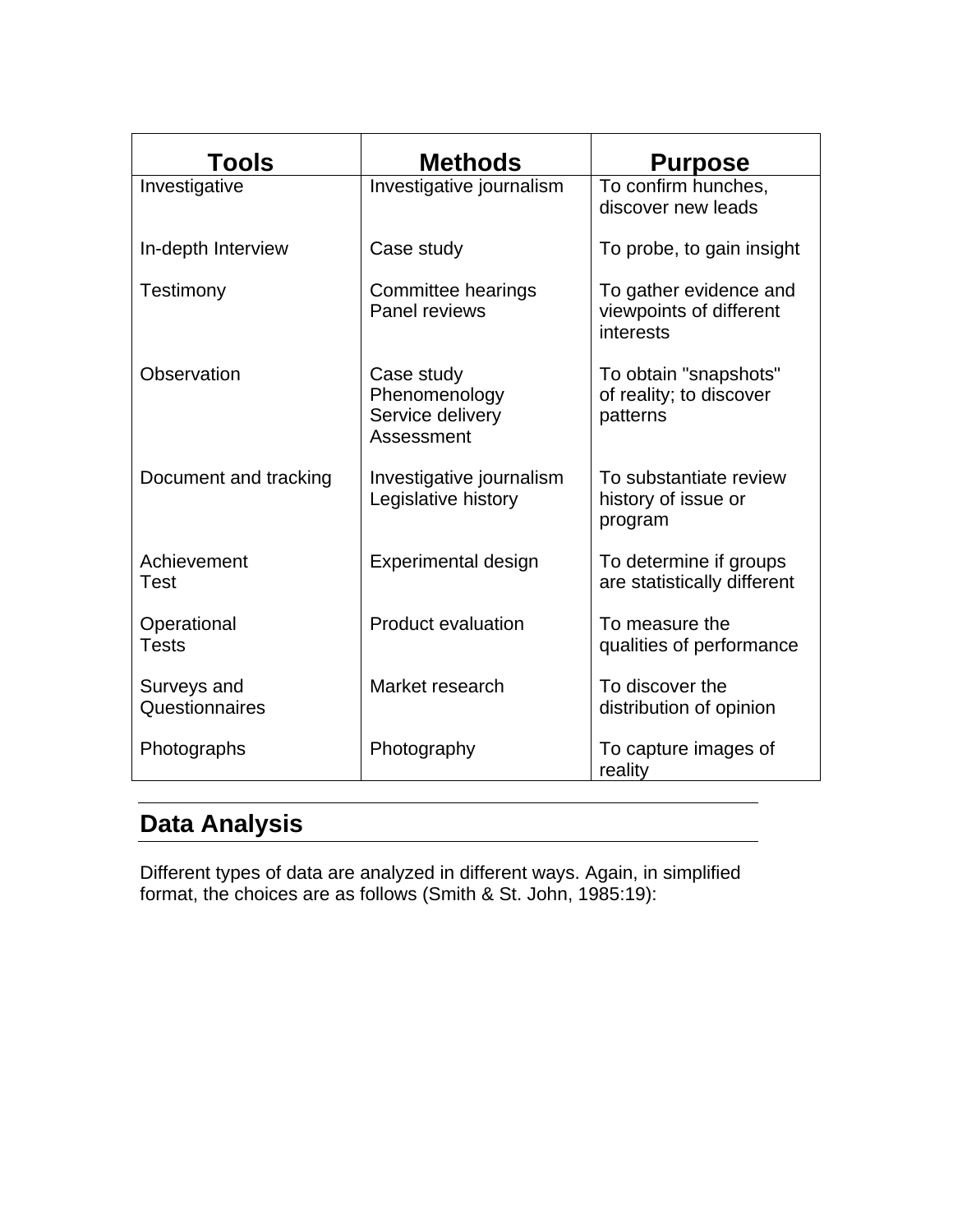| Tools                                                                        | <b>Methods</b>                          | <b>Purpose</b>                                                                      |
|------------------------------------------------------------------------------|-----------------------------------------|-------------------------------------------------------------------------------------|
| Factor analysis t-test                                                       | Statistical analysis                    | To determine if observed<br>differences are<br>statistically significant            |
| Cost analysis:<br>- feasibility<br>- effectiveness<br>- utility<br>- benefit | Cost analysis                           | To determine if<br>programs are feasible, or<br>to measure costs against<br>results |
| Operational analysis:<br>- assignment<br>- transportation<br>- queuing       | Operations research                     | To determine maximum<br>use of resources; to<br>minimize costs                      |
| Box plot<br><b>Function transformation</b><br>Stem and leaf display          | Exploratory data<br>analysis            | To discover relationships<br>and patterns hidden in<br>accumulated data             |
| Geocode<br>Trend surface and social<br>area analyses                         | Geographic methods                      | To portray the spatial<br>distribution of program<br>variables                      |
| Thematic matrix analysis                                                     | Literary criticism                      | To identify predominant<br>themes                                                   |
| Concept analysis                                                             | Philosophy                              | To clarify thinking,<br>language and ideas                                          |
| Content analysis<br>Tracking                                                 | Document analysis                       | To substantiate themes<br>and/or a hypothesis                                       |
| Debriefing                                                                   | Service delivery<br>assessment          | To arrive at consensus of<br>perceptions                                            |
| Connoisseurship                                                              | Criticism                               | To offer personal, expert<br>analysis and opinions                                  |
| Hearings                                                                     | <b>Government Committee</b><br>hearings | To synthesize evidence<br>in an open public format                                  |
| Juries                                                                       | Legal proceedings                       | To judge evidence in the<br>form of adversary<br>testimony                          |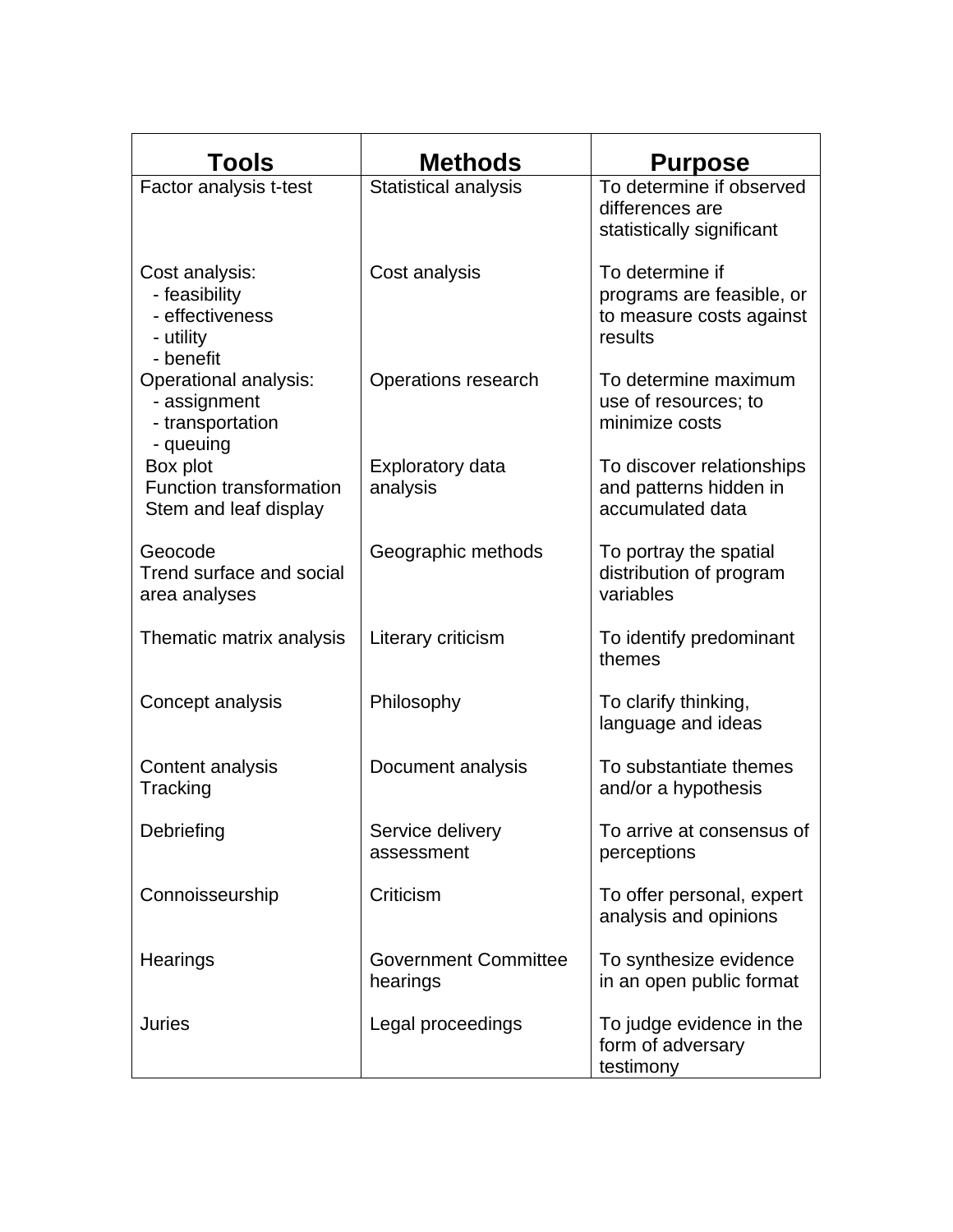# <span id="page-49-0"></span>**Tools for Communicating the Findings**

| <b>Tools</b>    | <b>Methods</b>                        | <b>Purpose</b>                                                      |
|-----------------|---------------------------------------|---------------------------------------------------------------------|
| Narrative prose | Story telling                         | To convey the reality,<br>humanness of the<br>program               |
| <b>Briefs</b>   | Journalism                            | To convey highlights in<br>headline form                            |
| Graphics        | Art/Design                            | To translate information<br>into clear, insightful,<br>graphic form |
| <b>Maps</b>     | Geography                             | To illustrate relationships<br>using mapping<br>formats             |
| <b>Pictures</b> | Photography                           | To use pictures to<br>heighten sense of<br>program reality          |
| Oral briefings  | <b>Service Delivery</b><br>Assessment | To give oral presentation<br>of findings                            |
| Hearings        | <b>Committee Hearings</b>             | To present all testimony<br>and evidence publicly.                  |
| Vignettes       | <b>Case Study</b>                     | To present in writing<br>typical illustrative<br>scenarios          |

# **Conclusion**

Formal program evaluation is both complicated and assisted by the variety of options and processes available. Once the purpose of an evaluation is determined, however, many of the decisions are obvious. Each program evaluation can be specifically tailored and, therefore, unique.